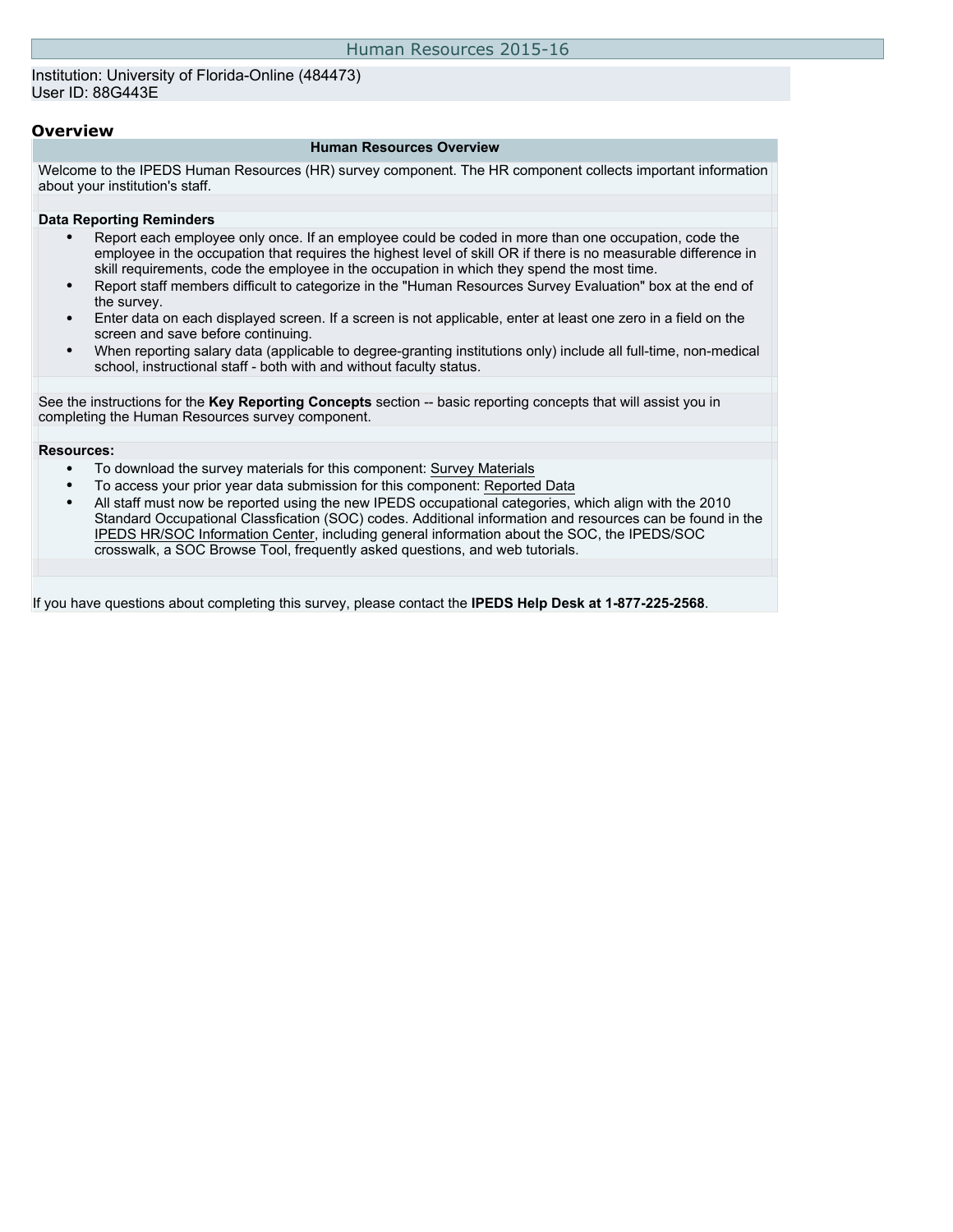#### **Human Resources Screening Questions Does your institution have any part-time staff?**

|                       | If you answer Yes to this question, you will be provided the screens to report part-time staff.            |                                                                                                                                                                                                                                                                                                                                                                                          |
|-----------------------|------------------------------------------------------------------------------------------------------------|------------------------------------------------------------------------------------------------------------------------------------------------------------------------------------------------------------------------------------------------------------------------------------------------------------------------------------------------------------------------------------------|
| O <sub>No</sub>       |                                                                                                            |                                                                                                                                                                                                                                                                                                                                                                                          |
| $\odot$ Yes           |                                                                                                            |                                                                                                                                                                                                                                                                                                                                                                                          |
|                       | Does your institution have graduate assistants?                                                            |                                                                                                                                                                                                                                                                                                                                                                                          |
|                       | If you answer Yes to this question, you will be provided the screens to report graduate assistants.        |                                                                                                                                                                                                                                                                                                                                                                                          |
|                       | O <sub>No</sub>                                                                                            |                                                                                                                                                                                                                                                                                                                                                                                          |
|                       | $\odot$ Yes                                                                                                |                                                                                                                                                                                                                                                                                                                                                                                          |
|                       | Does your institution have 15 or more full-time staff?                                                     |                                                                                                                                                                                                                                                                                                                                                                                          |
| O <sub>No</sub>       |                                                                                                            |                                                                                                                                                                                                                                                                                                                                                                                          |
| $\odot$ Yes           |                                                                                                            |                                                                                                                                                                                                                                                                                                                                                                                          |
|                       | Does your institution have a tenure system?                                                                |                                                                                                                                                                                                                                                                                                                                                                                          |
|                       | If you answer Yes to this question, you will be provided the screens to report some data by tenure status. |                                                                                                                                                                                                                                                                                                                                                                                          |
|                       | ONO                                                                                                        |                                                                                                                                                                                                                                                                                                                                                                                          |
|                       | $\boldsymbol{\Theta}$ Yes                                                                                  |                                                                                                                                                                                                                                                                                                                                                                                          |
|                       | instructional staff who are working less-than-9-month contracts.)                                          | Did your institution hire any full-time permanent staff who were included on the payroll of the institution between July 1 and<br>October 31, 2015 either for the first time (new to the institution) or after a break in service AND who were still on the<br>payroll of the institution as of November 1, 2015? (Exclude persons who have returned from sabbatical leave and full-time |
|                       |                                                                                                            | If you answer Yes to this question, you will be provided the screens to report full-time permanent new hires in Part H.                                                                                                                                                                                                                                                                  |
|                       | O <sub>No</sub>                                                                                            |                                                                                                                                                                                                                                                                                                                                                                                          |
|                       | $\mathbf{\Theta}^{\text{Yes}}$                                                                             |                                                                                                                                                                                                                                                                                                                                                                                          |
|                       | Do ALL of the instructional staff at your institution fall into any of the following categories?           |                                                                                                                                                                                                                                                                                                                                                                                          |
|                       | However, Part G will still be required for reporting data for full-time non-instructional staff.           | If you answer Yes to any of the questions below, you will NOT be required to report Part G - Salaries for instructional staff.                                                                                                                                                                                                                                                           |
| $\odot$ <sup>No</sup> | O <sup>Yes</sup>                                                                                           | Are ALL of the instructional staff military personnel?                                                                                                                                                                                                                                                                                                                                   |
| $\odot$ <sup>No</sup> | O <sup>Yes</sup>                                                                                           | Do ALL of the instructional staff contribute their<br>services (e.g., members of a religious order)?                                                                                                                                                                                                                                                                                     |
|                       | You may use the space below to provide context for the data you've reported above.                         |                                                                                                                                                                                                                                                                                                                                                                                          |
|                       |                                                                                                            |                                                                                                                                                                                                                                                                                                                                                                                          |
|                       |                                                                                                            |                                                                                                                                                                                                                                                                                                                                                                                          |
|                       |                                                                                                            |                                                                                                                                                                                                                                                                                                                                                                                          |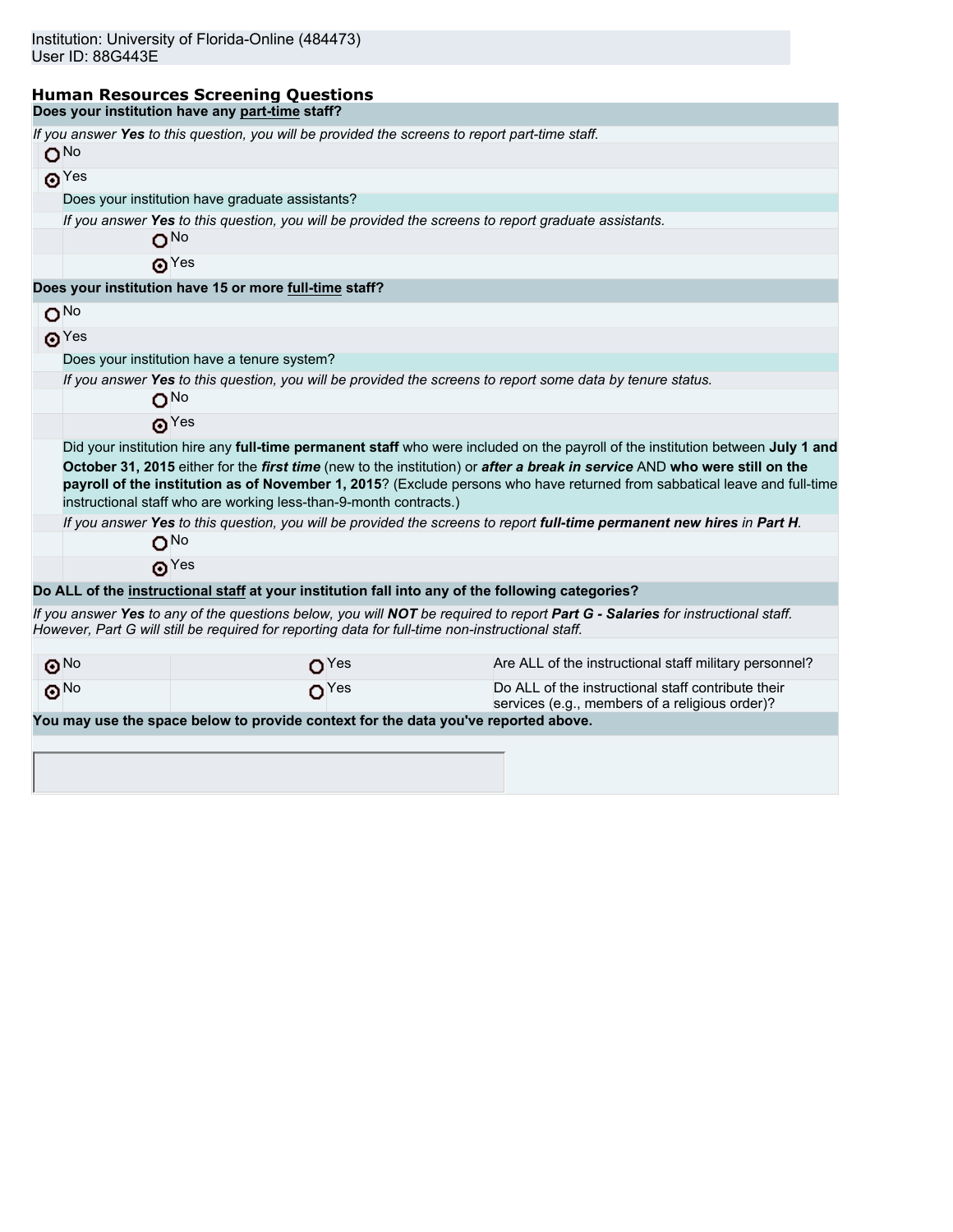#### **Part A1 - Full-time Instructional Staff by Academic Rank and Tenure Status - Tenured Number of Full-time Instructional Staff**

# **With Faculty Status**

**Tenured**

**As of November 1, 2015**

•**Report Hispanic/Latino individuals of any race as Hispanic/Latino**

•**Report race for non-Hispanic/Latino individuals only**

| <b>Men</b>                                |                                                        |                     |  |      |              |
|-------------------------------------------|--------------------------------------------------------|---------------------|--|------|--------------|
| Race/ethnicity                            |                                                        | No academic         |  |      |              |
|                                           |                                                        | Associate Assistant |  | rank | Total        |
|                                           | Professors professors professors Instructors Lecturers |                     |  |      |              |
| Nonresident alien                         |                                                        |                     |  |      | O            |
| Hispanic/Latino                           |                                                        |                     |  |      |              |
| American Indian or Alaska Native          |                                                        |                     |  |      | 0            |
| Asian                                     |                                                        |                     |  |      | 0            |
| <b>Black or African American</b>          |                                                        |                     |  |      | 0            |
| Native Hawaiian or Other Pacific Islander |                                                        |                     |  |      |              |
| White                                     |                                                        |                     |  |      | 0            |
| Two or more races                         |                                                        |                     |  |      | 0            |
| Race and ethnicity unknown                |                                                        |                     |  |      | $\mathbf{O}$ |
| <b>Total men</b>                          |                                                        |                     |  |      | 0            |

| Women |  |
|-------|--|
|-------|--|

| моніені                                   |  |                                                        |                     |   |   |          |                |
|-------------------------------------------|--|--------------------------------------------------------|---------------------|---|---|----------|----------------|
| Race/ethnicity                            |  | No academic                                            |                     |   |   |          |                |
|                                           |  |                                                        | Associate Assistant |   |   | rank     | Total          |
|                                           |  | Professors professors professors Instructors Lecturers |                     |   |   |          |                |
| Nonresident alien                         |  |                                                        |                     |   |   |          | 0              |
| Hispanic/Latino                           |  |                                                        |                     |   |   |          | 0              |
| American Indian or Alaska Native          |  |                                                        |                     |   |   |          | $\mathbf 0$    |
| Asian                                     |  |                                                        |                     |   |   |          | $\overline{0}$ |
| <b>Black or African American</b>          |  |                                                        |                     |   |   |          | $\overline{0}$ |
| Native Hawaiian or Other Pacific Islander |  |                                                        |                     |   |   |          | $\overline{0}$ |
| White                                     |  |                                                        |                     |   |   |          |                |
| Two or more races                         |  |                                                        |                     |   |   |          | $\mathbf 0$    |
| Race and ethnicity unknown                |  |                                                        |                     |   |   |          | $\mathbf 0$    |
| <b>Total women</b>                        |  | 0                                                      | 0                   | 0 | 0 | O        |                |
|                                           |  |                                                        |                     |   |   |          |                |
| Total (men+women)                         |  | 0                                                      | 0                   | 0 | 0 | $\Omega$ |                |
| Total from prior year                     |  |                                                        |                     |   |   |          |                |
|                                           |  |                                                        |                     |   |   |          |                |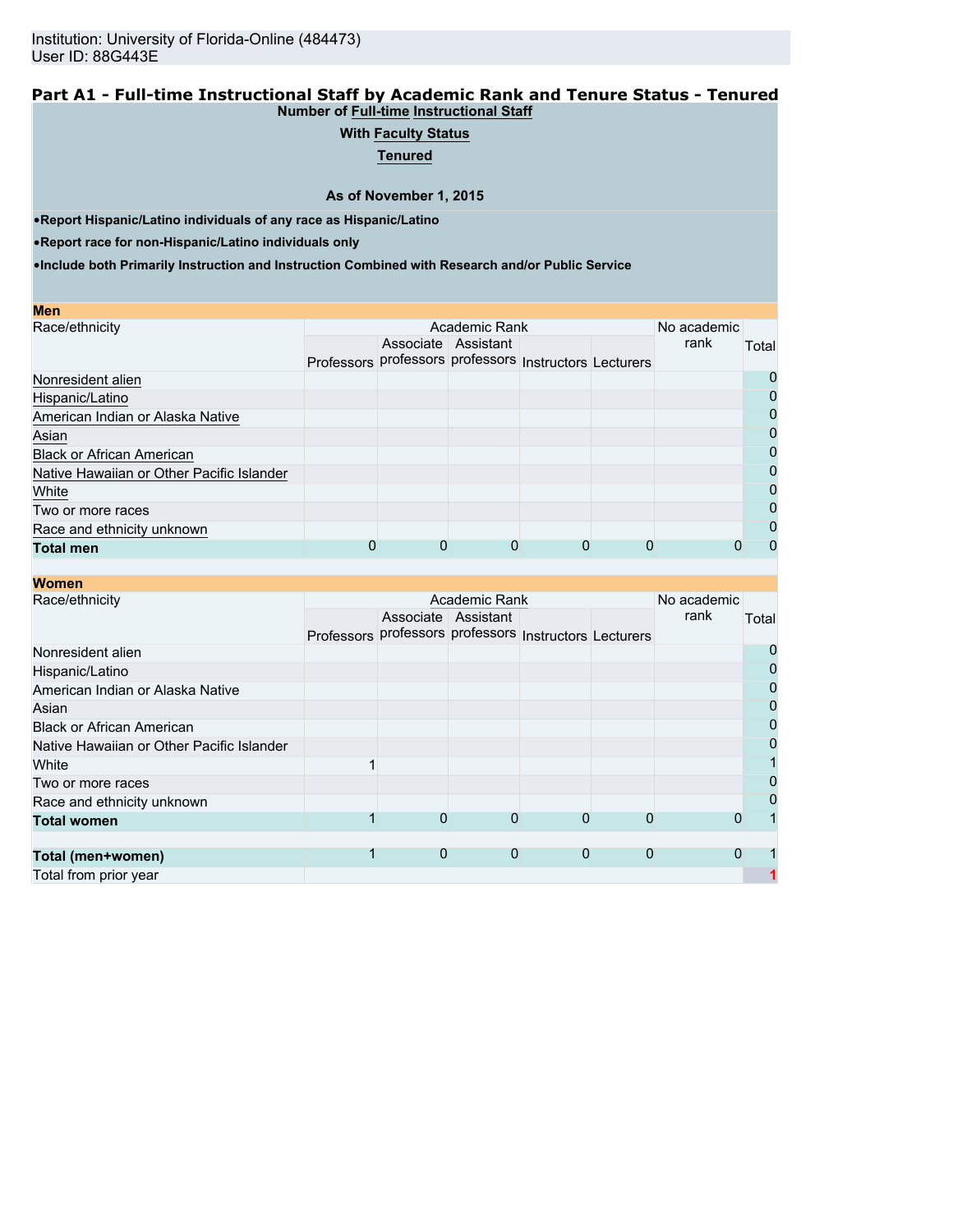### **Part A1 - Full-time Instructional Staff by Academic Rank and Tenure Status - On Tenure Track**

# **Number of Full-time Instructional Staff**

### **With Faculty Status**

**On Tenure Track**

#### **As of November 1, 2015**

•**Report Hispanic/Latino individuals of any race as Hispanic/Latino**

•**Report race for non-Hispanic/Latino individuals only**

| <b>Men</b>                                |  |                     |                                                        |  |      |       |
|-------------------------------------------|--|---------------------|--------------------------------------------------------|--|------|-------|
| Race/ethnicity                            |  | No academic         |                                                        |  |      |       |
|                                           |  | Associate Assistant | Professors professors professors Instructors Lecturers |  | rank | Total |
| Nonresident alien                         |  |                     |                                                        |  |      |       |
| Hispanic/Latino                           |  |                     |                                                        |  |      |       |
| American Indian or Alaska Native          |  |                     |                                                        |  |      |       |
| Asian                                     |  |                     |                                                        |  |      |       |
| <b>Black or African American</b>          |  |                     |                                                        |  |      |       |
| Native Hawaiian or Other Pacific Islander |  |                     |                                                        |  |      |       |
| White                                     |  |                     |                                                        |  |      |       |
| Two or more races                         |  |                     |                                                        |  |      |       |
| Race and ethnicity unknown                |  |                     |                                                        |  |      |       |
| <b>Total men</b>                          |  |                     |                                                        |  |      |       |

| <b>Women</b>                              |  |                     |                                                        |  |      |       |
|-------------------------------------------|--|---------------------|--------------------------------------------------------|--|------|-------|
| Race/ethnicity                            |  | No academic         |                                                        |  |      |       |
|                                           |  | Associate Assistant |                                                        |  | rank | Total |
|                                           |  |                     | Professors professors professors Instructors Lecturers |  |      |       |
| Nonresident alien                         |  |                     |                                                        |  |      |       |
| Hispanic/Latino                           |  |                     |                                                        |  |      |       |
| American Indian or Alaska Native          |  |                     |                                                        |  |      |       |
| Asian                                     |  |                     |                                                        |  |      |       |
| <b>Black or African American</b>          |  |                     |                                                        |  |      |       |
| Native Hawaiian or Other Pacific Islander |  |                     |                                                        |  |      |       |
| White                                     |  |                     |                                                        |  |      |       |
| Two or more races                         |  |                     |                                                        |  |      |       |
| Race and ethnicity unknown                |  |                     |                                                        |  |      |       |
| <b>Total women</b>                        |  |                     |                                                        |  |      |       |
|                                           |  |                     |                                                        |  |      |       |
| Total (men+women)                         |  |                     |                                                        |  |      |       |
| Total from prior year                     |  |                     |                                                        |  |      |       |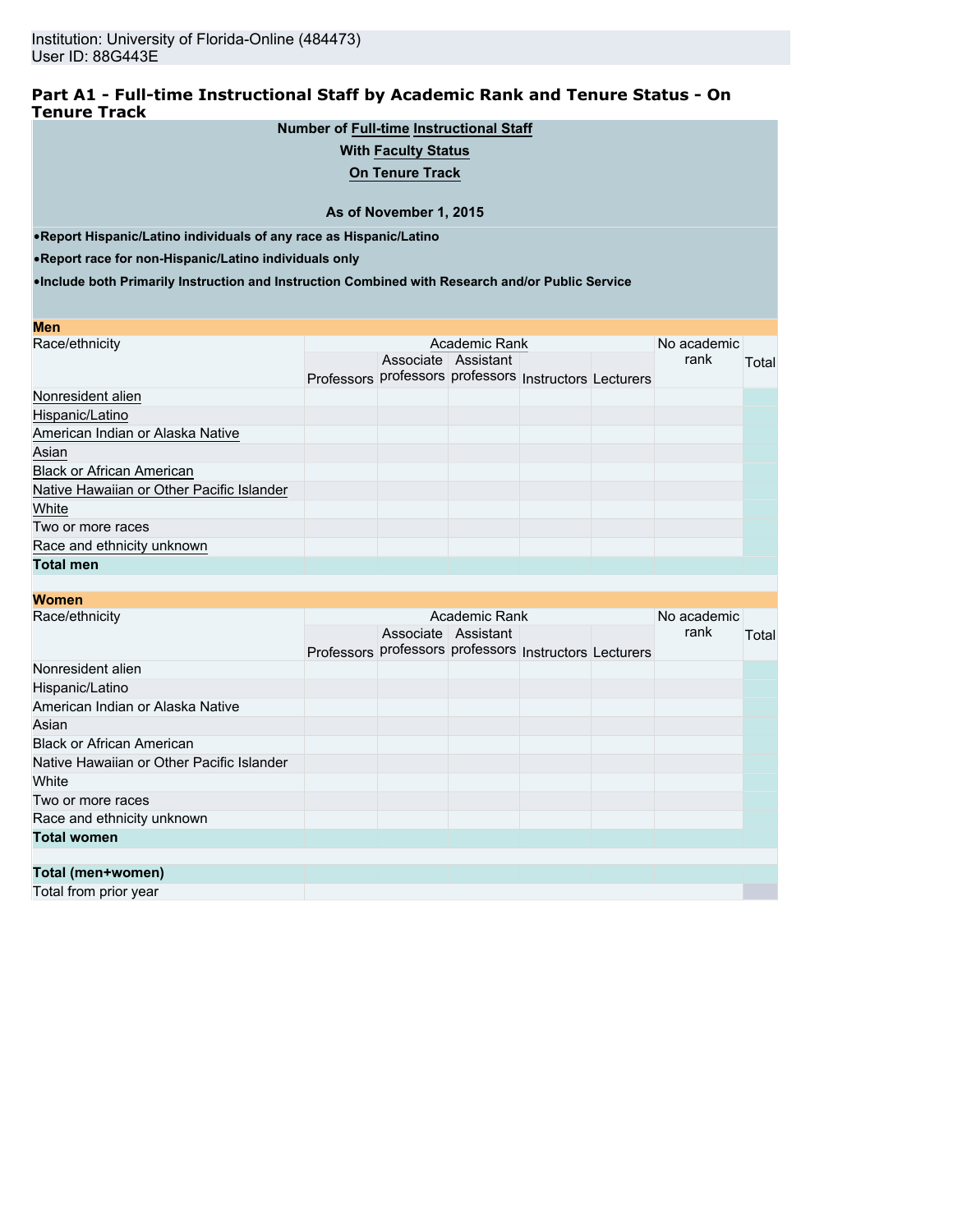### **Part A1 - Full-time Instructional Staff by Academic Rank and Tenure Status - Multi-Year Contract**

#### **Number of Full-time Instructional Staff**

**With Faculty Status**

**Not on Tenure Track - Multi-Year or Continuing or At-will Contract**

#### **As of November 1, 2015**

•**Report Hispanic/Latino individuals of any race as Hispanic/Latino**

•**Report race for non-Hispanic/Latino individuals only**

**Men**

**Women**

|  | No academic |                     |               |                                                             |              |
|--|-------------|---------------------|---------------|-------------------------------------------------------------|--------------|
|  |             |                     |               | rank                                                        | Total        |
|  |             |                     |               |                                                             |              |
|  |             |                     |               |                                                             | $\mathbf{O}$ |
|  |             |                     |               |                                                             | 0            |
|  |             |                     |               |                                                             | 0            |
|  |             |                     |               |                                                             |              |
|  |             |                     |               |                                                             | 0            |
|  |             |                     |               |                                                             | 0            |
|  |             |                     |               |                                                             | 0            |
|  |             |                     |               |                                                             | O            |
|  |             |                     |               | 0                                                           | O            |
|  | 0           |                     |               |                                                             | $\mathbf{I}$ |
|  |             | Associate Assistant | Academic Rank | Professors professors professors Instructors Lecturers<br>0 |              |

|  | No academic |                                                |                         |                                     |                                                             |
|--|-------------|------------------------------------------------|-------------------------|-------------------------------------|-------------------------------------------------------------|
|  |             |                                                |                         | rank                                | Total                                                       |
|  |             |                                                |                         |                                     |                                                             |
|  |             |                                                |                         |                                     | 0                                                           |
|  |             |                                                |                         |                                     | 0                                                           |
|  |             |                                                |                         |                                     | 0                                                           |
|  |             |                                                |                         |                                     | $\overline{0}$                                              |
|  |             |                                                |                         |                                     | $\overline{0}$                                              |
|  |             |                                                |                         |                                     | $\overline{0}$                                              |
|  |             |                                                |                         |                                     | 0                                                           |
|  |             |                                                |                         |                                     | $\overline{0}$                                              |
|  |             |                                                |                         |                                     | 0                                                           |
|  |             |                                                |                         |                                     | $\Omega$                                                    |
|  |             |                                                |                         |                                     |                                                             |
|  |             |                                                |                         |                                     | 0                                                           |
|  |             |                                                |                         |                                     |                                                             |
|  | 0<br>0      | Associate Assistant<br>$\Omega$<br>$\mathbf 0$ | Academic Rank<br>0<br>0 | $\Omega$<br>$\Omega$<br>$\mathbf 0$ | Professors professors professors Instructors Lecturers<br>0 |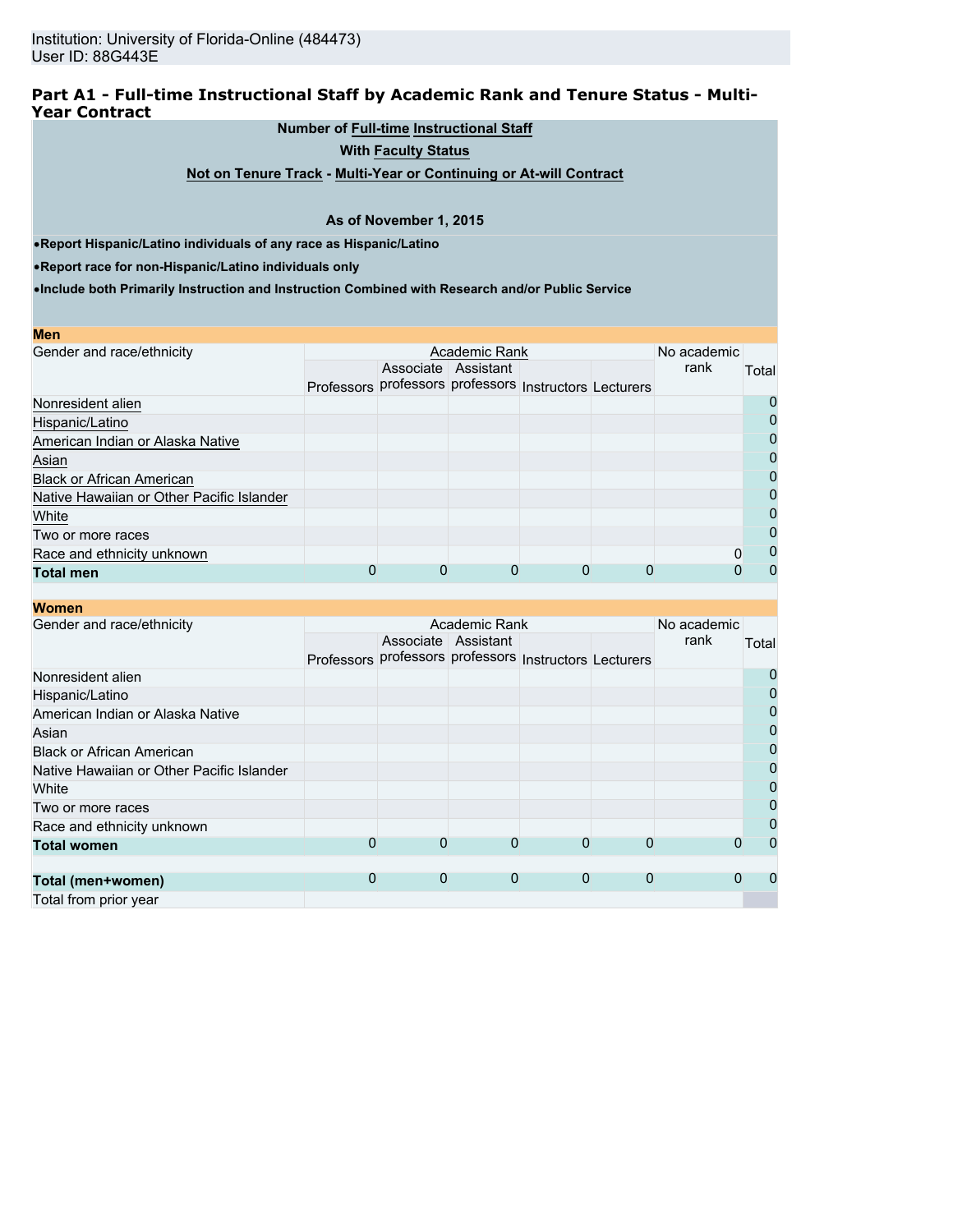#### **Part A1 - Full-time Instructional Staff by Academic Rank and Tenure Status - Annual Contract**

### **Number of Full-time Instructional Staff**

**With Faculty Status**

### **Not on Tenure Track - Annual Contract**

#### **As of November 1, 2015**

•**Report Hispanic/Latino individuals of any race as Hispanic/Latino**

•**Report race for non-Hispanic/Latino individuals only**

| Men                                       |                                                        |                     |  |      |       |
|-------------------------------------------|--------------------------------------------------------|---------------------|--|------|-------|
| Race/ethnicity                            |                                                        | No academic         |  |      |       |
|                                           |                                                        | Associate Assistant |  | rank | Total |
|                                           | Professors professors professors Instructors Lecturers |                     |  |      |       |
| Nonresident alien                         |                                                        |                     |  |      | O     |
| Hispanic/Latino                           |                                                        |                     |  |      |       |
| American Indian or Alaska Native          |                                                        |                     |  |      | 0     |
| Asian                                     |                                                        |                     |  |      | 0     |
| <b>Black or African American</b>          |                                                        |                     |  |      |       |
| Native Hawaiian or Other Pacific Islander |                                                        |                     |  |      |       |
| White                                     |                                                        |                     |  |      |       |
| Two or more races                         |                                                        |                     |  |      | 0     |
| Race and ethnicity unknown                |                                                        |                     |  |      | 0     |
| <b>Total men</b>                          |                                                        |                     |  |      | 2     |

| <b>Women</b>                              |                                                        |             |                     |             |  |      |       |
|-------------------------------------------|--------------------------------------------------------|-------------|---------------------|-------------|--|------|-------|
| Race/ethnicity                            |                                                        | No academic |                     |             |  |      |       |
|                                           |                                                        |             | Associate Assistant |             |  | rank | Total |
|                                           | Professors professors professors Instructors Lecturers |             |                     |             |  |      |       |
| Nonresident alien                         |                                                        |             |                     |             |  |      | 0     |
| Hispanic/Latino                           |                                                        |             |                     |             |  |      | 0     |
| American Indian or Alaska Native          |                                                        |             |                     |             |  |      | 0     |
| Asian                                     |                                                        |             |                     |             |  |      | 0     |
| <b>Black or African American</b>          |                                                        |             |                     |             |  |      | 0     |
| Native Hawaiian or Other Pacific Islander |                                                        |             |                     |             |  |      | 0     |
| White                                     |                                                        |             |                     |             |  |      |       |
| Two or more races                         |                                                        |             |                     |             |  |      | 0     |
| Race and ethnicity unknown                |                                                        |             |                     |             |  |      | 0     |
| <b>Total women</b>                        | 0                                                      | 0           | 0                   | 0           |  |      |       |
|                                           |                                                        |             |                     |             |  |      |       |
| Total (men+women)                         | 0                                                      | 0           | $\mathbf 0$         | $\mathbf 0$ |  |      | 3     |
| Total from prior year                     |                                                        |             |                     |             |  |      |       |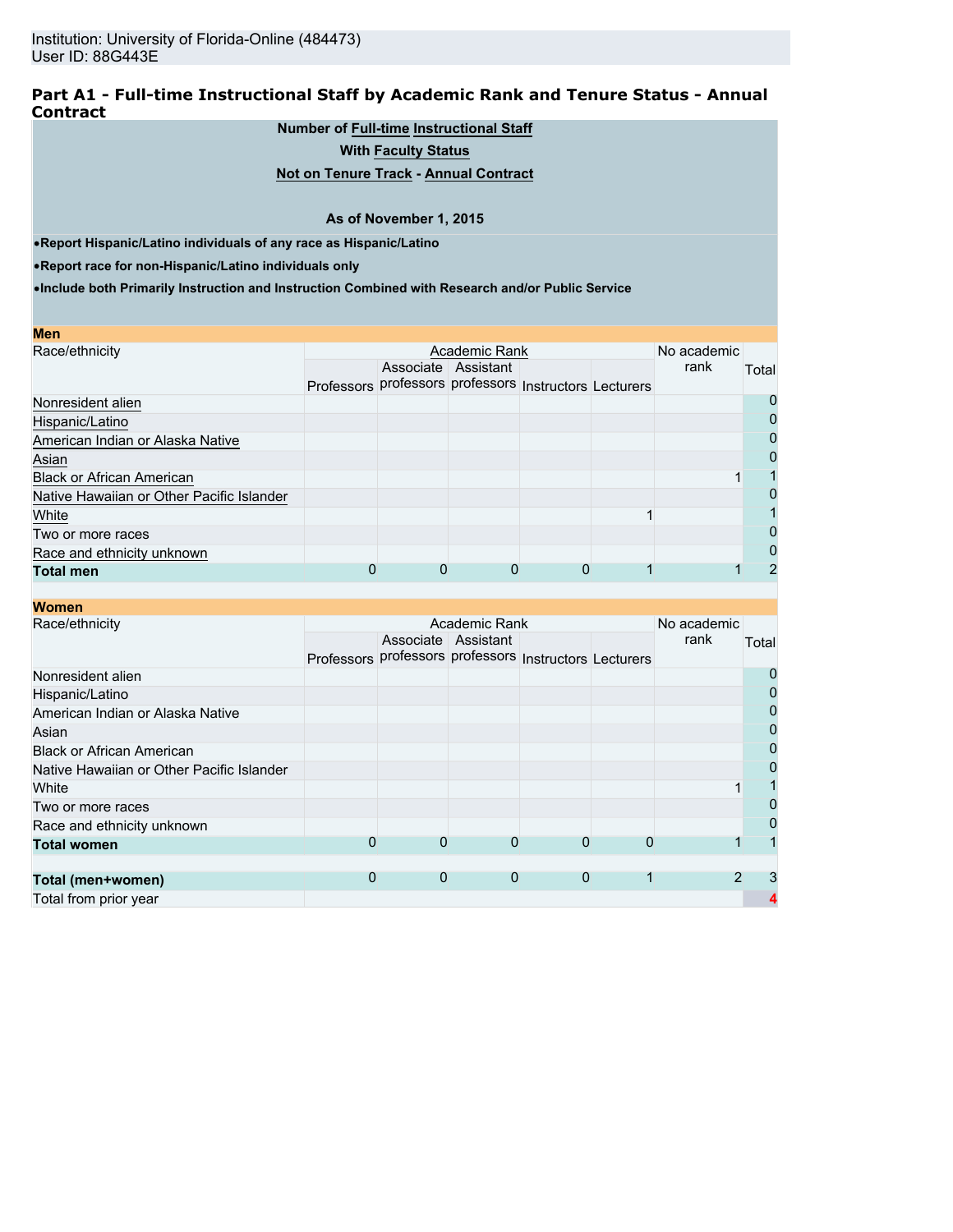### **Part A1 - Full-time Instructional Staff by Academic Rank and Tenure Status - Less-Than-Annual Contract**

**Number of Full-time Instructional Staff**

**With Faculty Status**

**Not on Tenure Track - Less-than-annual Contract**

#### **As of November 1, 2015**

•**Report Hispanic/Latino individuals of any race as Hispanic/Latino**

•**Report race for non-Hispanic/Latino individuals only**

| <b>Men</b>                                |                                                        |                     |  |      |       |  |
|-------------------------------------------|--------------------------------------------------------|---------------------|--|------|-------|--|
| Race/ethnicity                            |                                                        | No academic         |  |      |       |  |
|                                           |                                                        | Associate Assistant |  | rank | Total |  |
|                                           | Professors professors professors Instructors Lecturers |                     |  |      |       |  |
| Nonresident alien                         |                                                        |                     |  |      |       |  |
| Hispanic/Latino                           |                                                        |                     |  |      |       |  |
| American Indian or Alaska Native          |                                                        |                     |  |      |       |  |
| Asian                                     |                                                        |                     |  |      |       |  |
| <b>Black or African American</b>          |                                                        |                     |  |      |       |  |
| Native Hawaiian or Other Pacific Islander |                                                        |                     |  |      |       |  |
| White                                     |                                                        |                     |  |      |       |  |
| Two or more races                         |                                                        |                     |  |      |       |  |
| Race and ethnicity unknown                |                                                        |                     |  |      |       |  |
| <b>Total men</b>                          |                                                        |                     |  |      |       |  |
|                                           |                                                        |                     |  |      |       |  |

| <b>Women</b>                              |                                                        |                     |  |      |       |
|-------------------------------------------|--------------------------------------------------------|---------------------|--|------|-------|
| Race/ethnicity                            |                                                        | No academic         |  |      |       |
|                                           |                                                        | Associate Assistant |  | rank | Total |
|                                           | Professors professors professors Instructors Lecturers |                     |  |      |       |
| Nonresident alien                         |                                                        |                     |  |      |       |
| Hispanic/Latino                           |                                                        |                     |  |      |       |
| American Indian or Alaska Native          |                                                        |                     |  |      |       |
| Asian                                     |                                                        |                     |  |      |       |
| <b>Black or African American</b>          |                                                        |                     |  |      |       |
| Native Hawaiian or Other Pacific Islander |                                                        |                     |  |      |       |
| White                                     |                                                        |                     |  |      |       |
| Two or more races                         |                                                        |                     |  |      |       |
| Race and ethnicity unknown                |                                                        |                     |  |      |       |
| <b>Total women</b>                        |                                                        |                     |  |      |       |
|                                           |                                                        |                     |  |      |       |
| Total (men+women)                         |                                                        |                     |  |      |       |
| Total from prior year                     |                                                        |                     |  |      |       |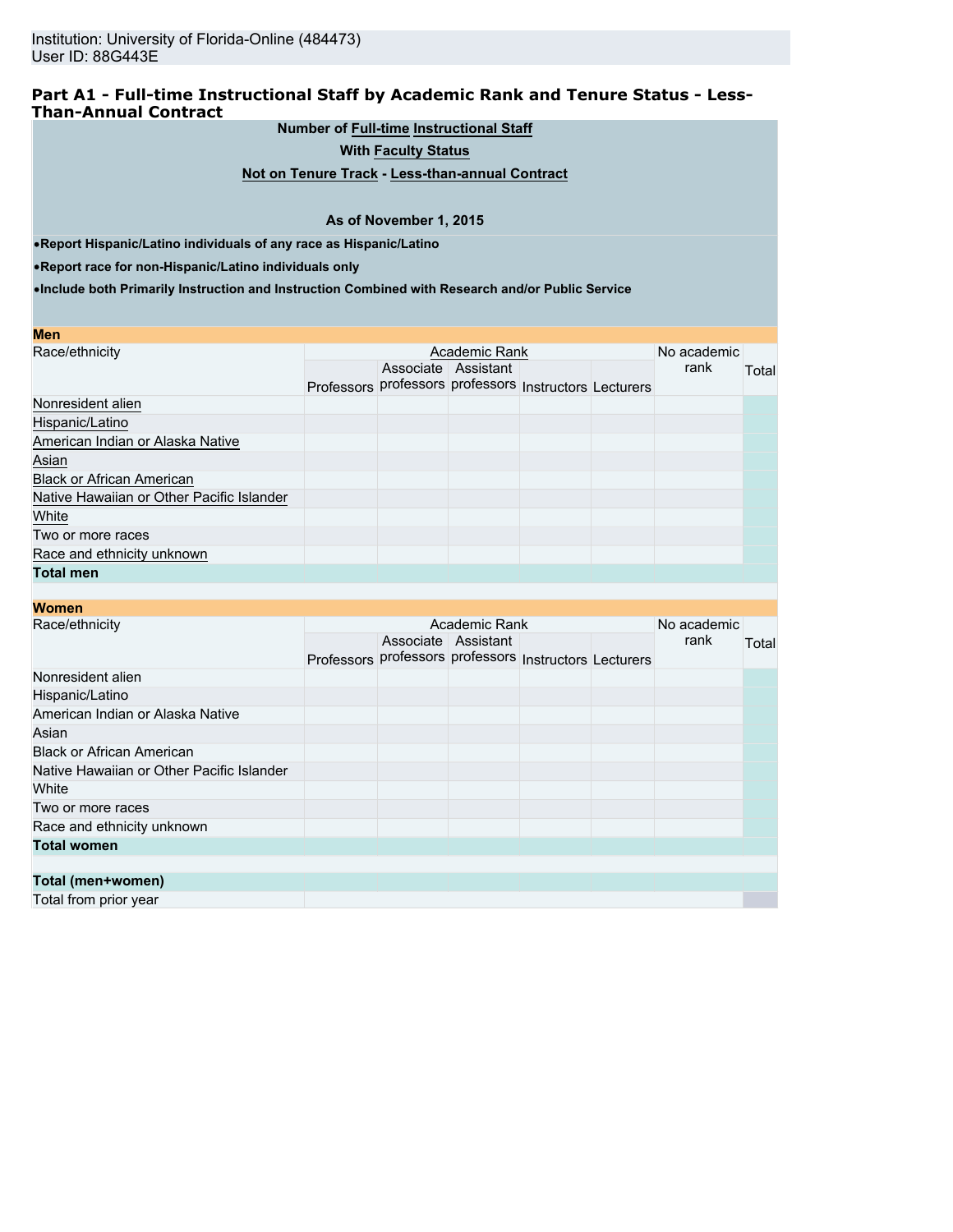# **Part A1 - Full-time Instructional Staff - Without Faculty Status**

# **Number of Full-time Instructional Staff**

# **Without Faculty Status**

## **As of November 1, 2015**

•**Report Hispanic/Latino individuals of any race as Hispanic/Latino**

•**Report race for non-Hispanic/Latino individuals only**

•**Include both Primarily Instruction and Instruction Combined with Research and/or Public Service**

#### **Men**

| Race/ethnicity                            | <b>Without Faculty Status</b> |
|-------------------------------------------|-------------------------------|
| Nonresident alien                         |                               |
| Hispanic/Latino                           |                               |
| American Indian or Alaska Native          |                               |
| Asian                                     |                               |
| <b>Black or African American</b>          |                               |
| Native Hawaiian or Other Pacific Islander |                               |
| White                                     |                               |
| Two or more races                         |                               |
| Race and ethnicity unknown                |                               |
| <b>Total men</b>                          |                               |

| <b>Women</b>                              |                               |
|-------------------------------------------|-------------------------------|
| Race/ethnicity                            | <b>Without Faculty Status</b> |
| Nonresident alien                         |                               |
| Hispanic/Latino                           |                               |
| American Indian or Alaska Native          |                               |
| Asian                                     |                               |
| <b>Black or African American</b>          |                               |
| Native Hawaiian or Other Pacific Islander |                               |
| White                                     |                               |
| Two or more races                         |                               |
| Race and ethnicity unknown                |                               |
| <b>Total women</b>                        |                               |
|                                           |                               |
| Total (men+women)                         |                               |
| Total from prior year                     |                               |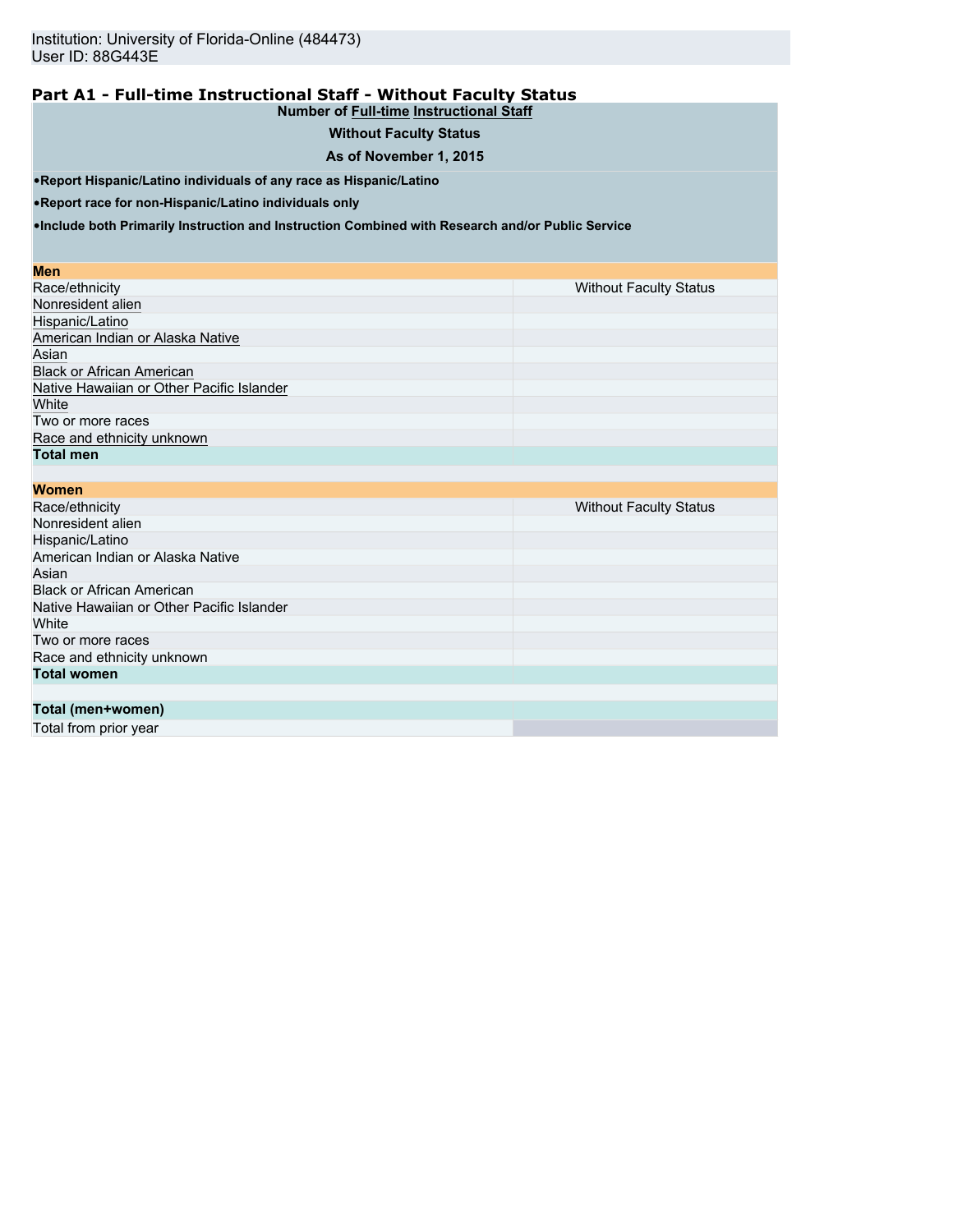# **Part A2 - Full-time Instructional Staff by Function**

#### **Number of Full-time Instructional Staff**

#### **As of November 1, 2015**

# •**Report Primarily Instruction and Instruction Combined with Research and/or Public Service separately, as indicated below**

|                                              | <b>With Faculty Status</b> |                 |                                                    |                     |                              | <b>Without</b> | Total         |
|----------------------------------------------|----------------------------|-----------------|----------------------------------------------------|---------------------|------------------------------|----------------|---------------|
|                                              | Tenured                    | On              |                                                    | Not on Tenure Track | Faculty                      |                |               |
|                                              |                            | Tenure<br>Track | Multi-year,<br>continuing, or at-<br>will contract | Annual<br>contract  | Less-than-annual<br>contract | <b>Status</b>  |               |
| Instructional staff                          |                            | 0               | $\Omega$                                           | 3                   | 0                            |                | 0             |
| Total carried forward from                   |                            |                 | 0                                                  | 3                   |                              |                | 4             |
| previous screens                             |                            |                 |                                                    |                     |                              |                |               |
| <b>Primarily Instruction</b>                 |                            | 0               | Ω                                                  | 3                   |                              |                | $\Omega$<br>4 |
| <b>B</b> Exclusively credit                  |                            |                 |                                                    | 3                   |                              |                | 4             |
| <b>O</b> Exclusively not-for-credit          |                            |                 |                                                    |                     |                              |                | 0             |
| Combined credit/not-for-credit               |                            |                 |                                                    |                     |                              |                | 0             |
| Instruction/research/public<br>service staff |                            |                 |                                                    |                     |                              |                | 0             |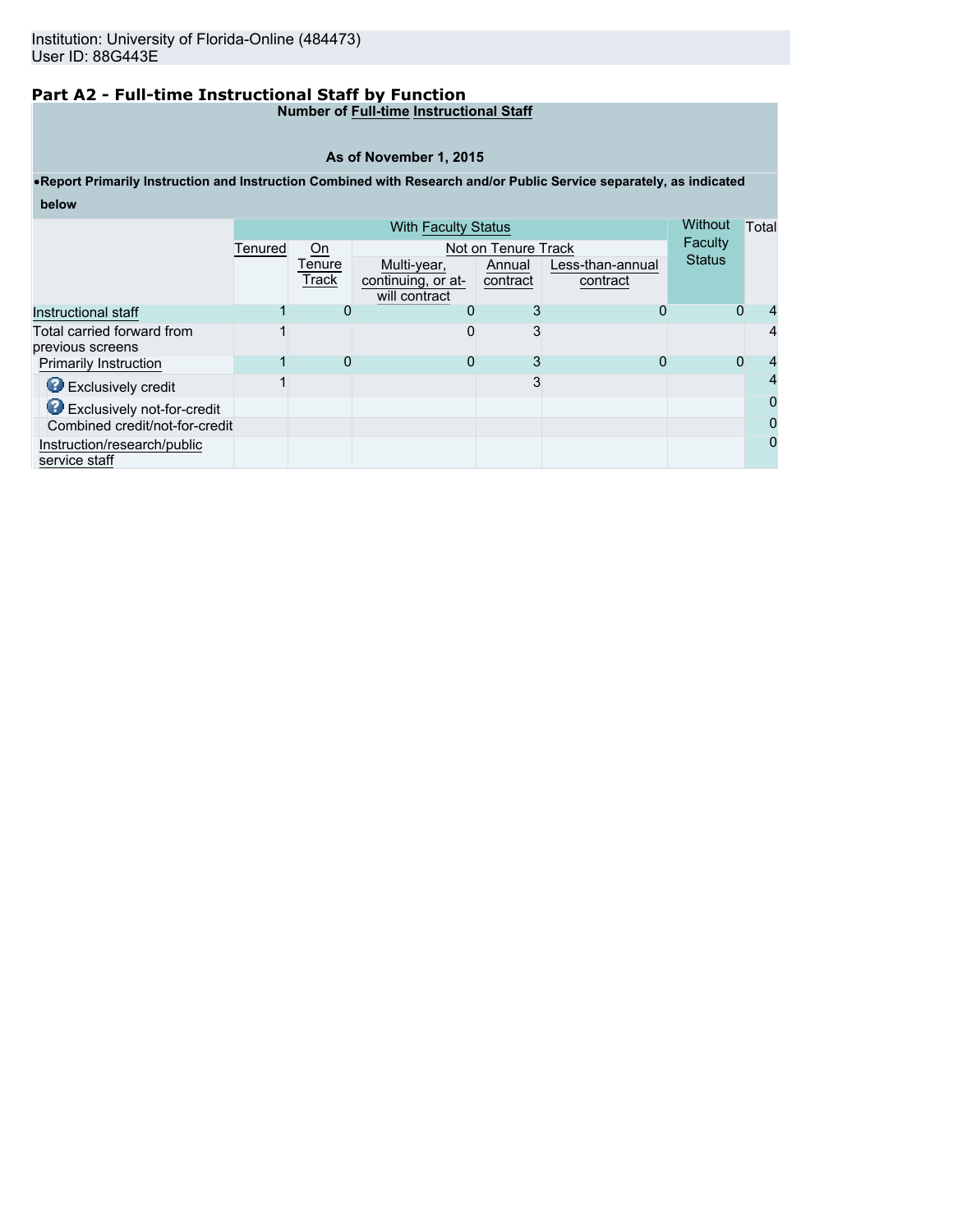# **Part A3 - Full-time Instructional Staff - Totals**

**Total number of Full-time Instructional Staff**

|                                           | As of November 1, 2015 |             |                   |  |
|-------------------------------------------|------------------------|-------------|-------------------|--|
| Race/ethnicity                            | Total men              | Total women | Total (men+women) |  |
| Nonresident alien                         |                        |             |                   |  |
| Hispanic/Latino                           |                        |             |                   |  |
| American Indian or Alaska Native          |                        |             |                   |  |
| Asian                                     |                        |             |                   |  |
| <b>Black or African American</b>          |                        |             |                   |  |
| Native Hawaiian or Other Pacific Islander |                        |             |                   |  |
| White                                     |                        |             |                   |  |
| Two or more races                         |                        |             |                   |  |
| Race and ethnicity unknown                |                        |             |                   |  |
| <b>Total</b>                              |                        |             |                   |  |
| Total from prior year                     |                        |             |                   |  |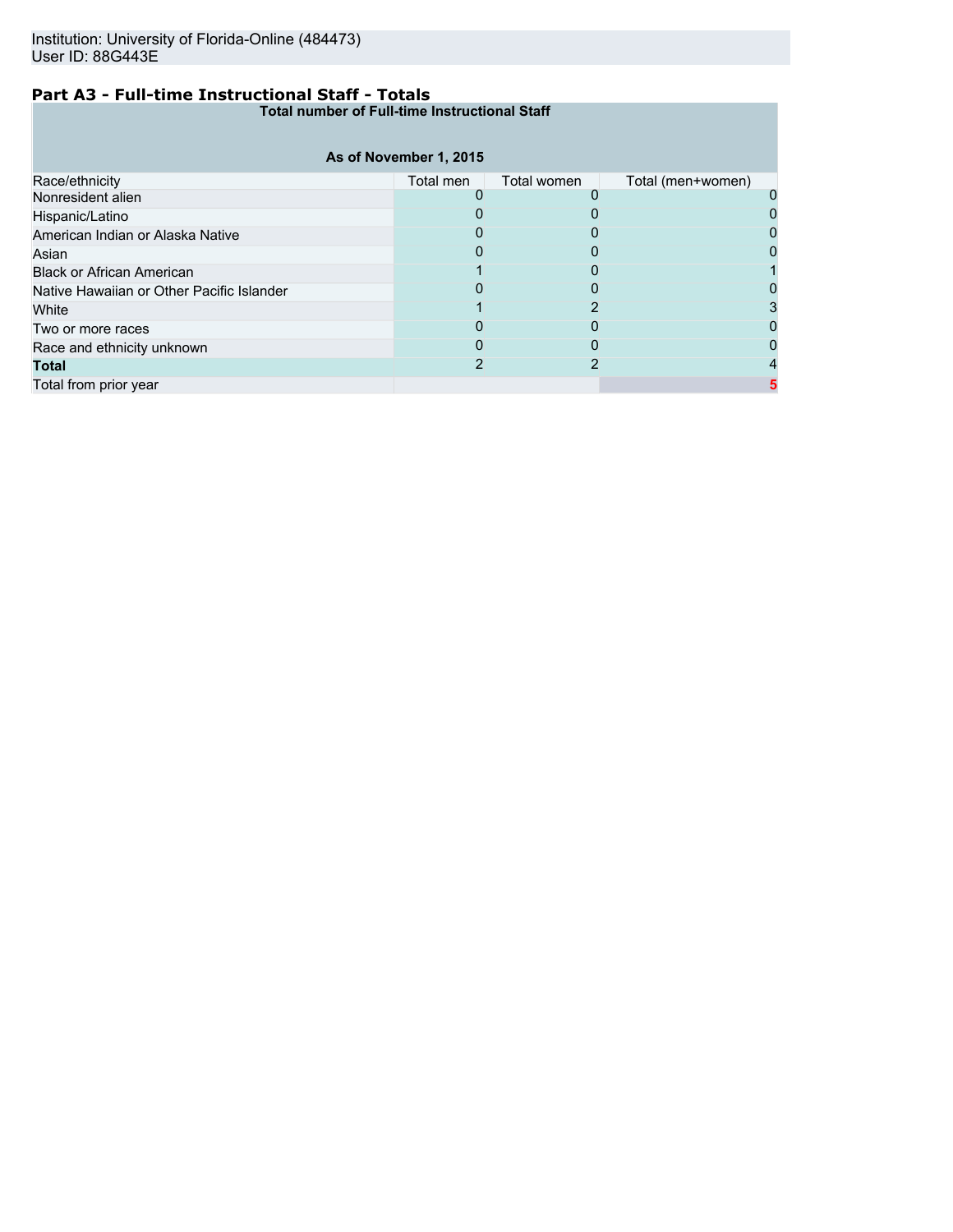## **by Occupational Category**

# **As of November 1, 2015**

•**Report Hispanic/Latino individuals of any race as Hispanic/Latino**

•**Report race for non-Hispanic/Latino individuals only**

| Me | ı<br>۰ |  |
|----|--------|--|

| Race/ethnicity                            | <b>Instructional Staff</b><br>(carried forward<br>from Part A) | Research staff | <b>Public Service staff</b> |
|-------------------------------------------|----------------------------------------------------------------|----------------|-----------------------------|
| Nonresident alien                         |                                                                |                |                             |
| Hispanic/Latino                           |                                                                |                |                             |
| American Indian or Alaska Native          |                                                                |                |                             |
| Asian                                     |                                                                |                |                             |
| <b>Black or African American</b>          |                                                                |                |                             |
| Native Hawaiian or Other Pacific Islander |                                                                |                |                             |
| White                                     |                                                                |                |                             |
| Two or more races                         |                                                                |                |                             |
| Race and ethnicity unknown                |                                                                |                |                             |
| <b>Total men</b>                          |                                                                |                |                             |

| <b>Women</b>                              |                                                                |                |                             |
|-------------------------------------------|----------------------------------------------------------------|----------------|-----------------------------|
| Race/ethnicity                            | <b>Instructional Staff</b><br>(carried forward<br>from Part A) | Research staff | <b>Public Service staff</b> |
| Nonresident alien                         |                                                                |                |                             |
| Hispanic/Latino                           |                                                                |                |                             |
| American Indian or Alaska Native          |                                                                |                |                             |
| Asian                                     | 0                                                              |                |                             |
| <b>Black or African American</b>          |                                                                |                |                             |
| Native Hawaiian or Other Pacific Islander |                                                                |                |                             |
| White                                     |                                                                |                |                             |
| Two or more races                         |                                                                |                |                             |
| Race and ethnicity unknown                | 0                                                              |                |                             |
| <b>Total women</b>                        |                                                                |                |                             |
|                                           |                                                                |                |                             |
| Total (men+women)                         | 4                                                              |                |                             |
| Total from prior year                     | 5                                                              |                |                             |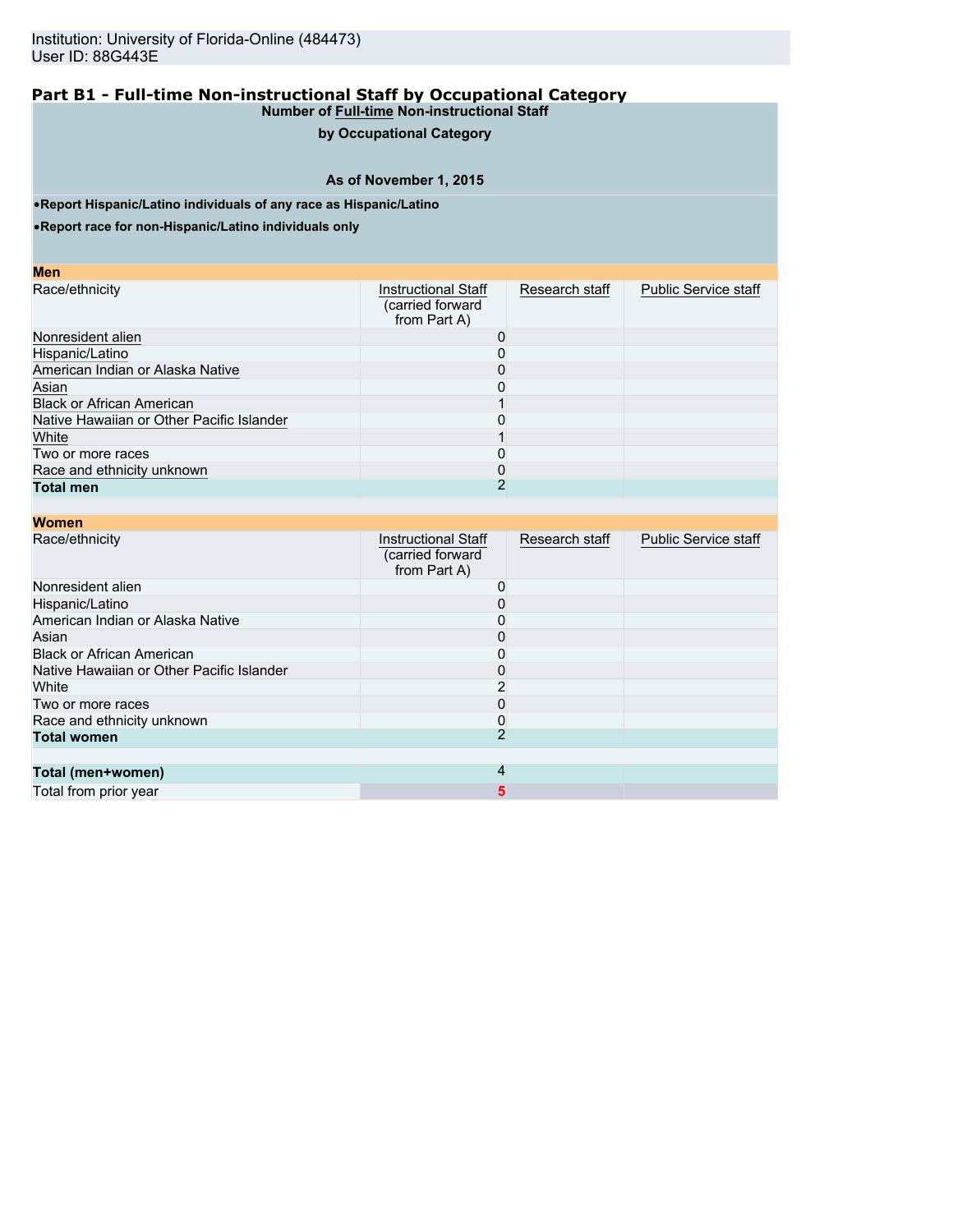# **by Occupational Category**

# **As of November 1, 2015**

•**Report Hispanic/Latino individuals of any race as Hispanic/Latino**

•**Report race for non-Hispanic/Latino individuals only**

#### **Men**

| Race/ethnicity                | Archivists, Curators, and Librarians |         | Library            | Student and Academic Affairs and Other |
|-------------------------------|--------------------------------------|---------|--------------------|----------------------------------------|
|                               | <b>Museum Technicians</b>            | 25-4020 | <b>Technicians</b> | <b>Education Services Occupations</b>  |
|                               | 25-4010                              |         | 25-4030            | $25-2000 + 25-3000 + 25-9000$          |
| Nonresident alien             |                                      |         |                    |                                        |
| Hispanic/Latino               |                                      |         |                    |                                        |
| American Indian or            |                                      |         |                    |                                        |
| Alaska Native                 |                                      |         |                    |                                        |
| Asian                         |                                      |         |                    |                                        |
| <b>Black or African</b>       |                                      |         |                    |                                        |
| American                      |                                      |         |                    |                                        |
| Native Hawaiian or            |                                      |         |                    |                                        |
| <b>Other Pacific Islander</b> |                                      |         |                    |                                        |
| White                         |                                      |         |                    |                                        |
| Two or more races             |                                      |         |                    |                                        |
| Race and ethnicity            |                                      |         |                    |                                        |
| unknown                       |                                      |         |                    |                                        |
| <b>Total men</b>              | 0                                    | 0       | $\Omega$           | 0                                      |

| <b>Women</b>                                        |                                                                       |          |                                   |                                                                                                                        |
|-----------------------------------------------------|-----------------------------------------------------------------------|----------|-----------------------------------|------------------------------------------------------------------------------------------------------------------------|
| Race/ethnicity                                      | Archivists, Curators, and Librarians<br>Museum Technicians<br>25-4010 | 25-4020  | Library<br>Technicians<br>25-4030 | Student and Academic Affairs and Other<br><b>Education Services Occupations</b><br>$25 - 2000 + 25 - 3000 + 25 - 9000$ |
| Nonresident alien                                   |                                                                       |          |                                   |                                                                                                                        |
| Hispanic/Latino                                     |                                                                       |          |                                   |                                                                                                                        |
| American Indian or<br>Alaska Native                 |                                                                       |          |                                   |                                                                                                                        |
| Asian                                               |                                                                       |          |                                   |                                                                                                                        |
| <b>Black or African</b><br>American                 |                                                                       |          |                                   |                                                                                                                        |
| Native Hawaiian or<br><b>Other Pacific Islander</b> |                                                                       |          |                                   |                                                                                                                        |
| White                                               |                                                                       |          |                                   | 4                                                                                                                      |
| Two or more races                                   |                                                                       |          |                                   |                                                                                                                        |
| Race and ethnicity<br>unknown                       |                                                                       |          |                                   |                                                                                                                        |
| <b>Total women</b>                                  | 0                                                                     | $\Omega$ | 0                                 |                                                                                                                        |
|                                                     |                                                                       |          |                                   |                                                                                                                        |
| Total (men+women)                                   | 0                                                                     | $\Omega$ | $\Omega$                          | 4                                                                                                                      |
| Total from prior year                               |                                                                       |          |                                   | 8                                                                                                                      |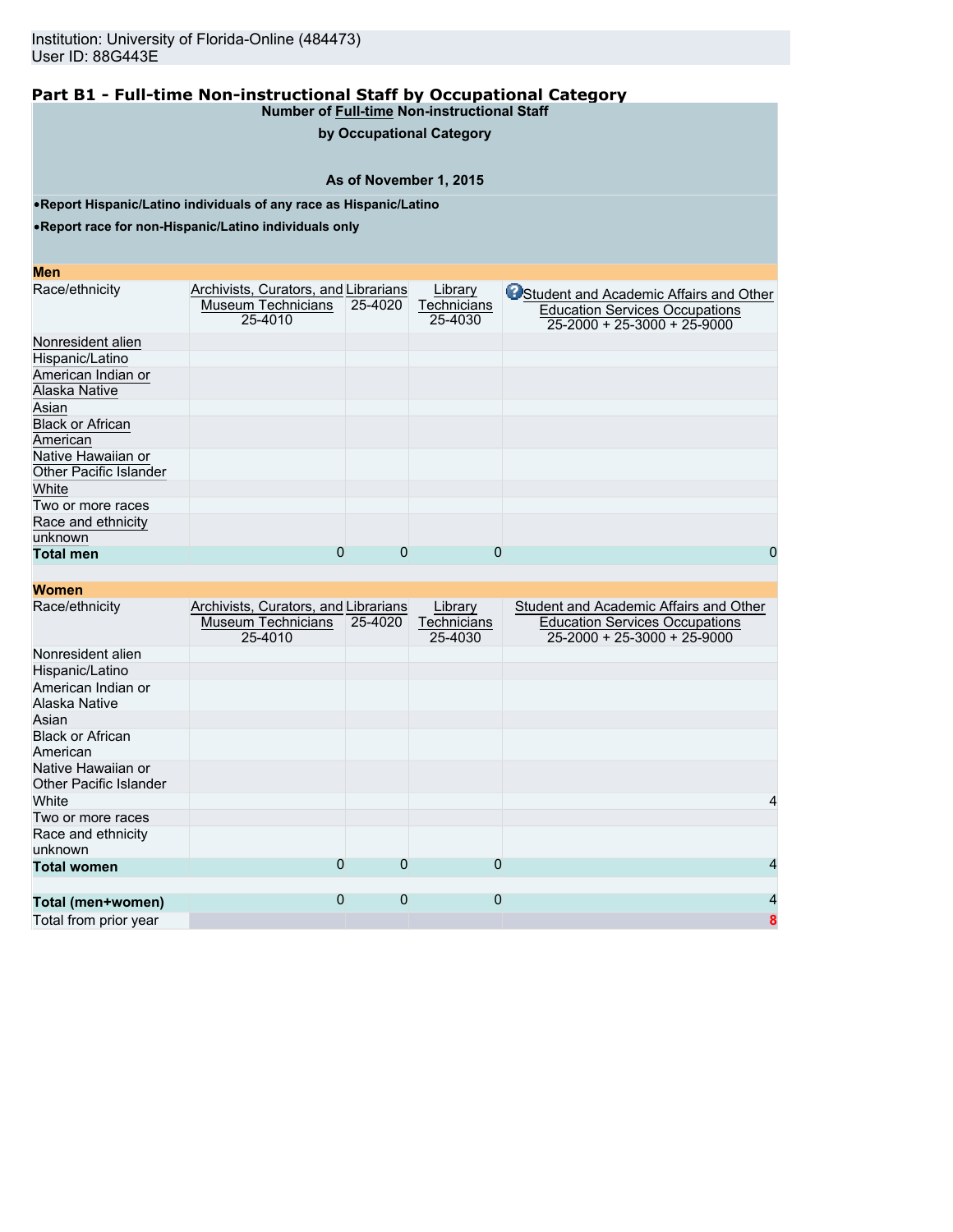## **by Occupational Category**

### **As of November 1, 2015**

•**Report Hispanic/Latino individuals of any race as Hispanic/Latino**

•**Report race for non-Hispanic/Latino individuals only**

#### **Men**

| Race/ethnicity                                  | Management<br>Occupations<br>11-0000 | Business and<br>Financial<br>Operations<br>Occupations<br>13-0000 | Computer, Engineering,<br>and Science Occupations<br>$15-0000 + 17-0000 + 19$<br>0000 | Community, Social Service,<br>Legal, Arts, Design,<br>Entertainment, Sports, and<br><b>Media Occupations</b><br>$21 - 0000 + 23 - 0000 + 27 - 0000$ | Healthcare<br><b>Practitioners</b><br>and Technical<br>Occupations<br>29-0000 |
|-------------------------------------------------|--------------------------------------|-------------------------------------------------------------------|---------------------------------------------------------------------------------------|-----------------------------------------------------------------------------------------------------------------------------------------------------|-------------------------------------------------------------------------------|
| Nonresident<br>alien                            |                                      |                                                                   |                                                                                       |                                                                                                                                                     |                                                                               |
| Hispanic/Latino                                 |                                      |                                                                   |                                                                                       |                                                                                                                                                     |                                                                               |
| American Indian<br>or Alaska Native             |                                      |                                                                   |                                                                                       |                                                                                                                                                     |                                                                               |
| Asian                                           |                                      |                                                                   |                                                                                       |                                                                                                                                                     |                                                                               |
| <b>Black or African</b><br>American             |                                      |                                                                   |                                                                                       |                                                                                                                                                     |                                                                               |
| Native Hawaiian<br>or Other Pacific<br>Islander |                                      |                                                                   |                                                                                       |                                                                                                                                                     |                                                                               |
| White                                           |                                      |                                                                   | 6                                                                                     |                                                                                                                                                     |                                                                               |
| Two or more<br>races                            |                                      |                                                                   |                                                                                       |                                                                                                                                                     |                                                                               |
| Race and<br>ethnicity<br>unknown                |                                      |                                                                   |                                                                                       |                                                                                                                                                     |                                                                               |
| <b>Total men</b>                                | 0                                    | 2                                                                 | 8                                                                                     |                                                                                                                                                     | 0                                                                             |

| Race/ethnicity                                  | Management<br>Occupations<br>11-0000 | Business and<br>Financial<br>Operations<br>Occupations<br>13-0000 | Computer, Engineering,<br>and Science Occupations<br>$15-0000 + 17-0000 + 19$<br>0000 | Community, Social Service,<br>Legal, Arts, Design,<br>Entertainment, Sports, and<br><b>Media Occupations</b><br>$21-0000 + 23-0000 + 27-0000$ | Healthcare<br>Practitioners<br>and Technical<br>Occupations<br>29-0000 |
|-------------------------------------------------|--------------------------------------|-------------------------------------------------------------------|---------------------------------------------------------------------------------------|-----------------------------------------------------------------------------------------------------------------------------------------------|------------------------------------------------------------------------|
| Nonresident<br>alien                            |                                      |                                                                   |                                                                                       |                                                                                                                                               |                                                                        |
| Hispanic/Latino                                 |                                      |                                                                   |                                                                                       |                                                                                                                                               |                                                                        |
| American Indian<br>or Alaska Native             |                                      |                                                                   |                                                                                       |                                                                                                                                               |                                                                        |
| Asian                                           |                                      |                                                                   |                                                                                       |                                                                                                                                               |                                                                        |
| <b>Black or African</b><br>American             |                                      |                                                                   |                                                                                       |                                                                                                                                               |                                                                        |
| Native Hawaiian<br>or Other Pacific<br>Islander |                                      |                                                                   |                                                                                       |                                                                                                                                               |                                                                        |
| White                                           |                                      | 2                                                                 |                                                                                       |                                                                                                                                               |                                                                        |
| Two or more<br>races                            |                                      |                                                                   |                                                                                       |                                                                                                                                               |                                                                        |
| Race and<br>ethnicity<br>unknown                |                                      |                                                                   |                                                                                       |                                                                                                                                               |                                                                        |
| <b>Total women</b>                              |                                      | 3                                                                 | 0                                                                                     | 0                                                                                                                                             | 0                                                                      |
| <b>Total</b><br>(men+women)                     | 1                                    | 5                                                                 | 8                                                                                     | $\overline{2}$                                                                                                                                | 0                                                                      |
| Total from prior<br>year                        | $\mathbf 2$                          | 5                                                                 |                                                                                       | $\overline{2}$                                                                                                                                |                                                                        |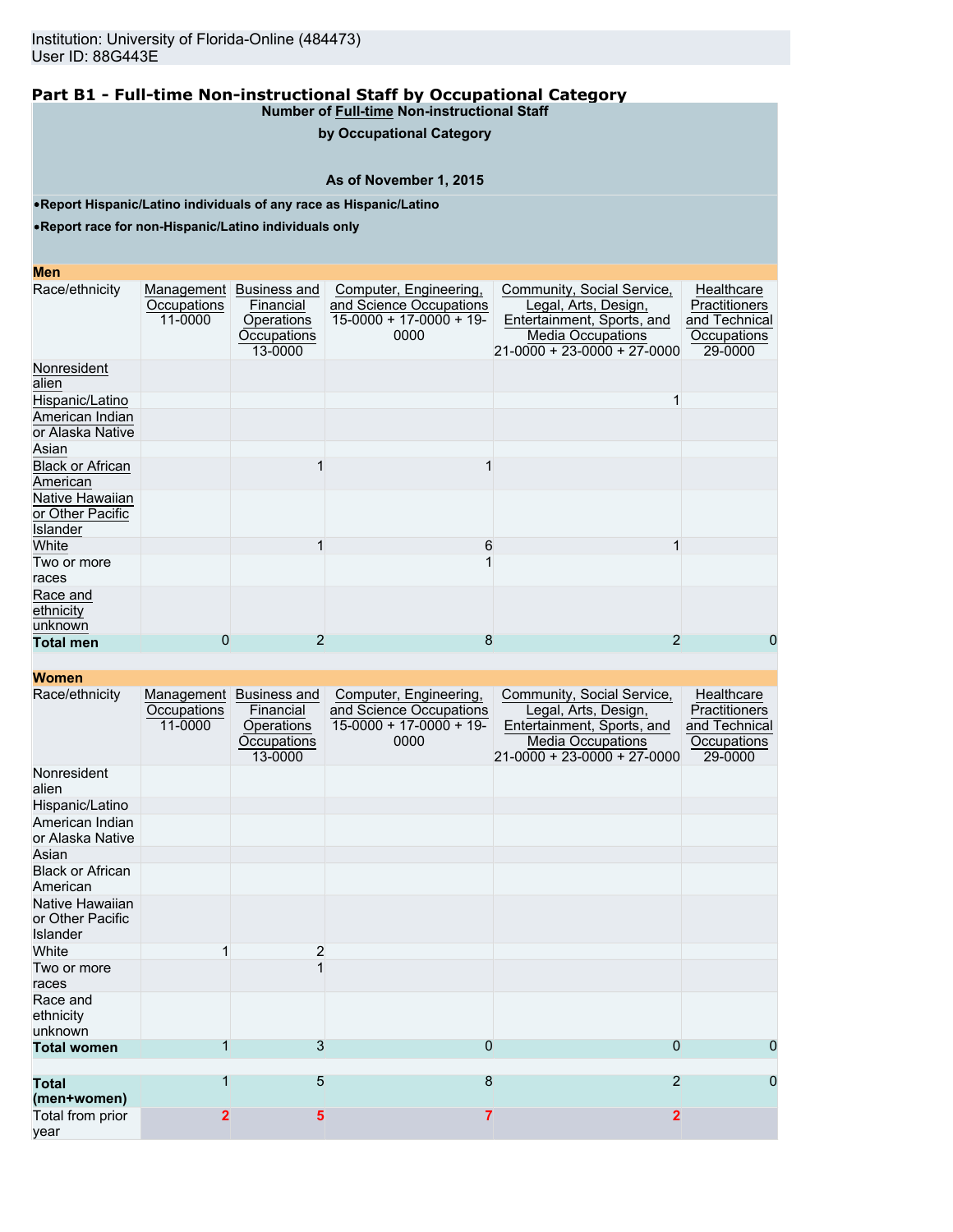**by Occupational Category**

#### **As of November 1, 2015**

•**Report Hispanic/Latino individuals of any race as Hispanic/Latino**

•**Report race for non-Hispanic/Latino individuals only**

#### **Men**

|                                                           | Race/ethnicity Service Occupations<br>$31-0000 + 33-0000 + 35-0000 + 37-0000$<br>$+39-0000$ | Sales and<br>Related<br>Occupations Support<br>41-0000 | Office and<br>Occupations<br>43-0000 | Natural Resources,<br>Administrative Construction, and<br>Maintenance<br>Occupations<br>$45-0000 + 47-0000 + 49$ -Occupations<br>0000 | Production,<br>Transportation,<br>and Material<br>Moving<br>$51-0000 + 53$<br>0000 | Grand<br>Total<br>(All full-<br>time<br>staff) |
|-----------------------------------------------------------|---------------------------------------------------------------------------------------------|--------------------------------------------------------|--------------------------------------|---------------------------------------------------------------------------------------------------------------------------------------|------------------------------------------------------------------------------------|------------------------------------------------|
| Nonresident<br>alien                                      |                                                                                             |                                                        |                                      |                                                                                                                                       |                                                                                    | $\Omega$                                       |
| Hispanic/Latino                                           |                                                                                             |                                                        |                                      |                                                                                                                                       |                                                                                    |                                                |
| American<br>Indian or<br>Alaska Native                    |                                                                                             |                                                        |                                      |                                                                                                                                       |                                                                                    | $\overline{0}$                                 |
| Asian                                                     |                                                                                             |                                                        |                                      |                                                                                                                                       |                                                                                    | 0                                              |
| <b>Black or</b><br>African<br>American                    |                                                                                             |                                                        |                                      |                                                                                                                                       |                                                                                    | 3                                              |
| Native<br>Hawaiian or<br><b>Other Pacific</b><br>Islander |                                                                                             |                                                        |                                      |                                                                                                                                       |                                                                                    | $\overline{0}$                                 |
| White                                                     |                                                                                             |                                                        |                                      |                                                                                                                                       |                                                                                    | 9                                              |
| Two or more<br>races                                      |                                                                                             |                                                        |                                      |                                                                                                                                       |                                                                                    |                                                |
| Race and<br>ethnicity<br>unknown                          |                                                                                             |                                                        |                                      |                                                                                                                                       |                                                                                    | $\Omega$                                       |
| <b>Total men</b>                                          | 0                                                                                           | 0                                                      | $\overline{0}$                       | 0                                                                                                                                     | $\overline{0}$                                                                     | 14                                             |

**Women** Race/ethnicity Service Occupations  $31-0000 + 33-0000 + 35-0000 + 37-0000$ + 39-0000 Sales and Related Occupations Support 41-0000 Office and Administrative Construction, and **Occupations** 43-0000 Natural Resources, **Maintenance Occupations** 45-0000 + 47-0000 + 49- Occupations 0000 Production, Transportation, and Material **Moving**  $51-0000 + 53$ 0000 **Grand** Total (All fulltime staff) Nonresident alien 0 Hispanic/Latino 0 American Indian or Alaska Native 0 Asian and the company of the company of the company of the company of the company of the company of the company 0 Black or African American 0 **Native** Hawaiian or Other Pacific Islander<br>White 0 White 1 10 Two or more races 1 0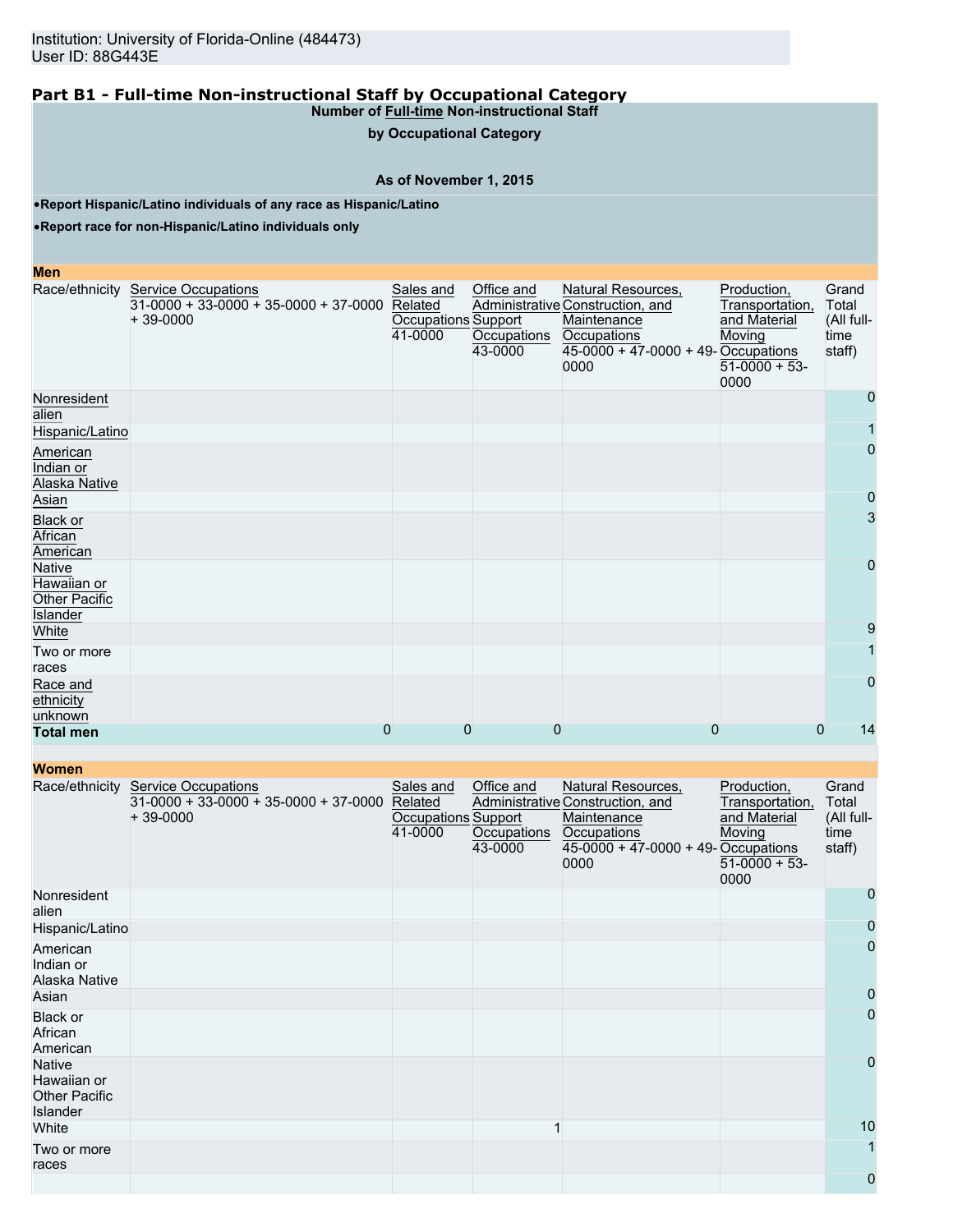| Race and<br>ethnicity<br>unknown                        |   |   |          |
|---------------------------------------------------------|---|---|----------|
| <b>Total women</b>                                      | 0 | 0 | 11       |
| <b>Total</b><br>(men+women)<br>Total from prior<br>year | 0 | 0 | 25<br>29 |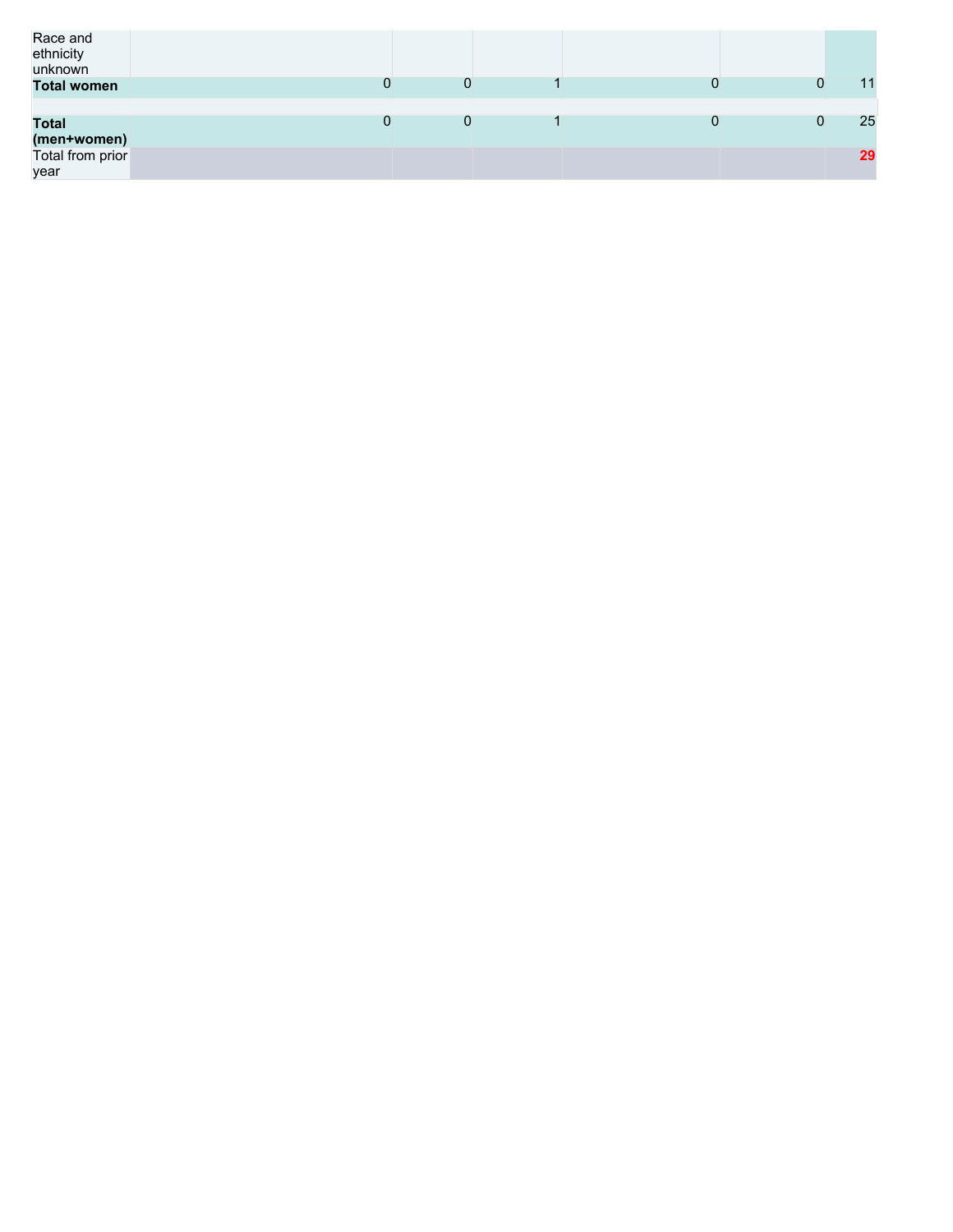## **Part B2 - Full-time Non-instructional Staff by Occupational Category and Tenure Status**

|                                                                                                                                     |         |                 | <b>Number of Full-time Non-instructional Staff</b>          |                     |                              |               |                |
|-------------------------------------------------------------------------------------------------------------------------------------|---------|-----------------|-------------------------------------------------------------|---------------------|------------------------------|---------------|----------------|
|                                                                                                                                     |         |                 | As of November 1, 2015                                      |                     |                              |               |                |
|                                                                                                                                     |         |                 |                                                             |                     |                              |               |                |
| Occupational category                                                                                                               |         |                 | <b>With Faculty Status</b>                                  |                     |                              | Without Total |                |
|                                                                                                                                     | Tenured | On              |                                                             | Not on Tenure Track |                              | Faculty       |                |
|                                                                                                                                     |         | Tenure<br>Track | Multi-year,<br>continuing, or at contract<br>-will contract | Annual              | Less-than-annual<br>contract | <b>Status</b> |                |
| Research staff                                                                                                                      |         |                 |                                                             |                     |                              |               | 0              |
| <b>Public Service staff</b>                                                                                                         |         |                 |                                                             |                     |                              |               | 0              |
| Archivists, Curators, and Museum<br><b>Technicians</b><br>25-4010                                                                   |         |                 |                                                             |                     |                              |               | $\mathbf{0}$   |
| Librarians<br>25-4020                                                                                                               |         |                 |                                                             |                     |                              |               | 0              |
| Library Technicians<br>25-4030                                                                                                      |         |                 |                                                             |                     |                              |               | 0              |
| <b>OStudent and Academic Affairs and</b><br><b>Other Education Services Occupations</b><br>$25-2000 + 25-3000 + 25-9000$            |         |                 |                                                             |                     |                              | 4             | 4              |
| <b>Management Occupations</b><br>11-0000                                                                                            |         |                 |                                                             |                     |                              | 1             | 1              |
| <b>Business and Financial Operations</b><br>Occupations<br>13-0000                                                                  |         |                 |                                                             |                     |                              | 5             | 5              |
| Computer, Engineering, and Science<br>Occupations<br>$15-0000 + 17-0000 + 19-0000$                                                  |         |                 |                                                             |                     |                              | 8             | 8              |
| Community, Social Service, Legal,<br>Arts, Design, Entertainment, Sports,<br>and Media Occupations<br>$21-0000 + 23-0000 + 27-0000$ |         |                 |                                                             |                     |                              | 2             | $\overline{2}$ |
| Healthcare Practitioners and Technical<br>Occupations<br>29-0000                                                                    |         |                 |                                                             |                     |                              |               | 0              |
| <b>Total</b>                                                                                                                        | 0       | 0               | 0                                                           | 0                   | 0                            | 20            | 20             |
| Total from prior year                                                                                                               |         |                 |                                                             |                     |                              | 24            | 24             |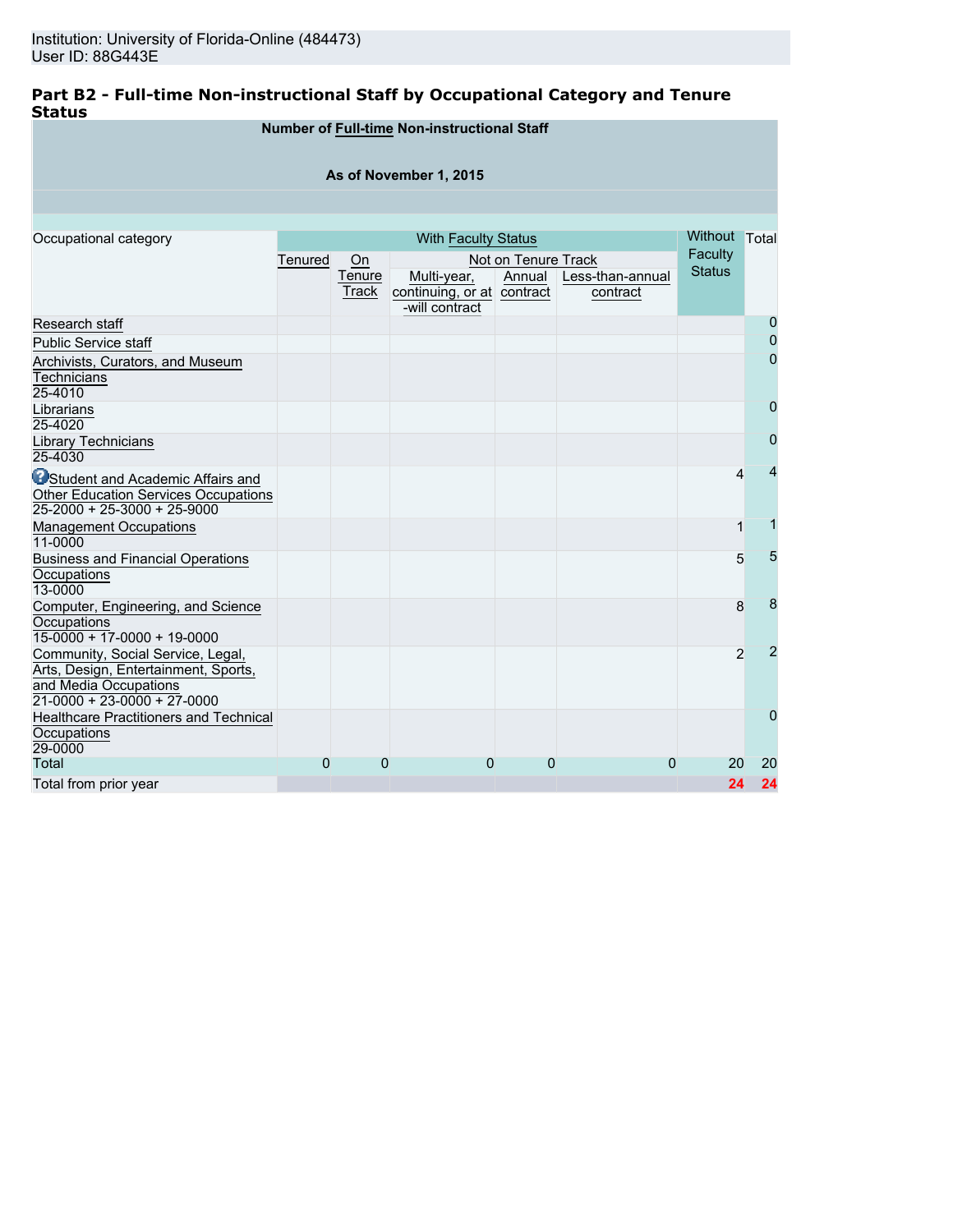# **Part C - Full-time Summary**

## **Summary of Full-time Staff**

### **As of November 1, 2015**

#### •**Data will not be generated on this screen until the relevant screens in the previous section have been completed.**

|                                                                                                  |         |                      | <b>With Faculty Status</b>               |                     |                                     |                          |                |
|--------------------------------------------------------------------------------------------------|---------|----------------------|------------------------------------------|---------------------|-------------------------------------|--------------------------|----------------|
| Occupational category                                                                            |         | <b>Without Total</b> |                                          |                     |                                     |                          |                |
|                                                                                                  | Tenured | On                   |                                          | Not on Tenure Track |                                     | Faculty<br><b>Status</b> |                |
|                                                                                                  |         | Tenure               |                                          |                     | Multi-year, Annual Less-than-annual |                          |                |
|                                                                                                  |         |                      | Track continuing, or contract<br>at-will |                     | contract                            |                          |                |
|                                                                                                  |         |                      | contract                                 |                     |                                     |                          |                |
| Primarily Instruction                                                                            | 1       | $\mathbf{0}$         | 0                                        | 3                   | 0                                   | $\Omega$                 |                |
| <b>Exclusively credit</b>                                                                        | 1       |                      |                                          | 3                   |                                     |                          | 4              |
| Exclusively not-for-credit                                                                       |         |                      |                                          |                     |                                     |                          | 0              |
| Combined credit/not-for-credit                                                                   |         |                      |                                          |                     |                                     |                          | 0              |
| Instruction/research/public service staff                                                        |         |                      |                                          |                     |                                     |                          | $\mathbf 0$    |
| Research staff                                                                                   |         |                      |                                          |                     |                                     |                          | $\mathbf 0$    |
| <b>Public Service staff</b>                                                                      |         |                      |                                          |                     |                                     |                          | $\mathbf 0$    |
| Archivists, Curators, and Museum Technicians<br>25-4010                                          |         |                      |                                          |                     |                                     |                          | 0              |
| Librarians<br>25-4020                                                                            |         |                      |                                          |                     |                                     |                          | 0              |
| <b>Library Technicians</b><br>25-4030                                                            |         |                      |                                          |                     |                                     |                          | 0              |
| Student and Academic Affairs and Other                                                           |         |                      |                                          |                     |                                     | 4                        | 4              |
| <b>Education Services Occupations</b><br>25-2000 + 25-3000 + 25-9000                             |         |                      |                                          |                     |                                     |                          |                |
| <b>Management Occupations</b><br>11-0000                                                         |         |                      |                                          |                     |                                     | 1                        | 1              |
| <b>Business and Financial Operations</b><br>Occupations                                          |         |                      |                                          |                     |                                     | 5                        | 5              |
| 13-0000                                                                                          |         |                      |                                          |                     |                                     |                          |                |
| Computer, Engineering, and Science                                                               |         |                      |                                          |                     |                                     | 8                        | 8              |
| Occupations<br>15-0000 + 17-0000 + 19-0000                                                       |         |                      |                                          |                     |                                     |                          |                |
| Community, Social Service, Legal, Arts,                                                          |         |                      |                                          |                     |                                     | $\overline{2}$           | $\overline{2}$ |
| Design, Entertainment, Sports, and Media                                                         |         |                      |                                          |                     |                                     |                          |                |
| Occupations                                                                                      |         |                      |                                          |                     |                                     |                          |                |
| 21-0000 + 23-0000 + 27-0000                                                                      |         |                      |                                          |                     |                                     |                          |                |
| Healthcare Practitioners and Technical<br>Occupations<br>29-0000                                 |         |                      |                                          |                     |                                     |                          | 0              |
| <b>Service Occupations</b>                                                                       |         |                      |                                          |                     |                                     |                          | 0              |
| $31-0000 + 33-0000 + 35-0000 + 37-0000 + 39-$<br>0000                                            |         |                      |                                          |                     |                                     |                          |                |
| Sales and Related Occupations<br>41-0000                                                         |         |                      |                                          |                     |                                     |                          | 0              |
| Office and Administrative Support Occupations<br>43-0000                                         |         |                      |                                          |                     |                                     |                          | 1              |
| Natural Resources, Construction, and<br>Maintenance Occupations<br>$45-0000 + 47-0000 + 49-0000$ |         |                      |                                          |                     |                                     |                          | 0              |
| Production, Transportation, and Material<br><b>Moving Occupations</b><br>$51-0000 + 53-0000$     |         |                      |                                          |                     |                                     |                          | 0              |
| Total                                                                                            |         |                      |                                          |                     |                                     |                          | 25             |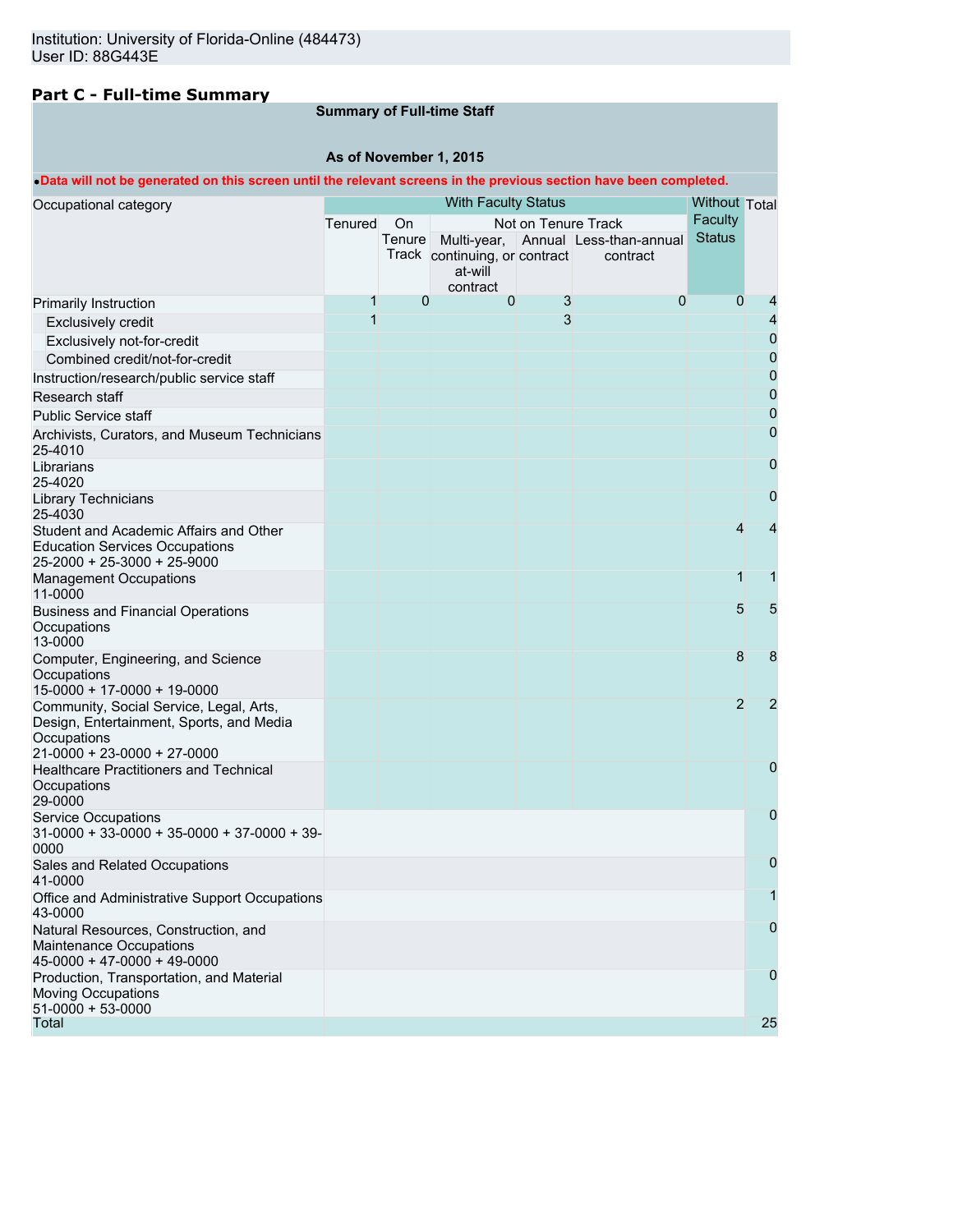### **Part G - Salaries Worksheet**

**Number of Full-time Instructional Staff**

**For Calculation of Total Number of Months**

**Annual Salary, 2015-16**

•**Report the number of instructional staff based on the number of months to be worked**

•**Months reported should correspond with the number of months that staff worked (which may differ from the number of**

**months over which they are paid)**

•**Include ONLY full-time instructional staff**

•**Include instructional staff** *with* **faculty status and** *without* **faculty status**

•**Include instructional staff regardless of tenure status**

•**Balance column should include instructional staff whose annual salary covers less than 9 months worked**

| Gender and              |                |              | Months worked                     |                | <b>D</b> Total staff    | <b>O</b> Total      | Total full-time                    | Balance (all other                |
|-------------------------|----------------|--------------|-----------------------------------|----------------|-------------------------|---------------------|------------------------------------|-----------------------------------|
| academic rank           | 12             | 11           | 10<br>months months months months | 9              | for salary<br>reporting | number of<br>months | instructional staff<br>from Part A | full-time instructional<br>staff) |
| <b>Men</b>              |                |              |                                   |                |                         |                     |                                    |                                   |
| Professors              |                |              |                                   |                | $\mathbf 0$             | 0                   |                                    |                                   |
| Associate<br>professors |                |              |                                   |                | $\Omega$                | 0                   |                                    |                                   |
| Assistant<br>professors |                |              |                                   |                | $\Omega$                | 0                   |                                    |                                   |
| Instructors             |                |              |                                   |                | 0                       | 0                   |                                    |                                   |
| Lecturers               |                |              |                                   |                |                         | 9                   |                                    |                                   |
| No academic<br>rank     | 1              |              |                                   |                |                         | 12                  |                                    |                                   |
| <b>Total men</b>        |                | 0            | 0                                 |                | $\overline{2}$          | 21                  | $\overline{2}$                     | 0                                 |
|                         |                |              |                                   |                |                         |                     |                                    |                                   |
| <b>Women</b>            |                |              |                                   |                |                         |                     |                                    |                                   |
| Professors              |                |              |                                   | 1              |                         | 9                   |                                    |                                   |
| Associate<br>professors |                |              |                                   |                | $\Omega$                | $\mathbf{0}$        |                                    |                                   |
| Assistant<br>professors |                |              |                                   |                | $\overline{0}$          | 0                   |                                    |                                   |
| Instructors             |                |              |                                   |                | $\overline{0}$          | 0                   |                                    |                                   |
| Lecturers               |                |              |                                   |                | 0                       | 0                   |                                    |                                   |
| No academic<br>rank     | 1              |              |                                   |                |                         | 12                  |                                    |                                   |
| <b>Total women</b>      | 1              | 0            | $\mathbf 0$                       |                | $\overline{2}$          | 21                  | $\overline{2}$                     | 0                                 |
|                         |                |              |                                   |                |                         |                     |                                    |                                   |
| Total (men +<br>women)  | $\overline{2}$ | $\mathbf{0}$ | $\theta$                          | $\overline{2}$ | $\overline{4}$          | 42                  | 4                                  | 0                                 |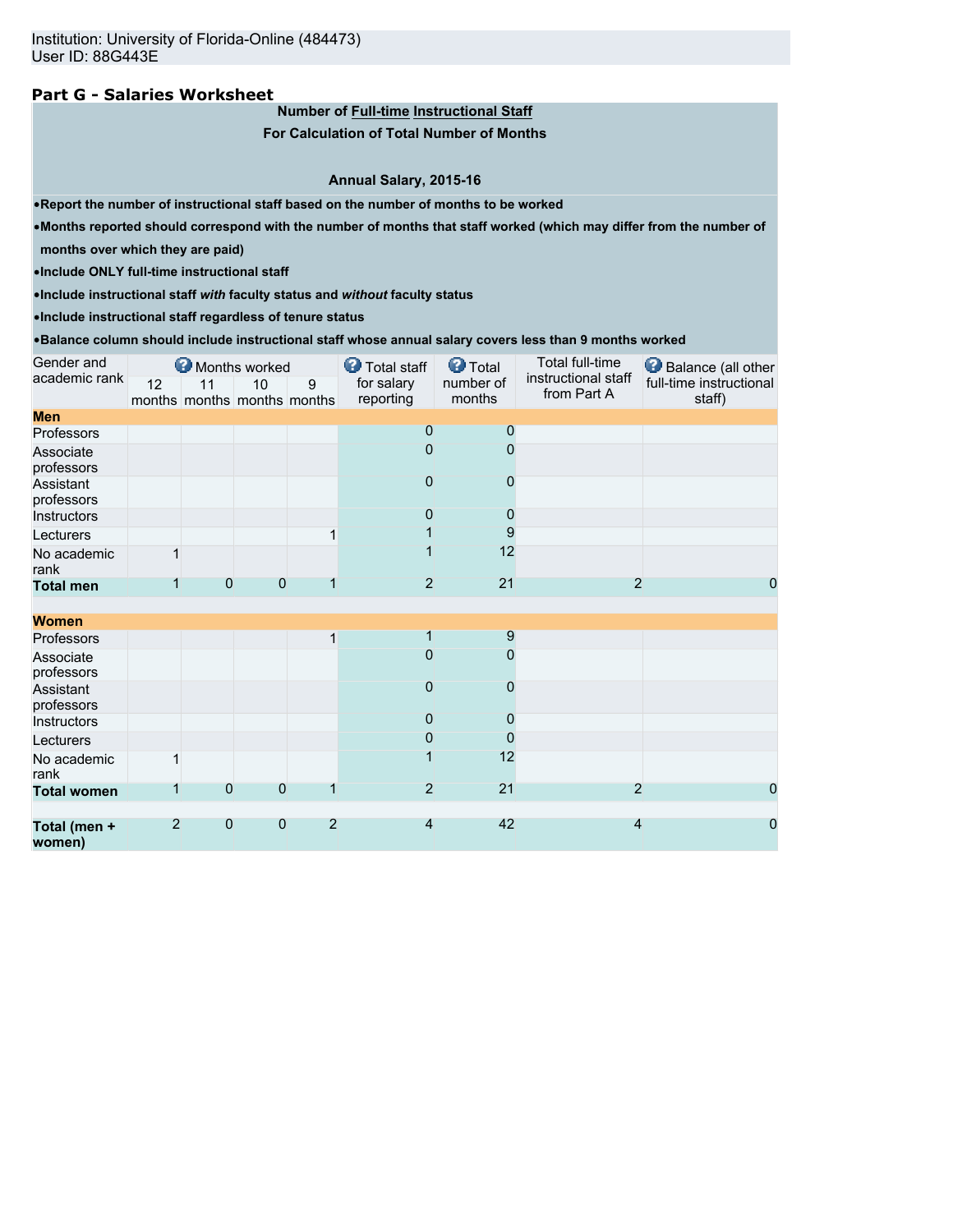# **Part G - Salary Outlays for Instructional Staff**

**Salary Outlays**

### **for Full-time Instructional Staff**

## **Annual Salary Outlays, 2015-16**

•**Report the TOTAL ANNUAL salary outlays for the full-time instructional staff reported in the 12 months, 11 months, 10**

# **months, and 9 months columns on the previous screen**

| Gender and academic<br>rank | Total staff for salary<br>reporting<br>(from Part G,<br>screen 1) | Total number of<br>months<br>(from Part G,<br>screen 1) |    | salary outlays salaries | <b>O</b> Total annual <b>O</b> Weighted average monthly |
|-----------------------------|-------------------------------------------------------------------|---------------------------------------------------------|----|-------------------------|---------------------------------------------------------|
| <b>Men</b>                  |                                                                   |                                                         |    |                         |                                                         |
| <b>Professors</b>           |                                                                   | 0                                                       | 0  |                         |                                                         |
| Associate professors        |                                                                   | 0                                                       | 0  |                         |                                                         |
| Assistant professors        |                                                                   | 0                                                       | 0  |                         |                                                         |
| <b>Instructors</b>          |                                                                   | 0                                                       | 0  |                         |                                                         |
| Lecturers                   |                                                                   |                                                         | 9  | 43,833                  | 4,870                                                   |
| No academic rank            |                                                                   |                                                         | 12 | 37,325                  | 3,110                                                   |
| <b>Total men</b>            |                                                                   | $\overline{2}$                                          | 21 | 81,158                  | 3,865                                                   |
| <b>Women</b>                |                                                                   |                                                         |    |                         |                                                         |
| <b>Professors</b>           |                                                                   |                                                         | 9  | 86,452                  | 9,606                                                   |
| Associate professors        |                                                                   | 0                                                       | 0  |                         |                                                         |
| Assistant professors        |                                                                   |                                                         | 0  |                         |                                                         |
| <b>Instructors</b>          |                                                                   | 0                                                       | 0  |                         |                                                         |
| Lecturers                   |                                                                   | 0                                                       | 0  |                         |                                                         |
| No academic rank            |                                                                   |                                                         | 12 | 42,200                  | 3,517                                                   |
| <b>Total women</b>          |                                                                   | $\overline{2}$                                          | 21 | 128,652                 | 6,126                                                   |
| Total (men + women)         |                                                                   | 4                                                       | 42 | 209,810                 | 4,995                                                   |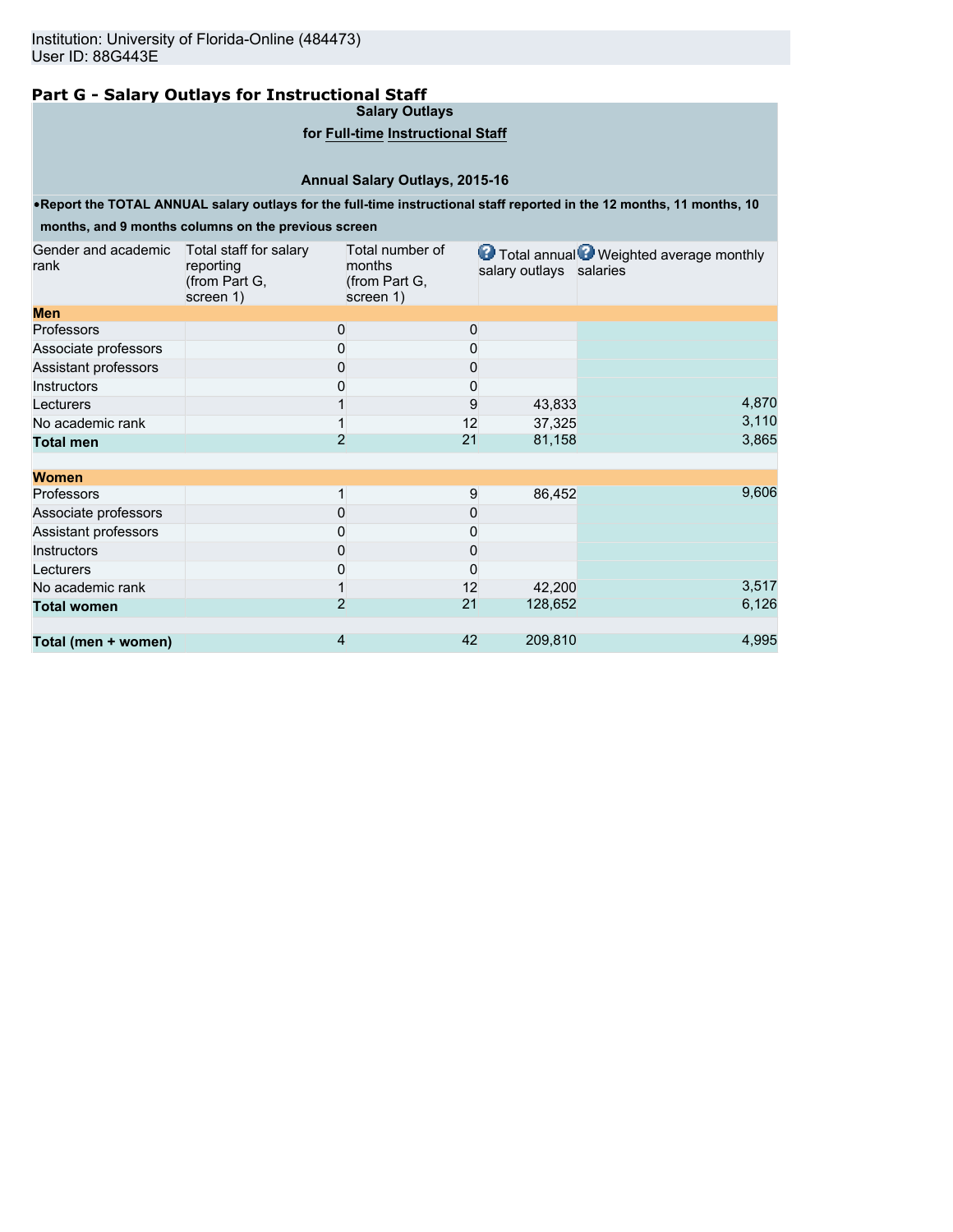# **Part G - Salary Outlays for Non-instructional Staff**

**Salary Outlays**

## **for Full-time Non-instructional Staff**

# **Annual Salary Outlays, 2015-16**

| Occupational category                                                                                                                | <b>O</b> Number of<br>full-time staff<br>(carried forward from<br>previous screens) | Total annual<br>salary outlays |
|--------------------------------------------------------------------------------------------------------------------------------------|-------------------------------------------------------------------------------------|--------------------------------|
| Research staff                                                                                                                       | O                                                                                   |                                |
| <b>Public Service staff</b>                                                                                                          |                                                                                     |                                |
| Library and Student and Academic Affairs and Other Education<br><b>Services Occupations</b><br>25-4000 + 25-2000 + 25-3000 + 25-9000 |                                                                                     | 208,493                        |
| <b>Management Occupations</b><br>11-0000                                                                                             |                                                                                     | 185,000                        |
| <b>Business and Financial Operations Occupations</b><br>13-0000                                                                      | 5                                                                                   | 195,438                        |
| Computer, Engineering, and Science Occupations<br>$15-0000 + 17-0000 + 19-0000$                                                      | 8                                                                                   | 481,063                        |
| Community, Social Service, Legal, Arts, Design, Entertainment, Sports,<br>and Media Occupations<br>$21-0000 + 23-0000 + 27-0000$     | 2                                                                                   | 103,691                        |
| Healthcare Practitioners and Technical Occupations<br>29-0000                                                                        | 0                                                                                   |                                |
| <b>Service Occupations</b><br>$31-0000 + 33-0000 + 35-0000 + 37-0000 + 39-0000$                                                      | 0                                                                                   |                                |
| Sales and Related Occupations<br>41-0000                                                                                             |                                                                                     |                                |
| Office and Administrative Support Occupations<br>43-0000                                                                             |                                                                                     | 53,000                         |
| Natural Resources, Construction, and Maintenance Occupations<br>$45-0000 + 47-0000 + 49-0000$                                        |                                                                                     |                                |
| Production, Transportation, and Material Moving Occupations<br>51-0000 + 53-0000                                                     |                                                                                     |                                |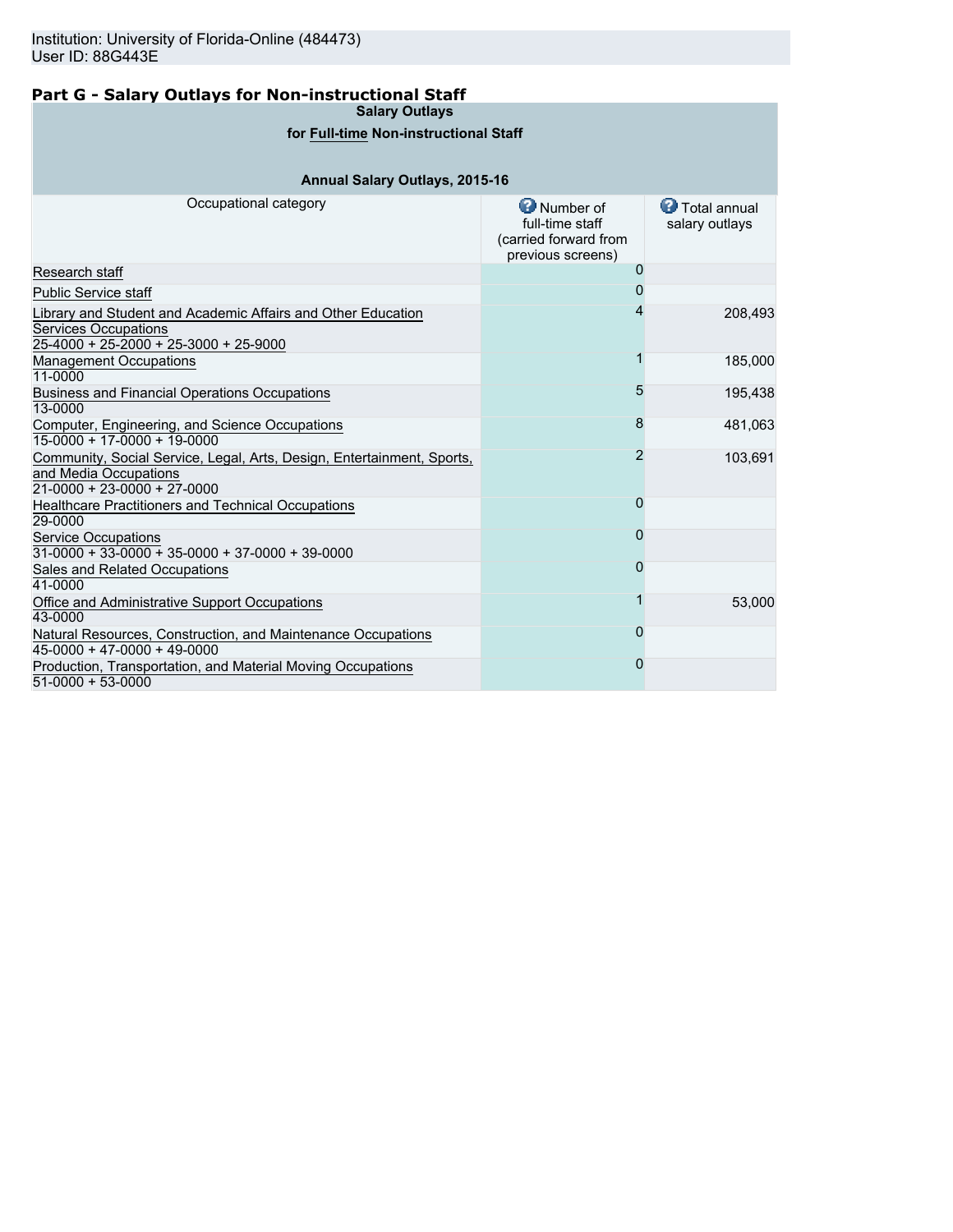**Number of Part-time Staff by Occupational Category**

### **As of November 1, 2015**

•**Report Hispanic/Latino individuals of any race as Hispanic/Latino**

•**Report race for non-Hispanic/Latino individuals only**

| Instructional staff | Research staff | <b>Public Service staff</b> |
|---------------------|----------------|-----------------------------|
|                     |                |                             |
|                     |                |                             |
|                     |                |                             |
|                     |                |                             |
|                     |                |                             |
|                     |                |                             |
| 44                  |                |                             |
|                     |                |                             |
|                     |                |                             |
| 45                  | 0              | 0                           |
|                     |                |                             |

| <b>Women</b>                              |                     |                |                             |
|-------------------------------------------|---------------------|----------------|-----------------------------|
| Race/ethnicity                            | Instructional staff | Research staff | <b>Public Service staff</b> |
| Nonresident alien                         |                     |                |                             |
| Hispanic/Latino                           | $\overline{2}$      |                |                             |
| American Indian or Alaska Native          |                     |                |                             |
| Asian                                     | $\overline{2}$      |                |                             |
| <b>Black or African American</b>          |                     |                |                             |
| Native Hawaiian or Other Pacific Islander |                     |                |                             |
| White                                     | 21                  |                |                             |
| Two or more races                         |                     |                |                             |
| Race and ethnicity unknown                |                     |                |                             |
| <b>Total women</b>                        | 31                  |                | 0                           |
|                                           |                     |                |                             |
| Total (men+women)                         | $\bigcirc$ 76       |                | 0                           |
| Total from prior year                     | 43                  |                |                             |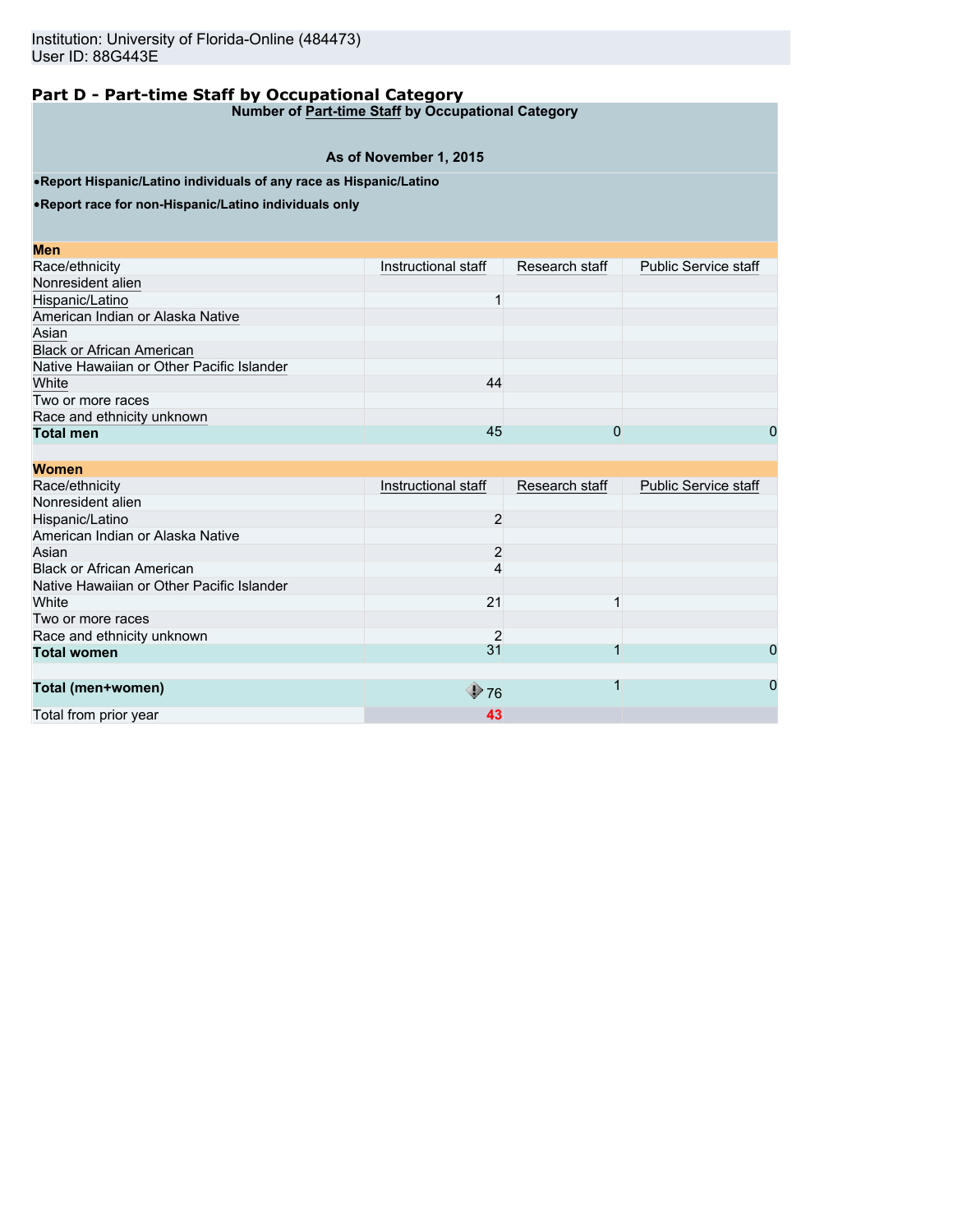**Number of Part-time Staff by Occupational Category**

#### **As of November 1, 2015**

•**Report Hispanic/Latino individuals of any race as Hispanic/Latino**

•**Report race for non-Hispanic/Latino individuals only**

| ٠<br><b>Contract Contract Contract Contract Contract Contract Contract Contract Contract Contract Contract Contract Co</b> | $\mathcal{L}^{\text{max}}_{\text{max}}$ and $\mathcal{L}^{\text{max}}_{\text{max}}$ and $\mathcal{L}^{\text{max}}_{\text{max}}$<br>ويتباد |  |  |
|----------------------------------------------------------------------------------------------------------------------------|-------------------------------------------------------------------------------------------------------------------------------------------|--|--|
|                                                                                                                            |                                                                                                                                           |  |  |

| Race/ethnicity                | Archivists,<br>Curators, and<br>Museum<br>Technicians<br>25-4010 | Librarians<br>25-4020 | Library<br>Technicians<br>25-4030 | <b>Student and Academic Affairs</b><br>and Other Education Services<br>Occupations<br>$25 - 2000 + 25 - 3000 + 25 - 9000$ | Library and Student and<br>Academic Affairs and<br><b>Other Education</b><br>Services Occupations |
|-------------------------------|------------------------------------------------------------------|-----------------------|-----------------------------------|---------------------------------------------------------------------------------------------------------------------------|---------------------------------------------------------------------------------------------------|
| Nonresident alien             |                                                                  |                       |                                   |                                                                                                                           | 0                                                                                                 |
| Hispanic/Latino               |                                                                  |                       |                                   |                                                                                                                           |                                                                                                   |
| American Indian or            |                                                                  |                       |                                   |                                                                                                                           | 0                                                                                                 |
| Alaska Native                 |                                                                  |                       |                                   |                                                                                                                           |                                                                                                   |
| Asian                         |                                                                  |                       |                                   |                                                                                                                           | 0                                                                                                 |
| <b>Black or African</b>       |                                                                  |                       |                                   |                                                                                                                           | 0                                                                                                 |
| American                      |                                                                  |                       |                                   |                                                                                                                           |                                                                                                   |
| Native Hawaiian or            |                                                                  |                       |                                   |                                                                                                                           | 0                                                                                                 |
| <b>Other Pacific</b>          |                                                                  |                       |                                   |                                                                                                                           |                                                                                                   |
| Islander                      |                                                                  |                       |                                   |                                                                                                                           |                                                                                                   |
| White                         |                                                                  |                       |                                   | 4                                                                                                                         | 4                                                                                                 |
| Two or more races             |                                                                  |                       |                                   |                                                                                                                           | 0                                                                                                 |
| Race and ethnicity<br>unknown |                                                                  |                       |                                   |                                                                                                                           | 0                                                                                                 |
| <b>Total men</b>              | 0                                                                | 0                     | 0                                 |                                                                                                                           | 4                                                                                                 |

| Race/ethnicity                                         | Archivists,<br>Curators, and<br>Museum<br>Technicians<br>25-4010 | Librarians<br>25-4020 | Library<br><b>Technicians</b><br>25-4030 | <b>Student and Academic Affairs</b><br>and Other Education Services<br>Occupations<br>$25-2000 + 25-3000 + 25-9000$ | Library and Student and<br>Academic Affairs and<br><b>Other Education</b><br>Services Occupations |
|--------------------------------------------------------|------------------------------------------------------------------|-----------------------|------------------------------------------|---------------------------------------------------------------------------------------------------------------------|---------------------------------------------------------------------------------------------------|
| Nonresident alien                                      |                                                                  |                       |                                          |                                                                                                                     |                                                                                                   |
| Hispanic/Latino                                        |                                                                  |                       |                                          |                                                                                                                     |                                                                                                   |
| American Indian or<br>Alaska Native                    |                                                                  |                       |                                          |                                                                                                                     | 0                                                                                                 |
| Asian                                                  |                                                                  |                       |                                          |                                                                                                                     | 0                                                                                                 |
| <b>Black or African</b><br>American                    |                                                                  |                       |                                          |                                                                                                                     |                                                                                                   |
| Native Hawaiian or<br><b>Other Pacific</b><br>Islander |                                                                  |                       |                                          |                                                                                                                     | 0                                                                                                 |
| White                                                  |                                                                  |                       |                                          | 5                                                                                                                   | 5                                                                                                 |
| Two or more races                                      |                                                                  |                       |                                          |                                                                                                                     |                                                                                                   |
| Race and ethnicity<br>unknown                          |                                                                  |                       |                                          |                                                                                                                     | 0                                                                                                 |
| <b>Total women</b>                                     | $\Omega$                                                         | 0                     | 0                                        | 6                                                                                                                   | 6                                                                                                 |
|                                                        |                                                                  |                       |                                          |                                                                                                                     |                                                                                                   |
| <b>Total</b><br>(men+women)                            | $\Omega$                                                         | $\overline{0}$        | $\Omega$                                 | 10                                                                                                                  | 10                                                                                                |
| Total from prior<br>year                               |                                                                  |                       |                                          | 4                                                                                                                   |                                                                                                   |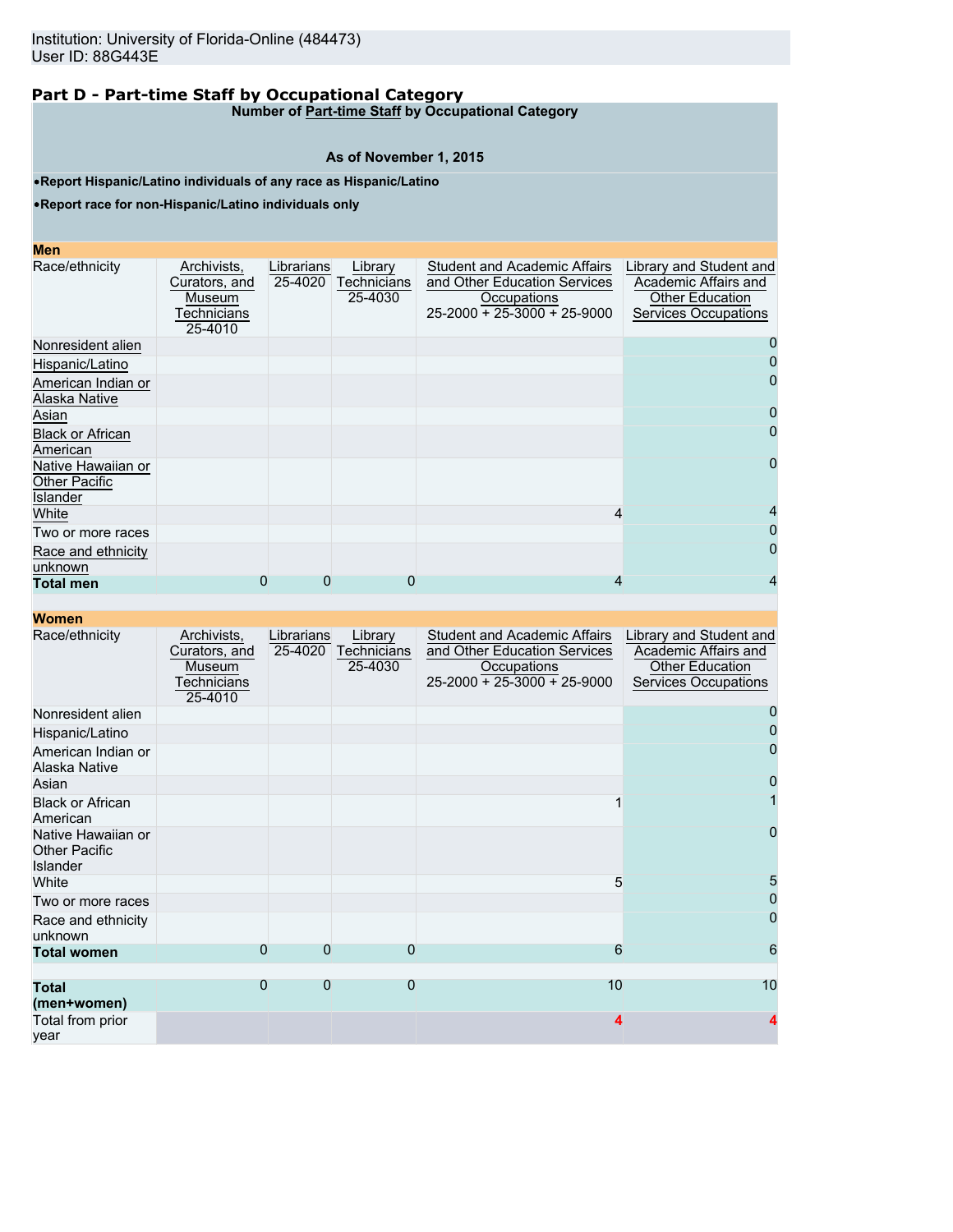**Number of Part-time Staff**

### **As of November 1, 2015**

•**Report Hispanic/Latino individuals of any race as Hispanic/Latino**

•**Report race for non-Hispanic/Latino individuals only**

### **Men**

| MEIL                                            |                        |                                                                              |                                                                                       |                                                                                                                                                     |                                                                        |
|-------------------------------------------------|------------------------|------------------------------------------------------------------------------|---------------------------------------------------------------------------------------|-----------------------------------------------------------------------------------------------------------------------------------------------------|------------------------------------------------------------------------|
| Race/ethnicity                                  | Occupations<br>11-0000 | Management Business and<br>Financial<br>Operations<br>Occupations<br>13-0000 | Computer, Engineering,<br>and Science Occupations<br>$15-0000 + 17-0000 + 19$<br>0000 | Community, Social Service,<br>Legal, Arts, Design,<br>Entertainment, Sports, and<br><b>Media Occupations</b><br>$21 - 0000 + 23 - 0000 + 27 - 0000$ | Healthcare<br>Practitioners<br>and Technical<br>Occupations<br>29-0000 |
| Nonresident<br>alien                            |                        |                                                                              |                                                                                       |                                                                                                                                                     |                                                                        |
| Hispanic/Latino                                 |                        |                                                                              |                                                                                       |                                                                                                                                                     |                                                                        |
| American Indian<br>or Alaska Native             |                        |                                                                              |                                                                                       |                                                                                                                                                     |                                                                        |
| Asian                                           |                        |                                                                              |                                                                                       |                                                                                                                                                     |                                                                        |
| <b>Black or African</b><br>American             |                        |                                                                              |                                                                                       |                                                                                                                                                     |                                                                        |
| Native Hawaiian<br>or Other Pacific<br>Islander |                        |                                                                              |                                                                                       |                                                                                                                                                     |                                                                        |
| White                                           | 2                      |                                                                              | 3                                                                                     |                                                                                                                                                     |                                                                        |
| Two or more<br>races                            |                        |                                                                              |                                                                                       |                                                                                                                                                     |                                                                        |
| Race and<br>ethnicity<br>unknown                |                        |                                                                              |                                                                                       |                                                                                                                                                     |                                                                        |
| <b>Total men</b>                                | 2                      | 0                                                                            | 5                                                                                     | 0                                                                                                                                                   | 0                                                                      |
|                                                 |                        |                                                                              |                                                                                       |                                                                                                                                                     |                                                                        |

| Race/ethnicity                                  | Management<br>Occupations<br>11-0000 | Business and<br>Financial<br>Operations<br>Occupations<br>13-0000 | Computer, Engineering,<br>and Science Occupations<br>$15-0000 + 17-0000 + 19$<br>0000 | Community, Social Service,<br>Legal, Arts, Design,<br>Entertainment, Sports, and<br><b>Media Occupations</b><br>$21-0000 + 23-0000 + 27-0000$ | Healthcare<br>Practitioners<br>and Technical<br>Occupations<br>29-0000 |
|-------------------------------------------------|--------------------------------------|-------------------------------------------------------------------|---------------------------------------------------------------------------------------|-----------------------------------------------------------------------------------------------------------------------------------------------|------------------------------------------------------------------------|
| Nonresident<br>alien                            |                                      |                                                                   |                                                                                       |                                                                                                                                               |                                                                        |
| Hispanic/Latino                                 |                                      | $\overline{2}$                                                    |                                                                                       |                                                                                                                                               |                                                                        |
| American Indian<br>or Alaska Native             |                                      |                                                                   |                                                                                       |                                                                                                                                               |                                                                        |
| Asian                                           |                                      | $\overline{2}$                                                    |                                                                                       |                                                                                                                                               |                                                                        |
| <b>Black or African</b><br>American             |                                      |                                                                   |                                                                                       |                                                                                                                                               |                                                                        |
| Native Hawaiian<br>or Other Pacific<br>Islander |                                      |                                                                   |                                                                                       |                                                                                                                                               |                                                                        |
| White                                           | 3                                    | 4                                                                 |                                                                                       |                                                                                                                                               |                                                                        |
| Two or more<br>races                            |                                      |                                                                   |                                                                                       |                                                                                                                                               |                                                                        |
| Race and<br>ethnicity<br>unknown                |                                      |                                                                   |                                                                                       |                                                                                                                                               |                                                                        |
| <b>Total women</b>                              | 4                                    | 8                                                                 | 0                                                                                     | 0                                                                                                                                             | 0                                                                      |
| <b>Total</b><br>(men+women)                     | 6                                    | 8                                                                 | 5                                                                                     | $\overline{0}$                                                                                                                                | 0                                                                      |
| Total from prior<br>vear                        |                                      | $\overline{2}$                                                    | 5                                                                                     |                                                                                                                                               |                                                                        |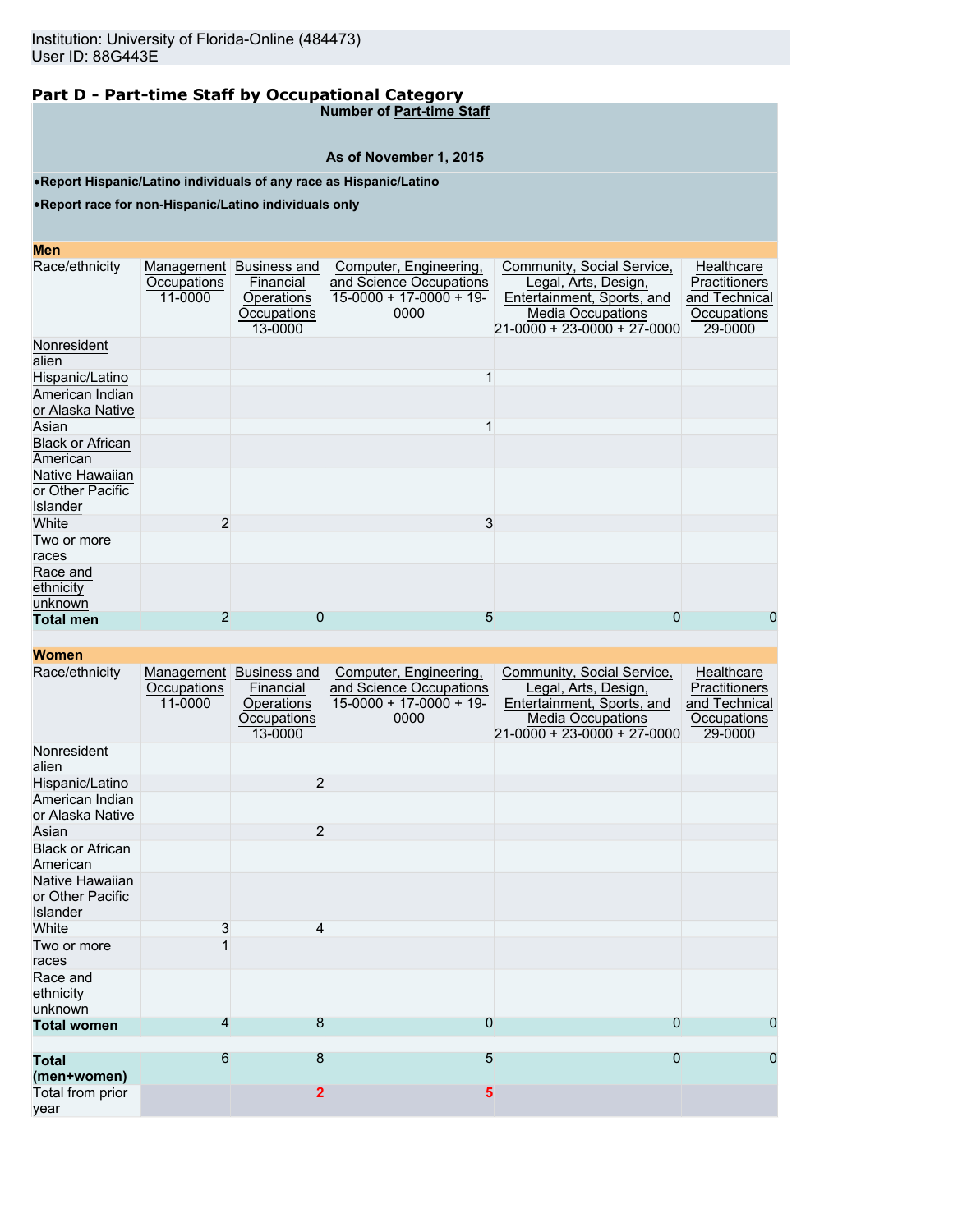**Number of Part-time Staff**

## **As of November 1, 2015**

•**Report Hispanic/Latino individuals of any race as Hispanic/Latino**

•**Report race for non-Hispanic/Latino individuals only**

| <b>Men</b>                                         |                                                                                             |                                                        |                                      |                                                                                                                                              |                                                                                     |                                                |
|----------------------------------------------------|---------------------------------------------------------------------------------------------|--------------------------------------------------------|--------------------------------------|----------------------------------------------------------------------------------------------------------------------------------------------|-------------------------------------------------------------------------------------|------------------------------------------------|
|                                                    | Race/ethnicity Service Occupations<br>$31-0000 + 33-0000 + 35-0000 + 37-0000$<br>$+39-0000$ | Sales and<br>Related<br>Occupations Support<br>41-0000 | Office and<br>Occupations<br>43-0000 | Natural Resources,<br>Administrative Construction, and<br>Maintenance<br><b>Occupations</b><br>$45-0000 + 47-0000 + 49$ -Occupations<br>0000 | Production,<br>Transportation,<br>and Material<br>Moving<br>$51-0000 + 53-$<br>0000 | Grand<br>Total<br>(All part-<br>time<br>staff) |
| Nonresident<br>alien                               |                                                                                             |                                                        |                                      |                                                                                                                                              |                                                                                     | 0                                              |
| Hispanic/Latino                                    |                                                                                             |                                                        |                                      |                                                                                                                                              |                                                                                     | $\overline{c}$                                 |
| American<br>Indian or<br>Alaska Native             |                                                                                             |                                                        |                                      |                                                                                                                                              |                                                                                     | 0                                              |
| Asian                                              |                                                                                             |                                                        |                                      |                                                                                                                                              |                                                                                     |                                                |
| <b>Black or</b><br>African<br>American             |                                                                                             |                                                        |                                      |                                                                                                                                              |                                                                                     | 0                                              |
| Native<br>Hawaiian or<br>Other Pacific<br>Islander |                                                                                             |                                                        |                                      |                                                                                                                                              |                                                                                     | 0                                              |
| White                                              |                                                                                             |                                                        |                                      |                                                                                                                                              |                                                                                     | 53                                             |
| Two or more<br>races                               |                                                                                             |                                                        |                                      |                                                                                                                                              |                                                                                     | $\mathbf 0$                                    |
| Race and<br>ethnicity<br>unknown                   |                                                                                             |                                                        |                                      |                                                                                                                                              |                                                                                     | $\overline{0}$                                 |
| <b>Total men</b>                                   |                                                                                             | 0<br>0                                                 | $\mathbf 0$                          | 0                                                                                                                                            | $\mathbf 0$                                                                         | 56                                             |

| <b>TYVIIIGH</b>                                                  |                                                                                             |                                                        |                                      |                                                                                                                                       |                                                                                    |                                                |
|------------------------------------------------------------------|---------------------------------------------------------------------------------------------|--------------------------------------------------------|--------------------------------------|---------------------------------------------------------------------------------------------------------------------------------------|------------------------------------------------------------------------------------|------------------------------------------------|
|                                                                  | Race/ethnicity Service Occupations<br>$31-0000 + 33-0000 + 35-0000 + 37-0000$<br>$+39-0000$ | Sales and<br>Related<br>Occupations Support<br>41-0000 | Office and<br>Occupations<br>43-0000 | Natural Resources,<br>Administrative Construction, and<br>Maintenance<br>Occupations<br>$45-0000 + 47-0000 + 49$ -Occupations<br>0000 | Production,<br>Transportation,<br>and Material<br>Moving<br>$51-0000 + 53$<br>0000 | Grand<br>Total<br>(All part-<br>time<br>staff) |
| Nonresident<br>alien                                             |                                                                                             |                                                        |                                      |                                                                                                                                       |                                                                                    | 0                                              |
| Hispanic/Latino                                                  |                                                                                             |                                                        |                                      |                                                                                                                                       |                                                                                    | 4                                              |
| American<br>Indian or<br>Alaska Native                           |                                                                                             |                                                        |                                      |                                                                                                                                       |                                                                                    | 0                                              |
| Asian                                                            |                                                                                             |                                                        |                                      |                                                                                                                                       |                                                                                    | 4                                              |
| Black or<br>African<br>American                                  |                                                                                             |                                                        |                                      |                                                                                                                                       |                                                                                    | 5                                              |
| <b>Native</b><br>Hawaiian or<br><b>Other Pacific</b><br>Islander |                                                                                             |                                                        |                                      |                                                                                                                                       |                                                                                    | $\overline{0}$                                 |
| White                                                            |                                                                                             |                                                        | $\overline{c}$                       |                                                                                                                                       |                                                                                    | 36                                             |
| Two or more<br>races                                             |                                                                                             |                                                        |                                      |                                                                                                                                       |                                                                                    |                                                |
| Race and<br>ethnicity<br>unknown                                 |                                                                                             |                                                        |                                      |                                                                                                                                       |                                                                                    | $\overline{2}$                                 |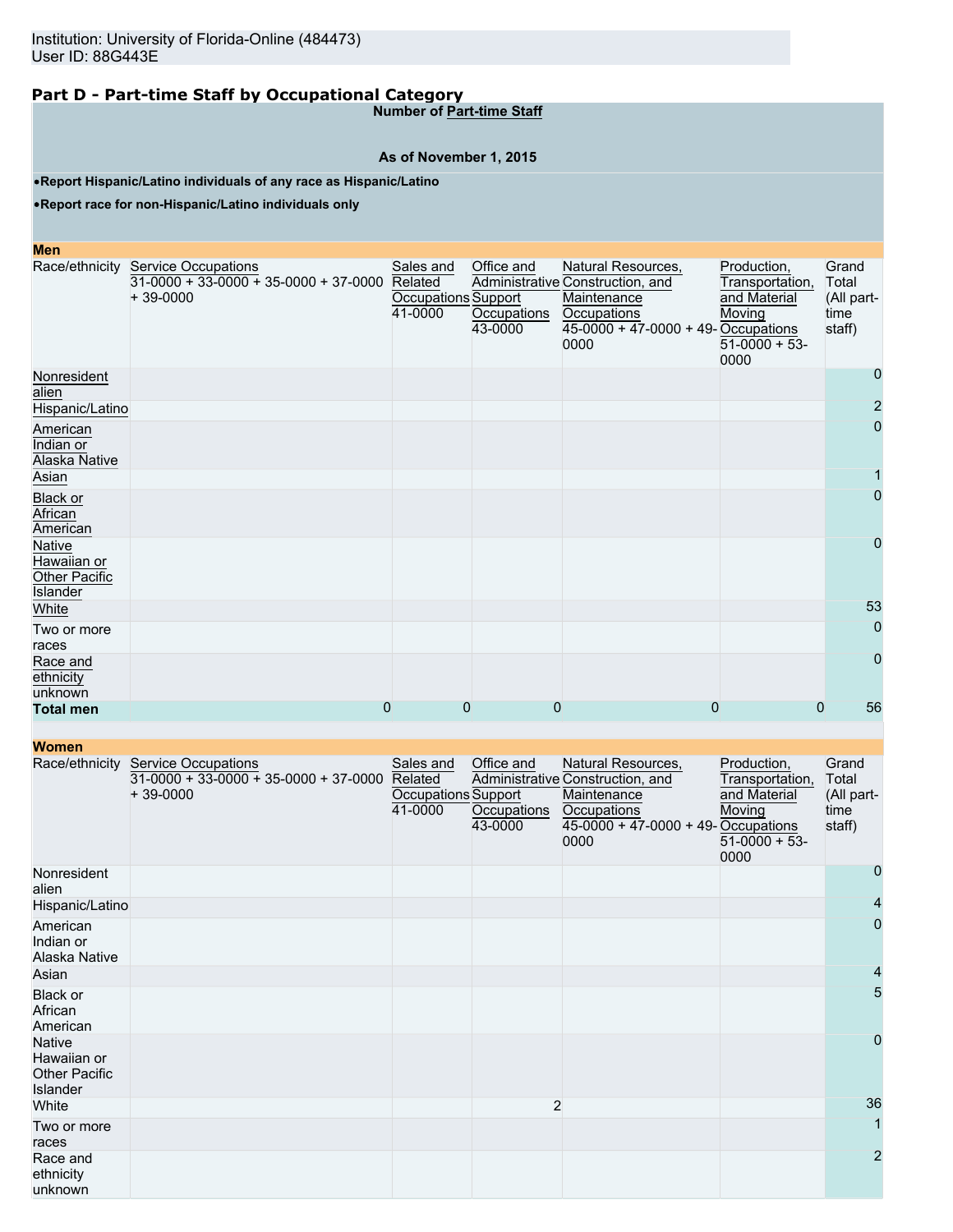| <b>Total women</b>          |  |  | 52  |
|-----------------------------|--|--|-----|
| <b>Total</b><br>(men+women) |  |  | 108 |
| Total from prior<br>year    |  |  | 54  |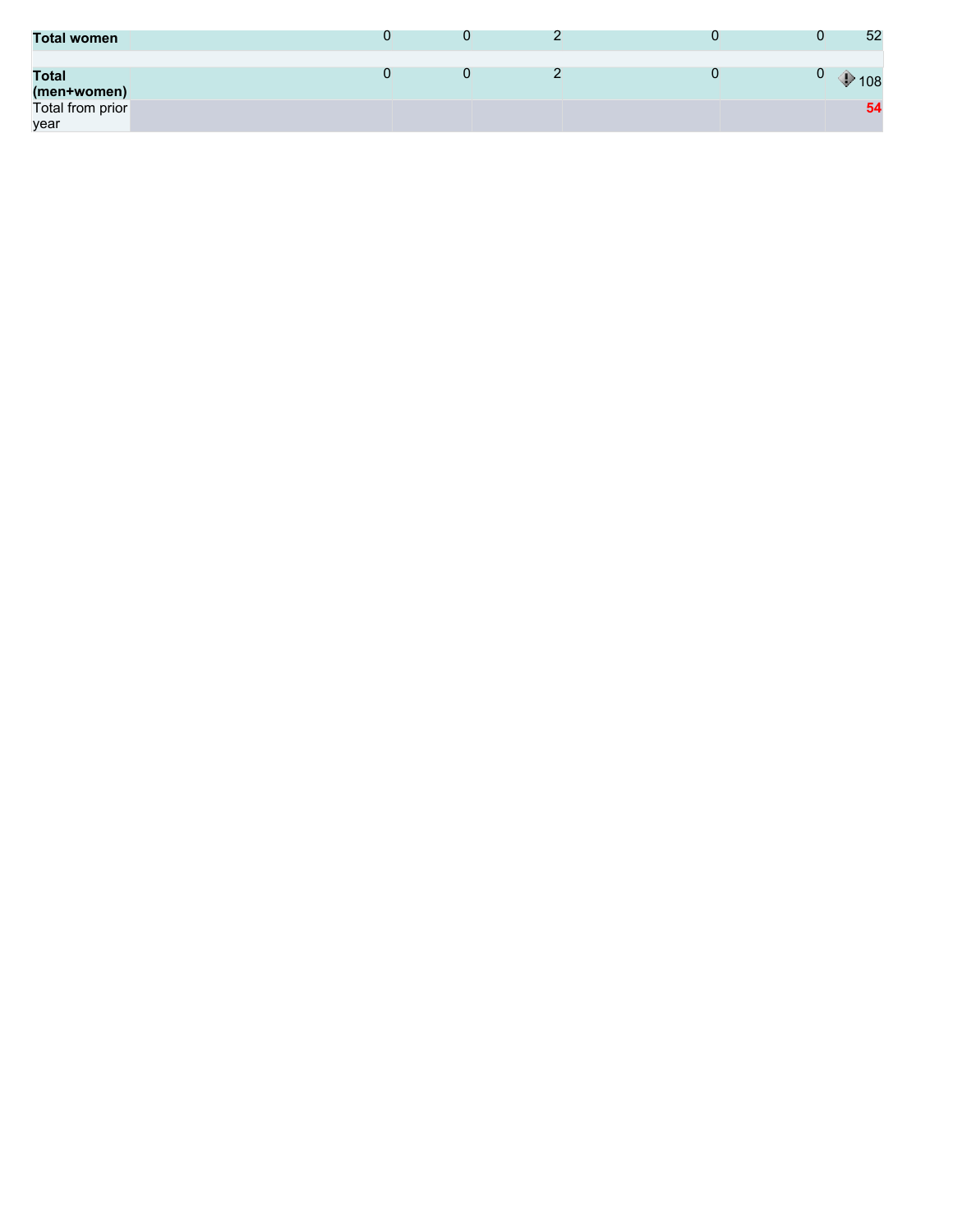### **Part D - Graduate assistants**

#### **Number of Graduate Assistants**

#### **As of November 1, 2015**

#### •**Report Hispanic/Latino individuals of any race as Hispanic/Latino**

#### •**Report race for non-Hispanic/Latino individuals only**

#### **Men**

| Race/ethnicity Teaching Research Management |                |   |             | <b>Business</b> | Computer,              | Community,     |             | Library and   Healthcare   Total |                |
|---------------------------------------------|----------------|---|-------------|-----------------|------------------------|----------------|-------------|----------------------------------|----------------|
|                                             | 25-1191        |   | Occupations | and             | Engineering,           | Social         |             | <b>Student and Practitioners</b> |                |
|                                             |                |   | 11-0000     | Financial       | and Science            | Service,       | Academic    | and                              |                |
|                                             |                |   |             |                 | Operations Occupations | Legal, Arts,   | Affairs and | Technical                        |                |
|                                             |                |   |             | Occupations     | 15-0000                | Design,        | Other       | Occupations                      |                |
|                                             |                |   |             | 13-0000         | $+ 17 - 0000$          | Entertainment, | Education   | 29-0000                          |                |
|                                             |                |   |             |                 | $+ 19 - 0000$          | Sports, and    | Services    |                                  |                |
|                                             |                |   |             |                 |                        | Media          | Occupations |                                  |                |
|                                             |                |   |             |                 |                        | Occupations    | 25-4000     |                                  |                |
|                                             |                |   |             |                 |                        | 21-0000        | $+25-2000$  |                                  |                |
|                                             |                |   |             |                 |                        | $+23-0000$     | $+25-3000$  |                                  |                |
|                                             |                |   |             |                 |                        | $+27-0000$     | $+25-9000$  |                                  |                |
| Nonresident<br>alien                        | $\overline{2}$ |   |             |                 |                        |                |             |                                  | $\overline{2}$ |
| Hispanic/Latino                             |                |   |             |                 |                        |                |             |                                  | 1              |
| American                                    |                |   |             |                 |                        |                |             |                                  | $\overline{0}$ |
| Indian or                                   |                |   |             |                 |                        |                |             |                                  |                |
| Alaska Native                               |                |   |             |                 |                        |                |             |                                  |                |
| Asian                                       |                |   |             |                 |                        |                |             |                                  | $\overline{0}$ |
| <b>Black or</b>                             |                |   |             |                 |                        |                |             |                                  | $\mathbf{0}$   |
| African                                     |                |   |             |                 |                        |                |             |                                  |                |
| American                                    |                |   |             |                 |                        |                |             |                                  |                |
| <b>Native</b>                               |                |   |             |                 |                        |                |             |                                  | $\mathbf{0}$   |
| Hawaiian or                                 |                |   |             |                 |                        |                |             |                                  |                |
| <b>Other Pacific</b>                        |                |   |             |                 |                        |                |             |                                  |                |
| <b>Islander</b>                             |                |   |             |                 |                        |                |             |                                  |                |
| White                                       | 9              |   |             |                 |                        |                |             |                                  | 10             |
| Two or more                                 |                |   |             |                 |                        |                |             |                                  | $\overline{1}$ |
| races                                       |                |   |             |                 |                        |                |             |                                  |                |
| Race and                                    | $\overline{2}$ |   |             |                 |                        |                |             |                                  | $\overline{2}$ |
| ethnicity                                   |                |   |             |                 |                        |                |             |                                  |                |
| unknown                                     |                |   |             |                 |                        |                |             |                                  |                |
| <b>Total men</b>                            | 15             | 0 | 0           |                 | 0                      | 0              | 0           | 0                                | 16             |

| Women |  |
|-------|--|
|-------|--|

| women                                  |         |                                                               |                                                                             |                                                                                                             |                                                                                                                                                             |                                                                                                                               |                                                                                                                |                |
|----------------------------------------|---------|---------------------------------------------------------------|-----------------------------------------------------------------------------|-------------------------------------------------------------------------------------------------------------|-------------------------------------------------------------------------------------------------------------------------------------------------------------|-------------------------------------------------------------------------------------------------------------------------------|----------------------------------------------------------------------------------------------------------------|----------------|
| Race/ethnicity                         | 25-1191 | Teaching Research Management<br><b>Occupations</b><br>11-0000 | <b>Business</b><br>and<br>Financial<br>Operations<br>Occupations<br>13-0000 | Computer,<br>Engineering,<br>and Science<br><b>Occupations</b><br>15-0000<br>$+ 17 - 0000$<br>$+ 19 - 0000$ | Community,<br>Social<br>Service,<br>Legal, Arts,<br>Design,<br>Entertainment,<br>Sports, and<br>Media<br>Occupations<br>21-0000<br>$+23-0000$<br>$+27-0000$ | Academic<br>Affairs and<br>Other<br>Education<br>Services<br>Occupations<br>25-4000<br>$+25-2000$<br>$+25-3000$<br>$+25-9000$ | Library and Healthcare Total<br><b>Student and Practitioners</b><br>and<br>Technical<br>Occupations<br>29-0000 |                |
| Nonresident<br>alien                   |         |                                                               |                                                                             |                                                                                                             |                                                                                                                                                             |                                                                                                                               |                                                                                                                | $\overline{0}$ |
| Hispanic/Latino                        |         |                                                               |                                                                             |                                                                                                             |                                                                                                                                                             |                                                                                                                               |                                                                                                                |                |
| American<br>Indian or<br>Alaska Native |         |                                                               |                                                                             |                                                                                                             |                                                                                                                                                             |                                                                                                                               |                                                                                                                | $\overline{0}$ |
| Asian                                  |         |                                                               |                                                                             |                                                                                                             |                                                                                                                                                             |                                                                                                                               |                                                                                                                | $\overline{0}$ |
| Black or<br>African<br>American        |         |                                                               |                                                                             |                                                                                                             |                                                                                                                                                             |                                                                                                                               |                                                                                                                | $\overline{0}$ |
|                                        |         |                                                               |                                                                             |                                                                                                             |                                                                                                                                                             |                                                                                                                               |                                                                                                                | $\mathbf 0$    |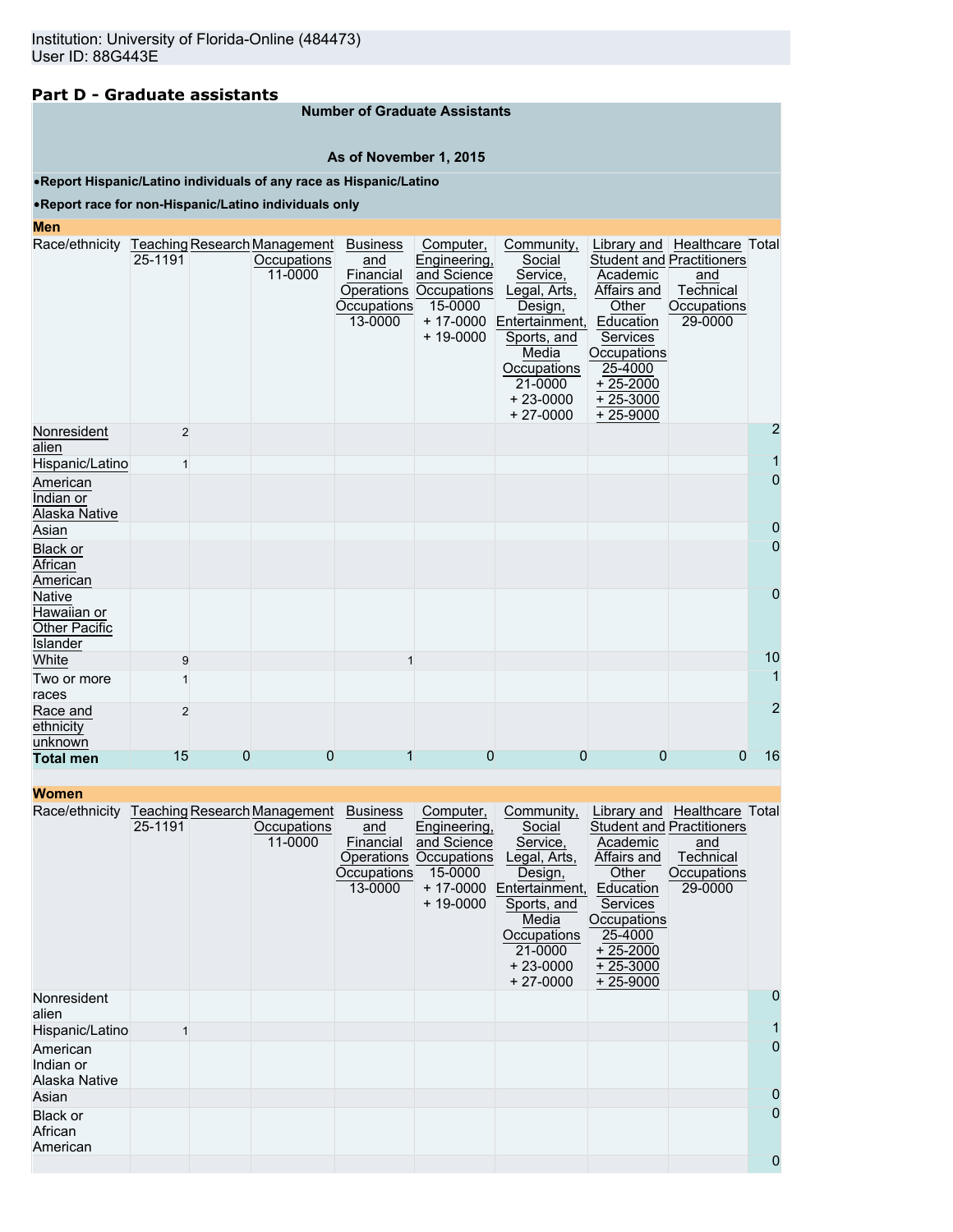| Native<br>Hawaiian or<br><b>Other Pacific</b><br>Islander |    |   |                |                |             |                |              |                |                |
|-----------------------------------------------------------|----|---|----------------|----------------|-------------|----------------|--------------|----------------|----------------|
| White                                                     | 10 |   |                |                |             |                |              |                | 12             |
| Two or more<br>races                                      |    |   |                |                |             |                |              |                | $\overline{0}$ |
| Race and<br>ethnicity<br>unknown                          |    |   |                |                |             |                |              |                | $\theta$       |
| <b>Total women</b>                                        | 11 |   | $\overline{0}$ |                | $\mathbf 0$ | $\overline{0}$ | $\mathbf 0$  | $\overline{0}$ | 13             |
|                                                           |    |   |                |                |             |                |              |                |                |
| Total<br>(men+women)                                      | 26 | 1 | $\overline{0}$ | $\overline{2}$ | $\mathbf 0$ | $\mathbf{0}$   | $\mathbf{0}$ | $\mathbf{0}$   | 29             |
| Total from prior<br>year                                  | 12 |   |                | 1              |             |                |              |                | 13             |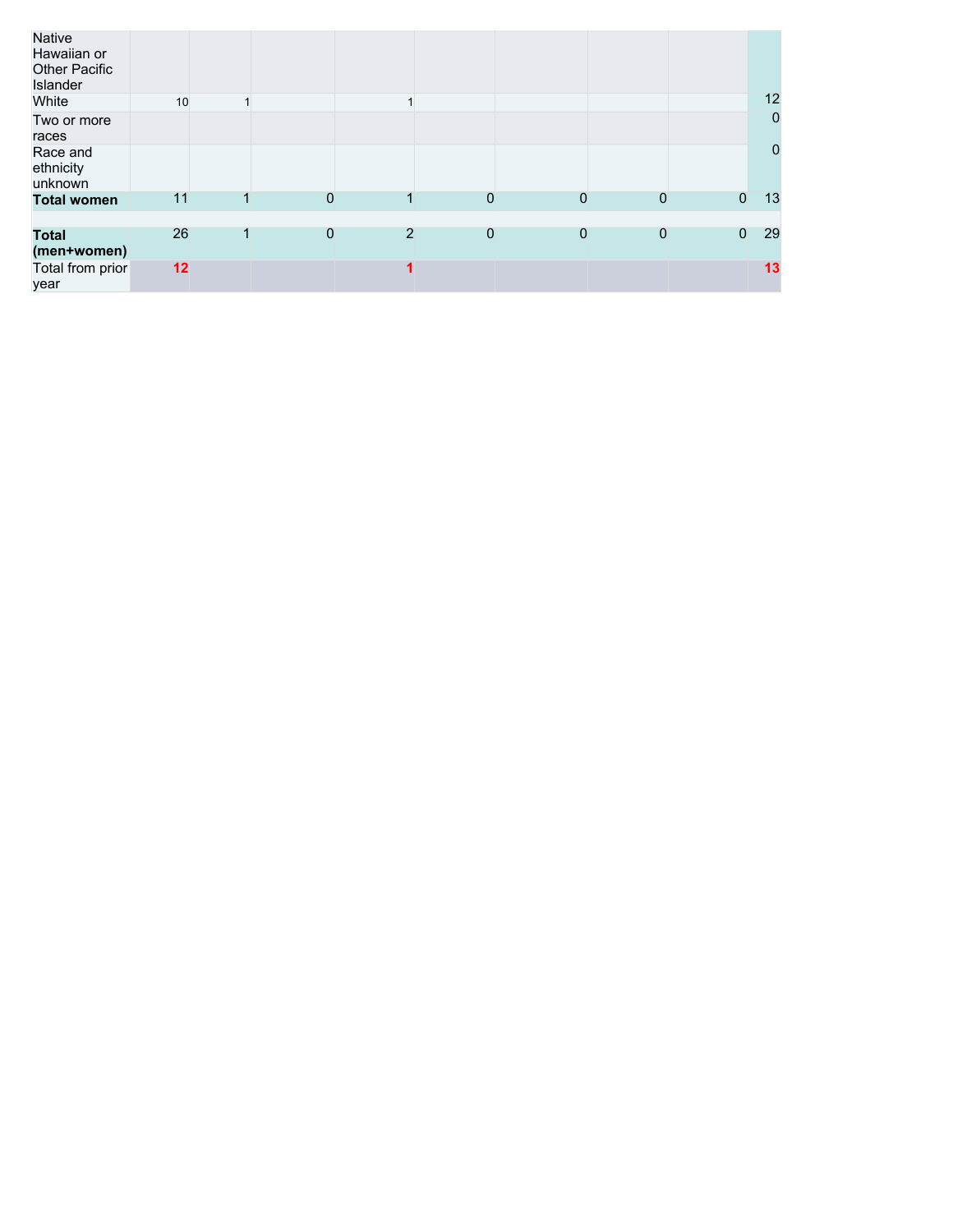Healthcare Practitioners and Technical

**Occupations** 29-0000

#### **Part E - Part-time Staff by Occupational Category and Tenure Status Number of Part-time Staff**

| As of November 1, 2015                                                                                                              |         |                       |                                                                                 |                     |                                     |                                                   |                |  |  |  |
|-------------------------------------------------------------------------------------------------------------------------------------|---------|-----------------------|---------------------------------------------------------------------------------|---------------------|-------------------------------------|---------------------------------------------------|----------------|--|--|--|
|                                                                                                                                     |         |                       |                                                                                 |                     |                                     |                                                   |                |  |  |  |
|                                                                                                                                     |         |                       |                                                                                 |                     |                                     |                                                   |                |  |  |  |
| Occupational category                                                                                                               | Tenured | On<br>Tenure<br>Track | <b>With Faculty Status</b><br>Multi-year,<br>continuing, or contract<br>at-will | Not on Tenure Track | Annual Less-than-annual<br>contract | <b>Without</b><br><b>Faculty</b><br><b>Status</b> | Total          |  |  |  |
| Primarily Instruction                                                                                                               | 14      | $\Omega$              | contract<br>$\overline{0}$                                                      | 61                  | $\Omega$                            | $\overline{0}$                                    | 75             |  |  |  |
| Exclusively credit                                                                                                                  | 14      |                       |                                                                                 | 61                  |                                     |                                                   | 75             |  |  |  |
| Exclusively not-for<br>-credit                                                                                                      |         |                       |                                                                                 |                     |                                     |                                                   | $\overline{0}$ |  |  |  |
| Combined credit/not-<br>for-credit                                                                                                  |         |                       |                                                                                 |                     |                                     |                                                   | 0              |  |  |  |
| Instruction/research/public service staff                                                                                           | 1       |                       |                                                                                 |                     |                                     |                                                   |                |  |  |  |
| Research staff                                                                                                                      |         |                       |                                                                                 | 1                   |                                     |                                                   |                |  |  |  |
| <b>Public Service staff</b>                                                                                                         |         |                       |                                                                                 |                     |                                     |                                                   | 0              |  |  |  |
| Archivists, Curators, and Museum<br>Technicians<br>25-4010                                                                          |         |                       |                                                                                 |                     |                                     |                                                   | $\overline{0}$ |  |  |  |
| Librarians<br>25-4020                                                                                                               |         |                       |                                                                                 |                     |                                     |                                                   | $\overline{0}$ |  |  |  |
| Library Technicians<br>25-4030                                                                                                      |         |                       |                                                                                 |                     |                                     |                                                   | $\overline{0}$ |  |  |  |
| <b>O</b> Student and Academic Affairs and Other<br><b>Education Services Occupations</b><br>25-2000 + 25-3000 + 25-9000             |         |                       |                                                                                 |                     |                                     | 10                                                | 10             |  |  |  |
| <b>Management Occupations</b><br>11-0000                                                                                            | 1       |                       |                                                                                 | 3                   |                                     | $\overline{2}$                                    | 6              |  |  |  |
| <b>Business and Financial Operations</b><br>Occupations<br>13-0000                                                                  |         |                       |                                                                                 |                     |                                     | 8                                                 | 8              |  |  |  |
| Computer, Engineering, and Science<br>Occupations<br>$15-0000 + 17-0000 + 19-0000$                                                  |         |                       |                                                                                 |                     |                                     | 5                                                 | 5              |  |  |  |
| Community, Social Service, Legal, Arts,<br>Design, Entertainment, Sports, and Media<br>Occupations<br>$21-0000 + 23-0000 + 27-0000$ |         |                       |                                                                                 |                     |                                     |                                                   | $\overline{0}$ |  |  |  |

Total 16  $\textcolor{red}{\bigcirc}$  0  $\textcolor{red}{\bigcirc}$  65  $\textcolor{red}{\bigcirc}$  25  $\textcolor{red}{\bigcirc}$  106 Total from prior year **7** 3 33 33 11 54

0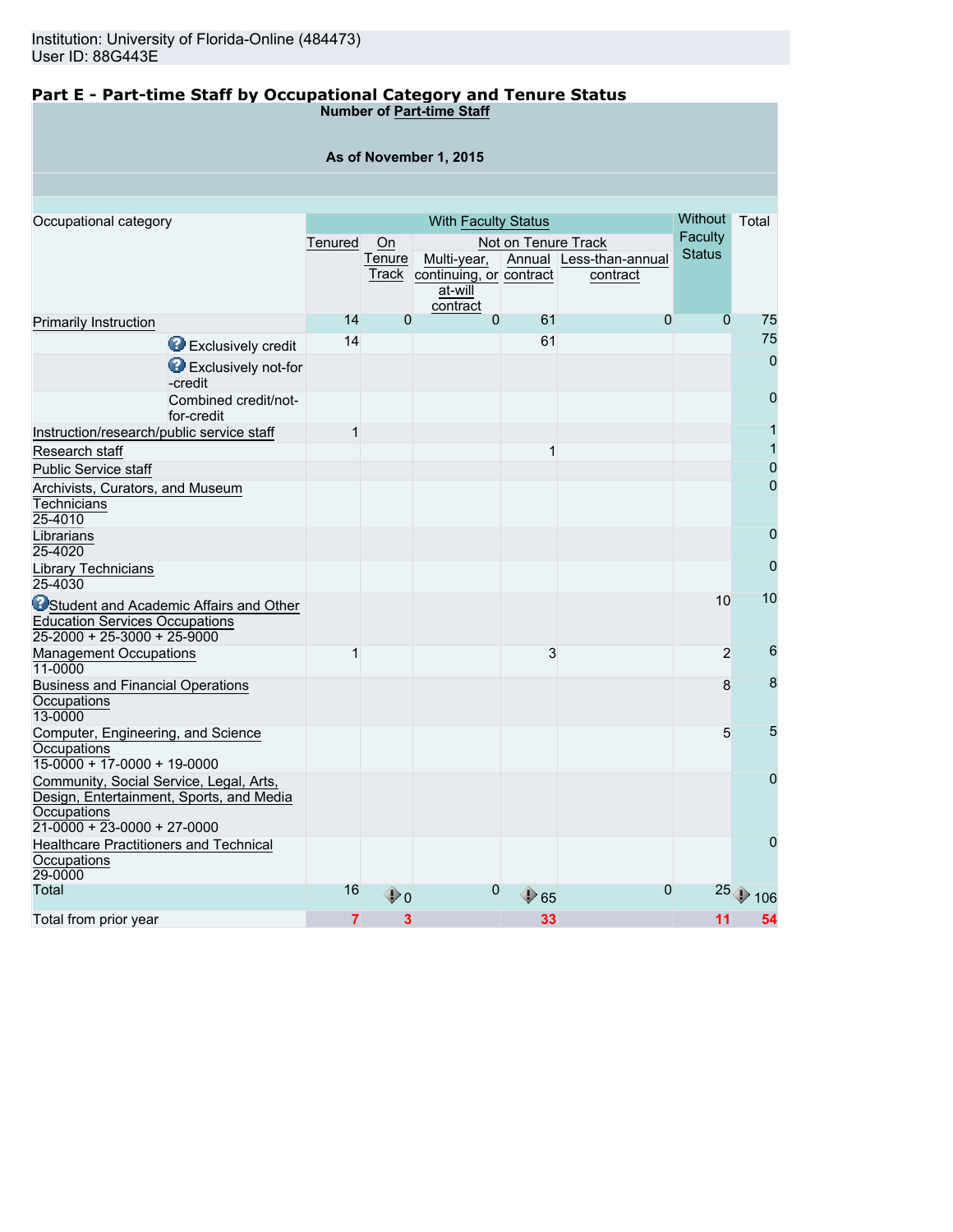# **Part F - Part-time Summary**

# **Summary of Part-time Staff**

**As of November 1, 2015**

| Occupational category                                                                                          |                |                       | <b>With Faculty Status</b>             |                     |                                     | Without Total            |                  |
|----------------------------------------------------------------------------------------------------------------|----------------|-----------------------|----------------------------------------|---------------------|-------------------------------------|--------------------------|------------------|
|                                                                                                                | Tenured        | On<br>Tenure<br>Track | Multi-year,<br>continuing, or contract | Not on Tenure Track | Annual Less-than-annual<br>contract | Faculty<br><b>Status</b> |                  |
|                                                                                                                |                |                       | at-will contract                       |                     |                                     |                          |                  |
| Primarily Instruction                                                                                          | 14             | $\overline{0}$        | 0                                      | 61                  | $\mathbf 0$                         | $\Omega$                 | 75               |
| <b>Exclusively credit</b>                                                                                      | 14             |                       |                                        | 61                  |                                     |                          | 75               |
| Exclusively not-for-credit                                                                                     |                |                       |                                        |                     |                                     |                          | 0                |
| Combined credit/not-for-credit                                                                                 |                |                       |                                        |                     |                                     |                          | 0                |
| Instruction/research/public service staff                                                                      | $\overline{1}$ |                       |                                        |                     |                                     |                          | 1                |
| Research staff                                                                                                 |                |                       |                                        | 1                   |                                     |                          | 1                |
| <b>Public Service staff</b>                                                                                    |                |                       |                                        |                     |                                     |                          | 0                |
| Archivists, Curators, and Museum<br>Technicians<br>25-4010                                                     |                |                       |                                        |                     |                                     |                          | 0                |
| Librarians<br>25-4020                                                                                          |                |                       |                                        |                     |                                     |                          | 0                |
| <b>Library Technicians</b><br>25-4030                                                                          |                |                       |                                        |                     |                                     |                          | $\mathbf 0$      |
| Student and Academic Affairs and Other<br><b>Education Services Occupations</b><br>25-2000 + 25-3000 + 25-9000 |                |                       |                                        |                     |                                     | 10                       | 10               |
| <b>Management Occupations</b><br>11-0000                                                                       | $\overline{1}$ |                       |                                        | 3                   |                                     | $\overline{2}$           | $6\phantom{1}6$  |
| <b>Business and Financial Operations</b><br>Occupations<br>13-0000                                             |                |                       |                                        |                     |                                     | 8                        | $\boldsymbol{8}$ |
| Computer, Engineering, and Science<br>Occupations<br>15-0000 + 17-0000 + 19-0000                               |                |                       |                                        |                     |                                     | 5                        | 5                |
| Community, Social Service, Legal, Arts,<br>Design, Entertainment, Sports, and Media<br>Occupations             |                |                       |                                        |                     |                                     |                          | 0                |
| 21-0000 + 23-0000 + 27-0000<br><b>Healthcare Practitioners and Technical</b><br>Occupations<br>29-0000         |                |                       |                                        |                     |                                     |                          | 0                |
| <b>Service Occupations</b><br>$31-0000 + 33-0000 + 35-0000 + 37-0000 +$<br>39-0000                             |                |                       |                                        |                     |                                     |                          | 0                |
| Sales and Related Occupations<br>41-0000                                                                       |                |                       |                                        |                     |                                     |                          | 0                |
| Office and Administrative Support<br>Occupations<br>43-0000                                                    |                |                       |                                        |                     |                                     |                          | $\overline{2}$   |
| Natural Resources, Construction, and<br>Maintenance Occupations<br>$45-0000 + 47-0000 + 49-0000$               |                |                       |                                        |                     |                                     |                          | 0                |
| Production, Transportation, and Material<br>Moving Occupations<br>$51-0000 + 53-0000$                          |                |                       |                                        |                     |                                     |                          | 0                |
| <b>Graduate Assistants</b>                                                                                     |                |                       |                                        |                     |                                     |                          | 29               |
| Teaching<br>25-1191                                                                                            |                |                       |                                        |                     |                                     |                          | 26               |
| Research                                                                                                       |                |                       |                                        |                     |                                     |                          | 1                |
| <b>Management Occupations</b><br>11-0000                                                                       |                |                       |                                        |                     |                                     |                          | 0                |
| <b>Business and Financial Operations</b><br>Occupations<br>13-0000                                             |                |                       |                                        |                     |                                     |                          | $\overline{2}$   |
|                                                                                                                |                |                       |                                        |                     |                                     |                          | 0                |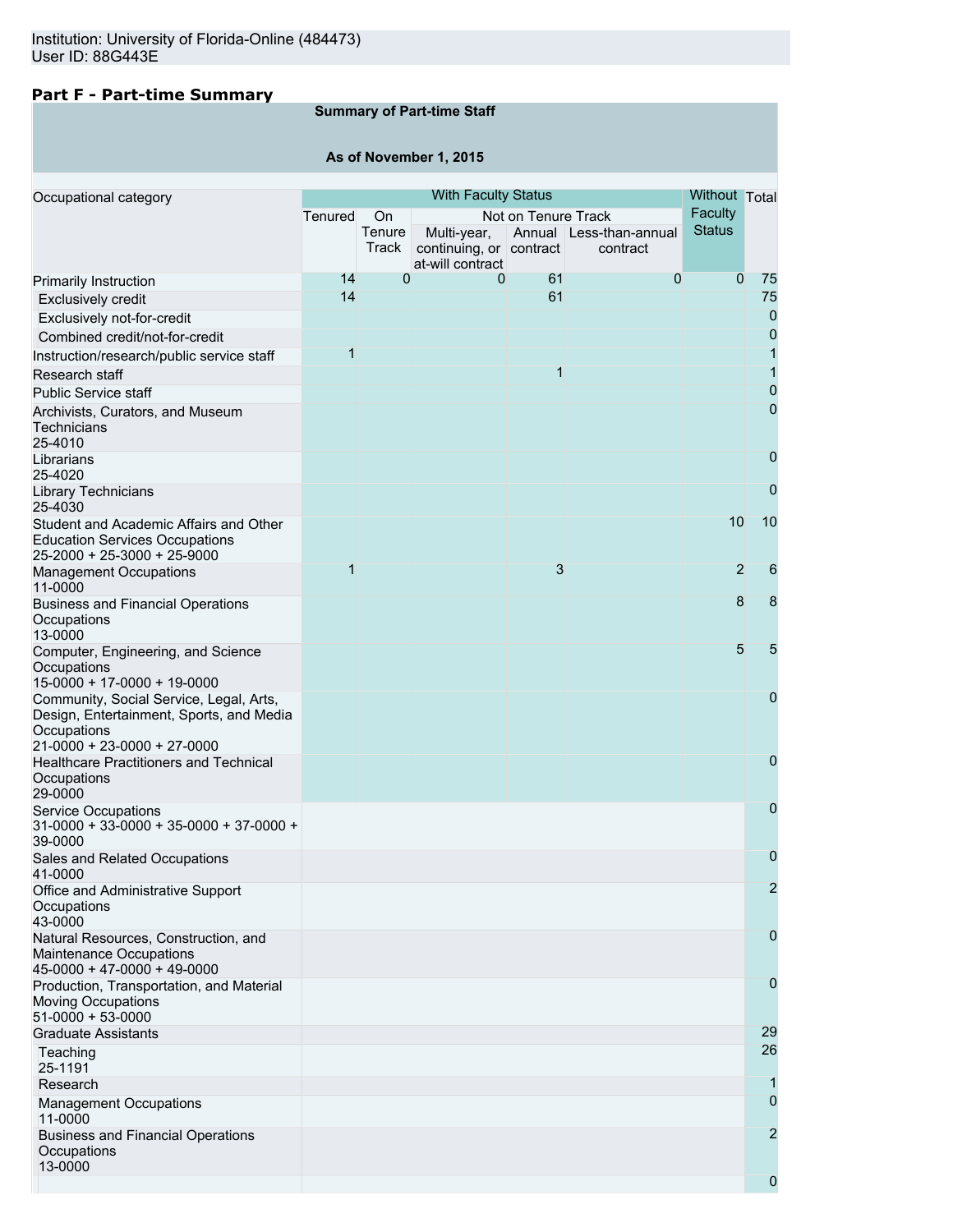| Computer, Engineering, and Science<br>Occupations<br>$15-0000 + 17-0000 + 19-0000$                                                  |     |
|-------------------------------------------------------------------------------------------------------------------------------------|-----|
| Community, Social Service, Legal, Arts,<br>Design, Entertainment, Sports, and Media<br>Occupations<br>$21-0000 + 23-0000 + 27-0000$ | 0   |
| Library and Student and Academic Affairs<br>and Other Education Services<br>Occupations<br>$25-4000 + 25-2000 + 25-3000 + 25-9000$  | 0   |
| <b>Healthcare Practitioners and Technical</b><br>Occupations<br>29-0000                                                             | 0   |
| Total                                                                                                                               | 137 |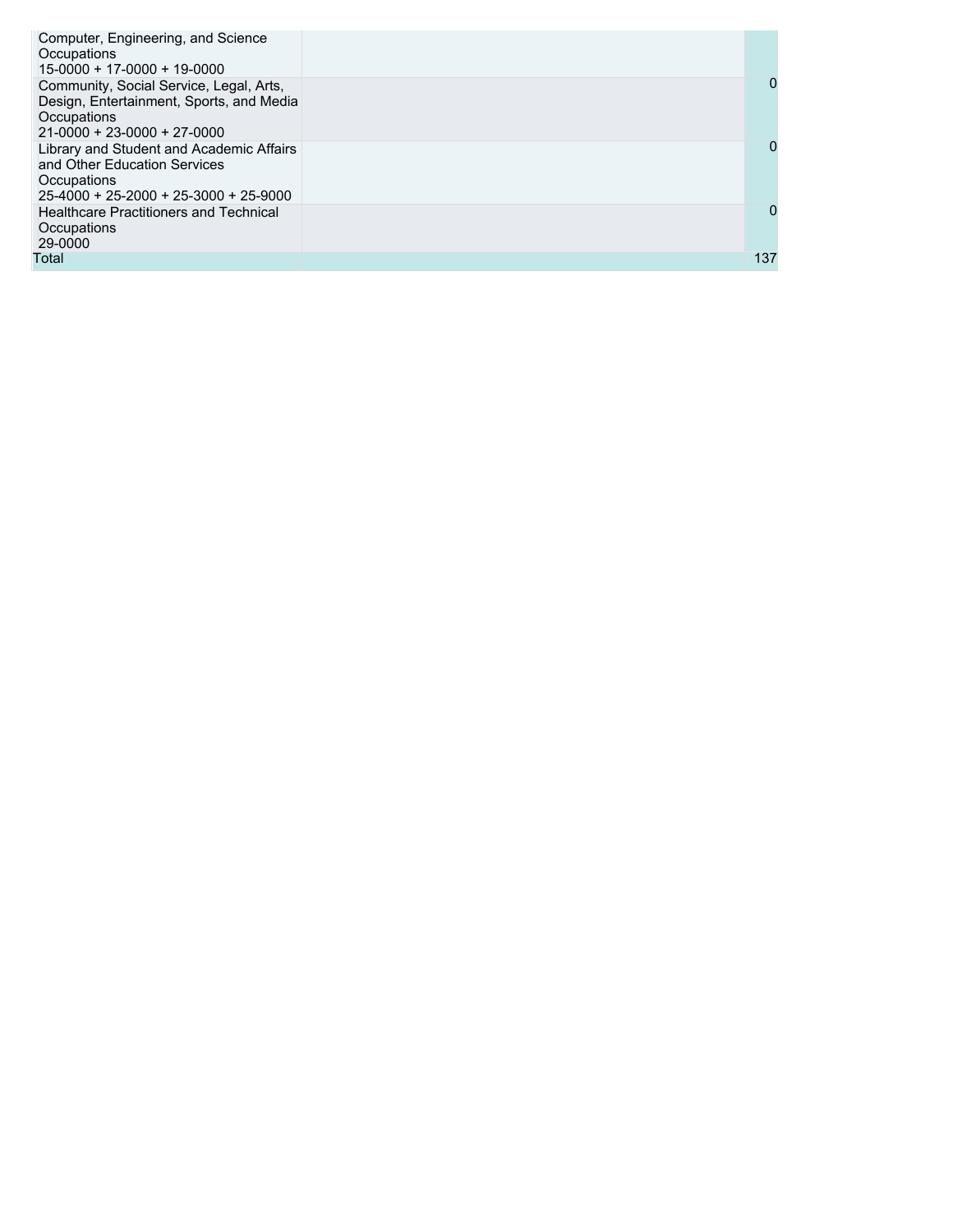#### **Part H - New Hires, Full-time Instructional Staff by Tenure Status Number of Newly Hired Full-time Permanent Instructional Staff**

**(Hired full-time between July 1 and October 31, 2015 and**

**still on the payroll of the institution as of November 1, 2015)**

•**Report Hispanic/Latino individuals of any race as Hispanic/Latino**

•**Report race for non-Hispanic/Latino individuals only**

•**Include Primarily Instruction and Instruction Combined with Research and Public Service**

| <b>Men</b>               |                          |                            |          |                  | Without       |  |  |  |  |
|--------------------------|--------------------------|----------------------------|----------|------------------|---------------|--|--|--|--|
| Race/ethnicity           |                          | <b>With Faculty Status</b> |          |                  |               |  |  |  |  |
|                          | <b>Tenured On Tenure</b> | Faculty                    |          |                  |               |  |  |  |  |
|                          | Track                    | Multi-year, continuing,    | Annual   | Less-than-annual | <b>Status</b> |  |  |  |  |
|                          |                          | or at-will contract        | contract | contract         |               |  |  |  |  |
| Nonresident alien        |                          |                            |          |                  |               |  |  |  |  |
| Hispanic/Latino          |                          |                            |          |                  |               |  |  |  |  |
| American Indian or       |                          |                            |          |                  |               |  |  |  |  |
| Alaska Native            |                          |                            |          |                  |               |  |  |  |  |
| Asian                    |                          |                            |          |                  |               |  |  |  |  |
| <b>Black or African</b>  |                          |                            |          |                  |               |  |  |  |  |
| American                 |                          |                            |          |                  |               |  |  |  |  |
| Native Hawaiian or Other |                          |                            |          |                  |               |  |  |  |  |
| Pacific Islander         |                          |                            |          |                  |               |  |  |  |  |
| White                    |                          |                            |          |                  |               |  |  |  |  |
| Two or more races        |                          |                            |          |                  |               |  |  |  |  |
| Race and ethnicity       |                          |                            |          |                  |               |  |  |  |  |
| unknown                  |                          |                            |          |                  |               |  |  |  |  |
| <b>Total men</b>         |                          |                            |          |                  |               |  |  |  |  |
|                          |                          |                            |          |                  |               |  |  |  |  |

| Race/ethnicity                               |                                                 | <b>Without</b> | Total                   |          |                  |               |  |
|----------------------------------------------|-------------------------------------------------|----------------|-------------------------|----------|------------------|---------------|--|
|                                              | <b>Tenured On Tenure</b><br>Not on Tenure Track |                |                         |          | <b>Faculty</b>   |               |  |
|                                              | Track                                           |                | Multi-year, continuing, | Annual   | Less-than-annual | <b>Status</b> |  |
|                                              |                                                 |                | or at-will contract     | contract | contract         |               |  |
| Nonresident alien                            |                                                 |                |                         |          |                  |               |  |
| Hispanic/Latino                              |                                                 |                |                         |          |                  |               |  |
| American Indian or<br>Alaska Native          |                                                 |                |                         |          |                  |               |  |
| Asian                                        |                                                 |                |                         |          |                  |               |  |
| <b>Black or African</b><br>American          |                                                 |                |                         |          |                  |               |  |
| Native Hawaiian or Other<br>Pacific Islander |                                                 |                |                         |          |                  |               |  |
| White                                        |                                                 |                |                         |          |                  |               |  |
| Two or more races                            |                                                 |                |                         |          |                  |               |  |
| Race and ethnicity<br>unknown                |                                                 |                |                         |          |                  |               |  |
| <b>Total women</b>                           |                                                 |                |                         |          |                  |               |  |
|                                              |                                                 |                |                         |          |                  |               |  |
| Total (men+women)                            |                                                 |                |                         |          |                  |               |  |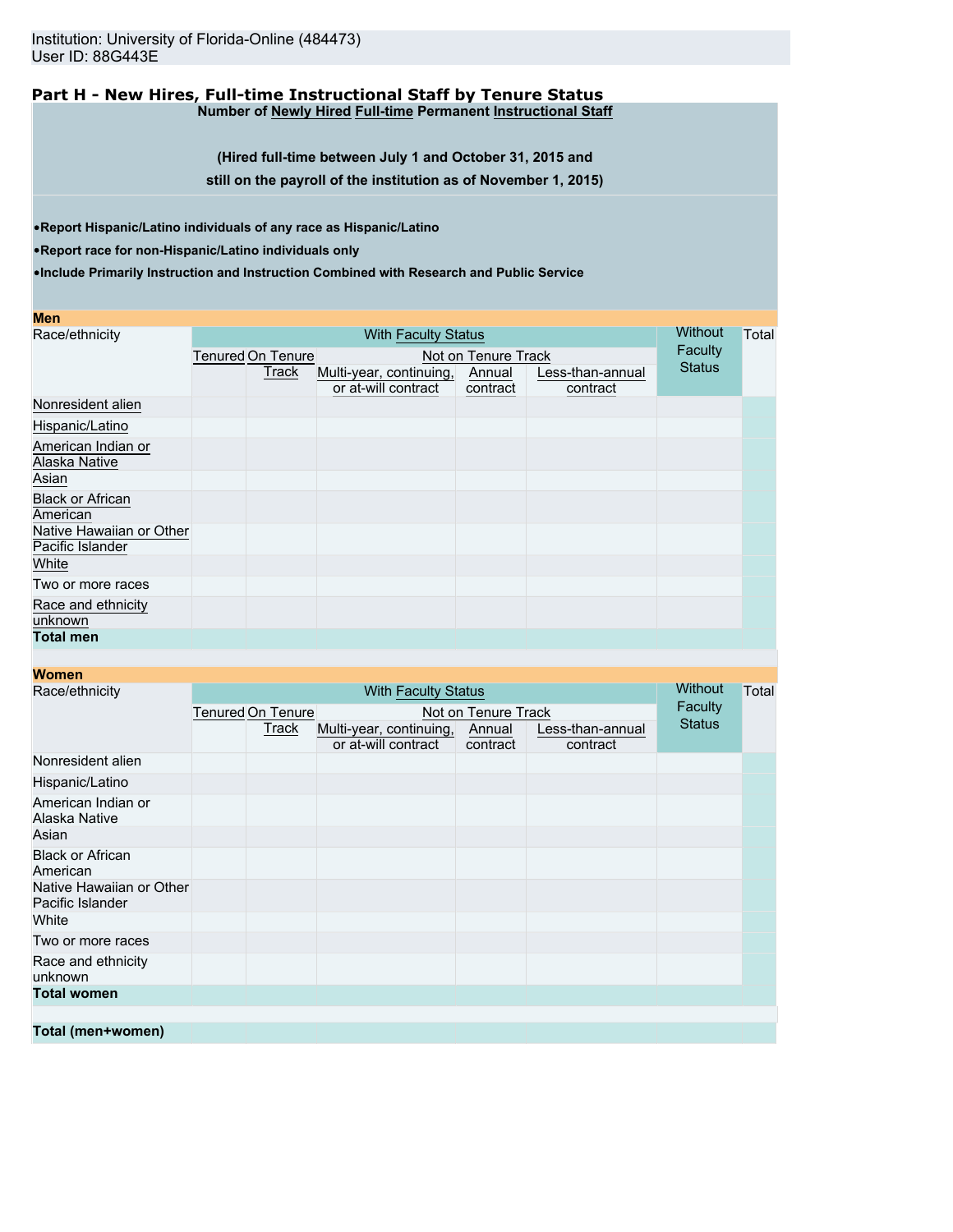Institution: University of Florida-Online (484473) User ID: 88G443E

#### **Part H - New Hires, Full-time Staff by Occupational Category Number of Newly Hired Full-time Staff**

**(Hired full-time between July 1 and October 31, 2015 and still on the payroll of the institution as of November 1, 2015)**

•**Report Hispanic/Latino individuals of any race as Hispanic/Latino**

•**Report race for non-Hispanic/Latino individuals only**

| <b>Men</b>                                   |                                                      |                   |                            |                                                                                                                                      |
|----------------------------------------------|------------------------------------------------------|-------------------|----------------------------|--------------------------------------------------------------------------------------------------------------------------------------|
| Race/ethnicity                               | Instructional<br>Staff<br>(from Part H,<br>screen 1) | Research<br>staff | Public<br>Service<br>staff | Library and Student and Academic Affairs and Other<br><b>Education Services Occupations</b><br>25-4000 + 25-2000 + 25-3000 + 25-9000 |
| Nonresident alien                            |                                                      |                   |                            |                                                                                                                                      |
| Hispanic/Latino                              |                                                      |                   |                            |                                                                                                                                      |
| American Indian or<br>Alaska Native          |                                                      |                   |                            |                                                                                                                                      |
| Asian                                        |                                                      |                   |                            |                                                                                                                                      |
| <b>Black or African</b><br>American          |                                                      |                   |                            |                                                                                                                                      |
| Native Hawaiian or Other<br>Pacific Islander |                                                      |                   |                            |                                                                                                                                      |
| White                                        |                                                      |                   |                            |                                                                                                                                      |
| Two or more races                            |                                                      |                   |                            |                                                                                                                                      |
| Race and ethnicity                           |                                                      |                   |                            |                                                                                                                                      |
| unknown                                      |                                                      |                   |                            |                                                                                                                                      |
| <b>Total men</b>                             |                                                      |                   |                            |                                                                                                                                      |
| <b>Women</b>                                 |                                                      |                   |                            |                                                                                                                                      |
| Race/ethnicity                               | Instructional                                        | Research          | Public                     | Library and Student and Academic Affairs and Other                                                                                   |
|                                              | Staff<br>(from Part H,<br>screen 1)                  | staff             | Service<br>staff           | <b>Education Services Occupations</b><br>$25 - 4000 + 25 - 2000 + 25 - 3000 + 25 - 9000$                                             |
| Nonresident alien                            |                                                      |                   |                            |                                                                                                                                      |
| Hispanic/Latino                              |                                                      |                   |                            |                                                                                                                                      |
| American Indian or<br>Alaska Native          |                                                      |                   |                            |                                                                                                                                      |
| Asian                                        |                                                      |                   |                            |                                                                                                                                      |
| <b>Black or African</b><br>American          |                                                      |                   |                            |                                                                                                                                      |
| Native Hawaiian or Other<br>Pacific Islander |                                                      |                   |                            |                                                                                                                                      |
| White                                        |                                                      |                   |                            |                                                                                                                                      |
| Two or more races                            |                                                      |                   |                            |                                                                                                                                      |
| Race and ethnicity<br>unknown                |                                                      |                   |                            |                                                                                                                                      |
| <b>Total women</b>                           |                                                      |                   |                            |                                                                                                                                      |
|                                              |                                                      |                   |                            |                                                                                                                                      |
| Total (men+women)                            |                                                      |                   |                            |                                                                                                                                      |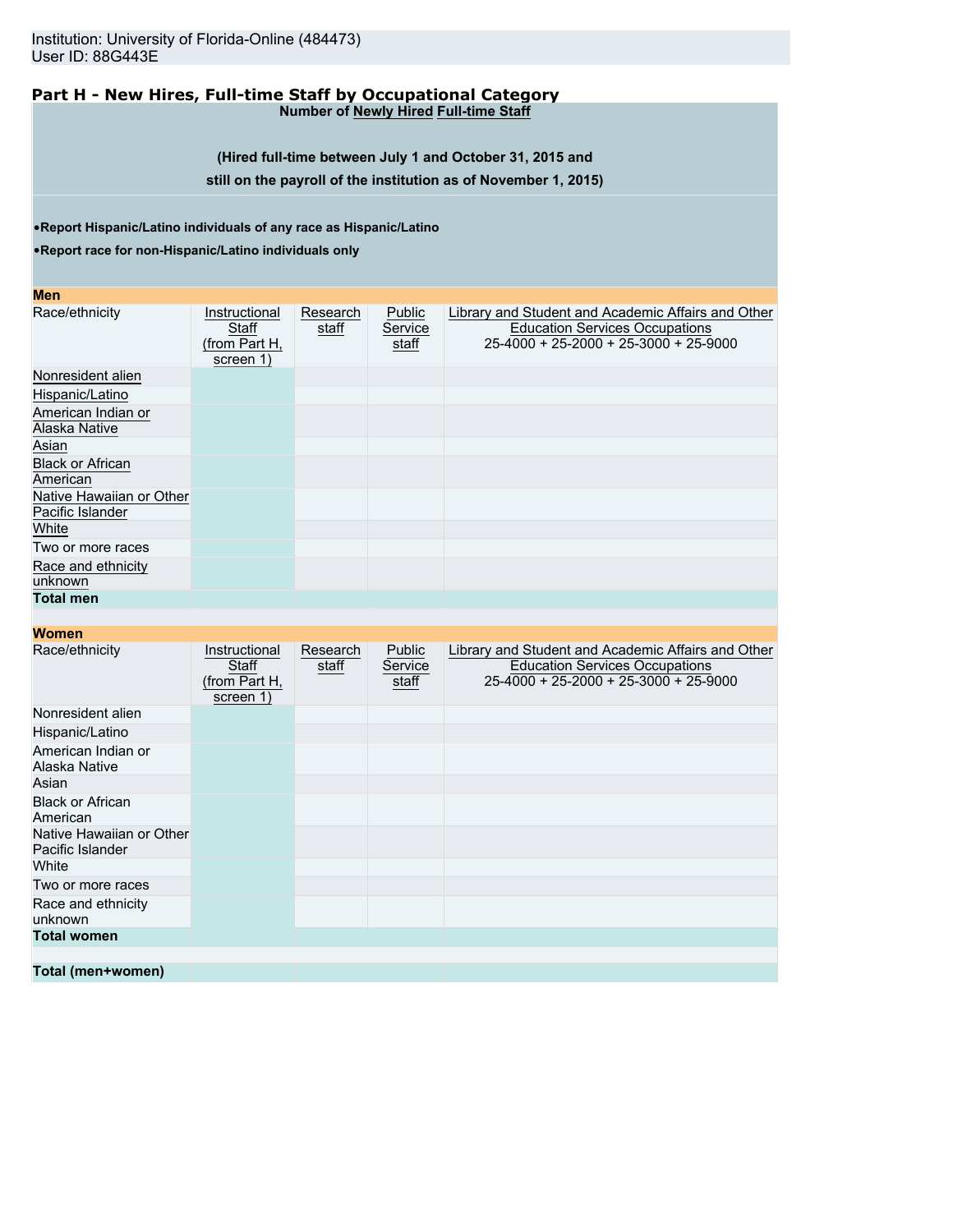#### **Part H - New Hires, Full-time Staff by Occupational Category Number of Newly Hired Full-time Staff**

**(Hired full-time between July 1 and October 31, 2015 and**

### **still on the payroll of the institution as of November 1, 2015)**

•**Report Hispanic/Latino individuals of any race as Hispanic/Latino**

#### •**Report race for non-Hispanic/Latino individuals only**

### **Men**

| Race/ethnicity                                  | Management<br>Occupations<br>11-0000 | Business and<br>Financial<br>Operations<br>Occupations<br>13-0000 | Computer, Engineering,<br>and Science Occupations<br>$15-0000 + 17-0000 + 19$<br>0000 | Community, Social Service,<br>Legal, Arts, Design,<br>Entertainment, Sports, and<br><b>Media Occupations</b><br>21-0000 + 23-0000 + 27-0000 | Healthcare<br><b>Practitioners</b><br>and Technical<br>Occupations<br>29-0000 |
|-------------------------------------------------|--------------------------------------|-------------------------------------------------------------------|---------------------------------------------------------------------------------------|---------------------------------------------------------------------------------------------------------------------------------------------|-------------------------------------------------------------------------------|
| Nonresident<br>alien                            |                                      |                                                                   |                                                                                       |                                                                                                                                             |                                                                               |
| Hispanic/Latino                                 |                                      |                                                                   |                                                                                       |                                                                                                                                             |                                                                               |
| American Indian<br>or Alaska Native             |                                      |                                                                   |                                                                                       |                                                                                                                                             |                                                                               |
| Asian                                           |                                      |                                                                   |                                                                                       |                                                                                                                                             |                                                                               |
| <b>Black or African</b><br>American             |                                      |                                                                   |                                                                                       |                                                                                                                                             |                                                                               |
| Native Hawaiian<br>or Other Pacific<br>Islander |                                      |                                                                   |                                                                                       |                                                                                                                                             |                                                                               |
| White                                           |                                      |                                                                   |                                                                                       |                                                                                                                                             |                                                                               |
| Two or more<br>races                            |                                      |                                                                   |                                                                                       |                                                                                                                                             |                                                                               |
| Race and<br>ethnicity<br>unknown                |                                      |                                                                   |                                                                                       |                                                                                                                                             |                                                                               |
| <b>Total men</b>                                | 0                                    | 0                                                                 | 0                                                                                     | 0                                                                                                                                           | 0                                                                             |

| Race/ethnicity                                         | Management<br>Occupations<br>11-0000 | <b>Business and</b><br>Financial<br>Operations<br>Occupations<br>13-0000 | Computer, Engineering,<br>and Science Occupations<br>$15-0000 + 17-0000 + 19$<br>0000 | Community, Social Service,<br>Legal, Arts, Design,<br>Entertainment, Sports, and<br><b>Media Occupations</b><br>$21 - 0000 + 23 - 0000 + 27 - 0000$ | Healthcare<br><b>Practitioners</b><br>and Technical<br>Occupations<br>29-0000 |
|--------------------------------------------------------|--------------------------------------|--------------------------------------------------------------------------|---------------------------------------------------------------------------------------|-----------------------------------------------------------------------------------------------------------------------------------------------------|-------------------------------------------------------------------------------|
| Nonresident<br>alien                                   |                                      |                                                                          |                                                                                       |                                                                                                                                                     |                                                                               |
| Hispanic/Latino                                        |                                      |                                                                          |                                                                                       |                                                                                                                                                     |                                                                               |
| American Indian<br>or Alaska Native                    |                                      |                                                                          |                                                                                       |                                                                                                                                                     |                                                                               |
| Asian                                                  |                                      |                                                                          |                                                                                       |                                                                                                                                                     |                                                                               |
| <b>Black or African</b><br>American                    |                                      |                                                                          |                                                                                       |                                                                                                                                                     |                                                                               |
| Native Hawaiian<br>or Other Pacific<br><b>Islander</b> |                                      |                                                                          |                                                                                       |                                                                                                                                                     |                                                                               |
| White                                                  |                                      |                                                                          |                                                                                       |                                                                                                                                                     |                                                                               |
| Two or more<br>races                                   |                                      |                                                                          |                                                                                       |                                                                                                                                                     |                                                                               |
| Race and<br>ethnicity<br>unknown                       |                                      |                                                                          |                                                                                       |                                                                                                                                                     |                                                                               |
| <b>Total women</b>                                     |                                      | $\Omega$                                                                 | $\mathbf 0$                                                                           | $\mathbf 0$                                                                                                                                         | 0                                                                             |
|                                                        |                                      |                                                                          |                                                                                       |                                                                                                                                                     |                                                                               |
| <b>Total</b><br>(men+women)                            | 1                                    | $\mathbf{0}$                                                             | $\mathbf{0}$                                                                          | $\mathbf 0$                                                                                                                                         | 0                                                                             |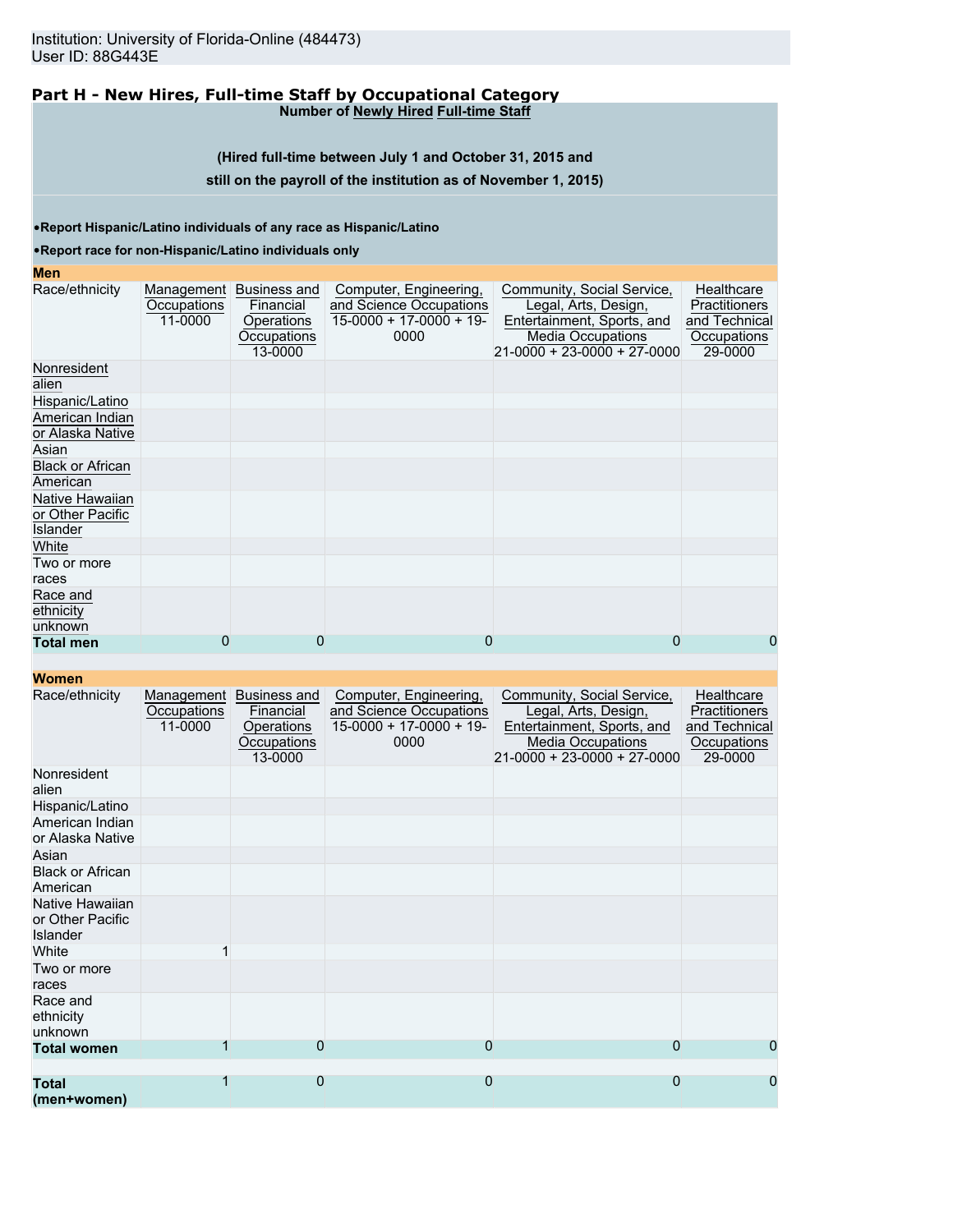#### **Part H - New Hires, Full-time Staff by Occupational Category Number of Newly Hired Full-time Staff**

#### **(Hired full-time between July 1 and October 31, 2015 and**

#### **still on the payroll of the institution as of November 1, 2015)**

•**Report Hispanic/Latino individuals of any race as Hispanic/Latino**

•**Report race for non-Hispanic/Latino individuals only**

| Men                                                       |                                                                                     |                                                        |                                      |                                                                                                                                       |                                                                                    |                                                              |
|-----------------------------------------------------------|-------------------------------------------------------------------------------------|--------------------------------------------------------|--------------------------------------|---------------------------------------------------------------------------------------------------------------------------------------|------------------------------------------------------------------------------------|--------------------------------------------------------------|
| Race/ethnicity                                            | <b>Service Occupations</b><br>$31-0000 + 33-0000 + 35-0000 + 37-0000$<br>$+39-0000$ | Sales and<br>Related<br>Occupations Support<br>41-0000 | Office and<br>Occupations<br>43-0000 | Natural Resources,<br>Administrative Construction, and<br>Maintenance<br>Occupations<br>$45-0000 + 47-0000 + 49$ -Occupations<br>0000 | Production,<br>Transportation,<br>and Material<br>Moving<br>$51-0000 + 53$<br>0000 | Grand<br><b>Total</b><br>(All full-<br>time<br>new<br>hires) |
| Nonresident<br>alien                                      |                                                                                     |                                                        |                                      |                                                                                                                                       |                                                                                    | 0                                                            |
| Hispanic/Latino                                           |                                                                                     |                                                        |                                      |                                                                                                                                       |                                                                                    | $\mathbf 0$                                                  |
| American<br>Indian or<br><b>Alaska Native</b>             |                                                                                     |                                                        |                                      |                                                                                                                                       |                                                                                    | $\overline{0}$                                               |
| Asian                                                     |                                                                                     |                                                        |                                      |                                                                                                                                       |                                                                                    | 0                                                            |
| Black or<br>African<br>American                           |                                                                                     |                                                        |                                      |                                                                                                                                       |                                                                                    | $\overline{0}$                                               |
| <b>Native</b><br>Hawaiian or<br>Other Pacific<br>Islander |                                                                                     |                                                        |                                      |                                                                                                                                       |                                                                                    | $\mathbf 0$                                                  |
| White                                                     |                                                                                     |                                                        |                                      |                                                                                                                                       |                                                                                    | 0                                                            |
| Two or more<br>races                                      |                                                                                     |                                                        |                                      |                                                                                                                                       |                                                                                    | $\overline{0}$                                               |
| Race and<br>ethnicity<br>unknown                          |                                                                                     |                                                        |                                      |                                                                                                                                       |                                                                                    | $\overline{0}$                                               |
| <b>Total men</b>                                          |                                                                                     |                                                        |                                      |                                                                                                                                       |                                                                                    | $\mathbf 0$                                                  |

**Women** Race/ethnicity Service Occupations 31-0000 + 33-0000 + 35-0000 + 37-0000 + 39-0000 Sales and Related Occupations Support 41-0000 Office and Administrative Construction, and **Occupations** 43-0000 Natural Resources, Maintenance **Occupations** 45-0000 + 47-0000 + 49- Occupations 0000 Production, Transportation, and Material Moving 51-0000 + 53- 0000 **Grand Total (All fulltime new hires)** Nonresident alien 0 Hispanic/Latino 0 American Indian or Alaska Native 0 Asian and the company of the company of the company of the company of the company of the company of the company 0 Black or African American 0 Native Hawaiian or Other Pacific Islander<br>White 0 White the contract of the contract of the contract of the contract of the contract of the contract of the contract of the contract of the contract of the contract of the contract of the contract of the contract of the cont 1 Two or more races 0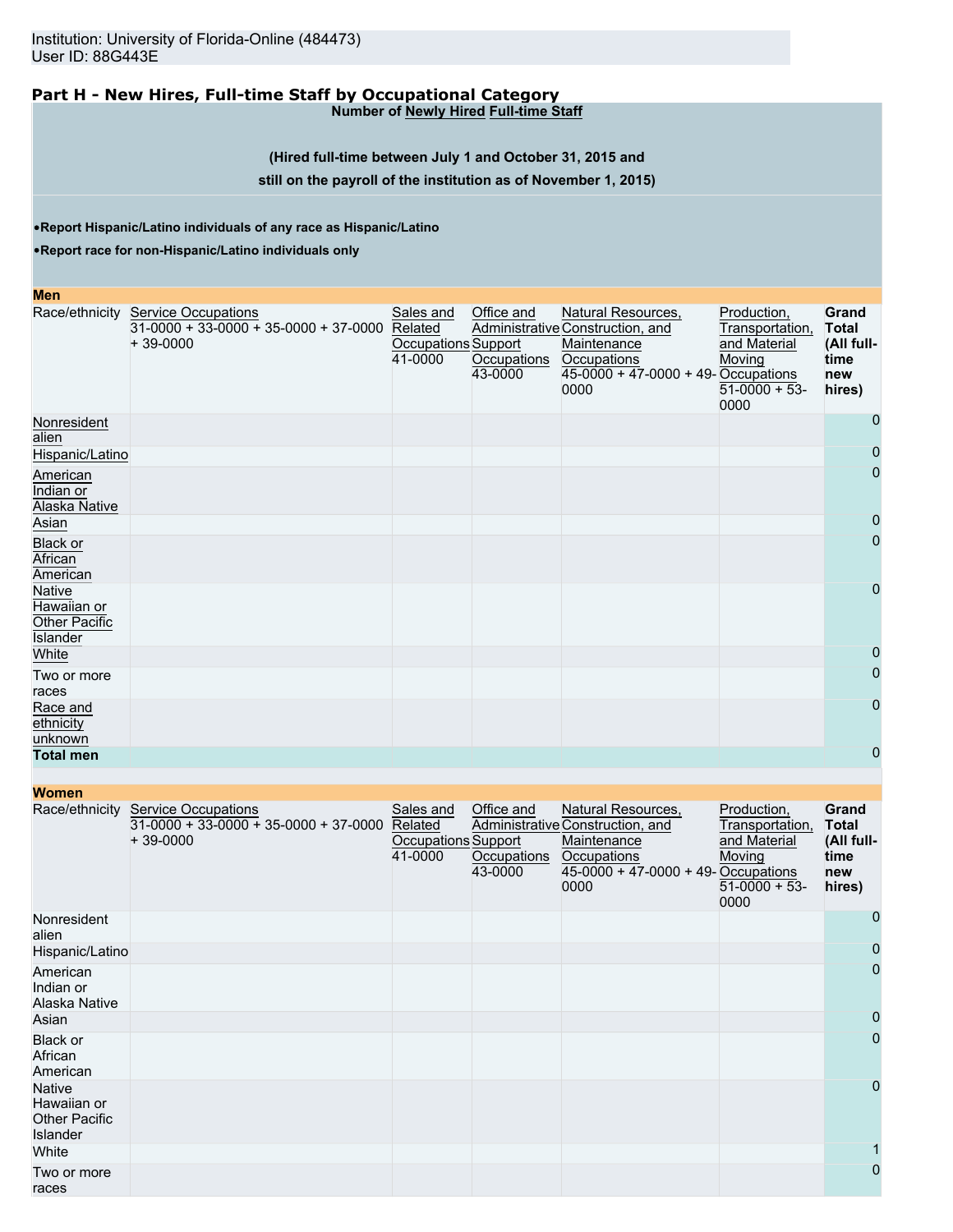| Race and<br>ethnicity<br>unknown |  |  | 0 |
|----------------------------------|--|--|---|
| <b>Total women</b>               |  |  |   |
|                                  |  |  |   |
| <b>Total</b>                     |  |  |   |
| (men+women)                      |  |  |   |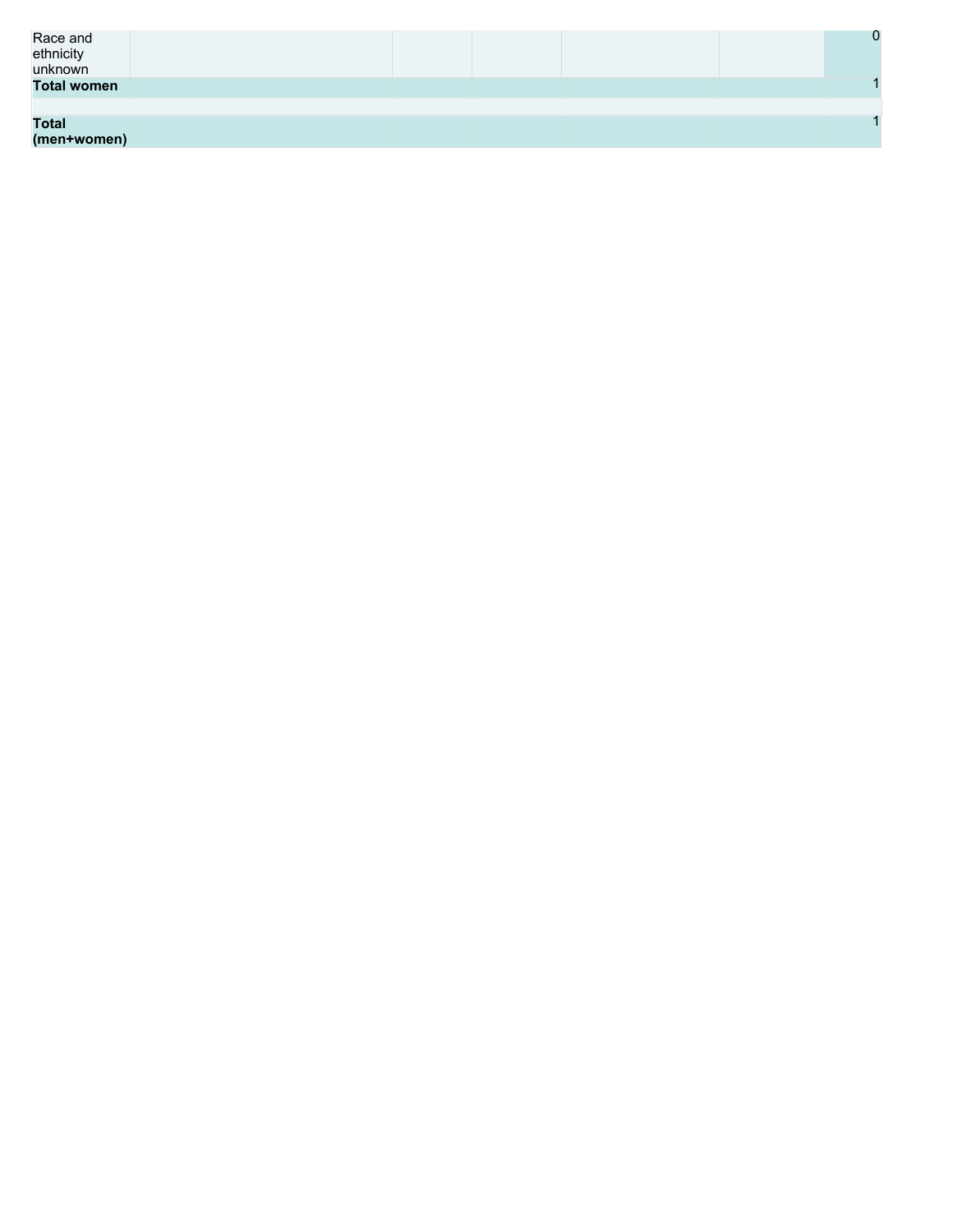### **Human Resources Survey Evaluation**

**Were any staff members difficult to categorize? If so, please explain in the box below.**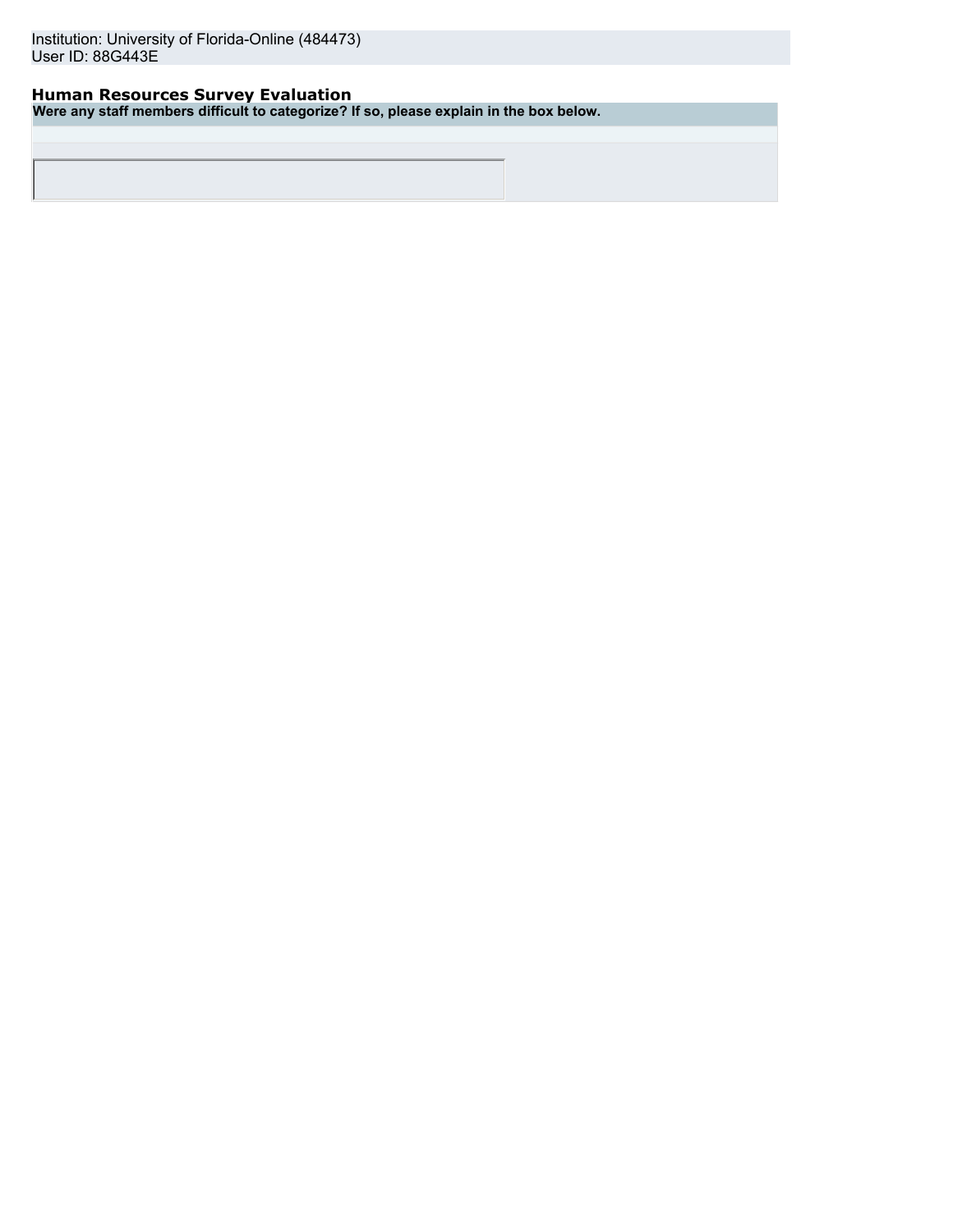### **Summary**

### **Human Resources Component Summary**

IPEDS collects important information regarding your institution. All data reported in IPEDS survey components become available in the IPEDS Data Center and appear as aggregated data in various Department of Education reports. Additionally, some of the reported data appears specifically for your institution through the College Navigator website and is included in your institution's Data Feedback Report (DFR). The purpose of this summary is to provide you an opportunity to view some of the data that, when accepted through the IPEDS quality control process, will appear on the College Navigator website and/or your DFR. College Navigator is updated approximately three months after the data collection period closes and Data Feedback Reports will be available through the [Data Center](http://nces.ed.gov/ipeds/datacenter/) and sent to your institution's CEO in November 2016.

Please review your data for accuracy. If you have questions about the data displayed below after reviewing the data reported on the survey screens, please contact the IPEDS Help Desk at: 1-877-225-2568 or ipedshelp@rti.org.

| Number of staff by employment status and occupational category:<br><b>Fall 2015</b>                                                 |                                     |                                     |                     |
|-------------------------------------------------------------------------------------------------------------------------------------|-------------------------------------|-------------------------------------|---------------------|
| <b>Occupational category</b>                                                                                                        | <b>Reported values</b>              |                                     | <b>FTE</b><br>staff |
|                                                                                                                                     | <b>Number of</b><br>full-time staff | <b>Number of</b><br>part-time staff |                     |
| <b>Total number of staff</b>                                                                                                        | 25                                  | 108                                 | 61                  |
| <b>Instructional Staff</b>                                                                                                          | $\overline{4}$                      | 76                                  | 29                  |
| Primary Instruction                                                                                                                 | $\overline{4}$                      | 75                                  | 29                  |
| Exclusively credit                                                                                                                  | 4                                   | 75                                  | 29                  |
| Exclusively not-for-credit                                                                                                          | 0                                   | 0                                   | 0                   |
| Combined credit/not-for-credit                                                                                                      | 0                                   | 0                                   | $\Omega$            |
| Instruction/research/public service                                                                                                 | 0                                   | 1                                   | 0                   |
| Research Staff                                                                                                                      | 0                                   | 1                                   | 0                   |
| <b>Public Service Staff</b>                                                                                                         | 0                                   | 0                                   | 0                   |
| Library and Student and Academic Affairs and Other Education<br>Services Occupations SOC                                            | 4                                   | 10                                  | 7                   |
| Librarians, Curators, and Archivists<br>SOC 25-4000                                                                                 | 0                                   | 0                                   | 0                   |
| Archivists, Curators, and Museum Technicians<br>SOC 25-4010                                                                         | 0                                   | 0                                   | $\Omega$            |
| Librarians<br>SOC 25-4020                                                                                                           | 0                                   | 0                                   | 0                   |
| <b>Library Technicians</b><br>SOC 25-4030                                                                                           | 0                                   | 0                                   | $\mathbf{0}$        |
| Student and Academic Affairs and Other Education Services<br>Occupations<br>SOC 25-2000 + 25-3000 + 25-9000                         | 4                                   | 10                                  | 7                   |
| <b>Management Occupations</b><br>SOC 11-0000                                                                                        | $\mathbf{1}$                        | 6                                   | 3                   |
| Business and Financial Operations Occupations<br>SOC 13-0000                                                                        | 5                                   | 8                                   | 8                   |
| Computer, Engineering, and Science Occupations<br>SOC 15-0000 + 17-0000 + 19-0000                                                   | 8                                   | 5                                   | 10                  |
| Community, Social Service, Legal, Arts, Design, Entertainment,<br>Sports and Media Occupations<br>$SOC$ 21-0000 + 23-0000 + 27-0000 | 2                                   | 0                                   | 2                   |
| Healthcare Practitioners and Technical Occupations<br>SOC 29-0000                                                                   | 0                                   | 0                                   | $\mathbf{0}$        |
| Service Occupations<br>SOC 31-0000 + 33-0000 + 35-0000 + 37-0000 + 39-0000                                                          | $\mathbf 0$                         | 0                                   | 0                   |
| Sales and Related Occupations<br>SOC 41-0000                                                                                        | 0                                   | 0                                   | $\Omega$            |
| Office and Administrative Support Occupations<br>SOC 43-0000                                                                        | $\mathbf{1}$                        | 2                                   | 2                   |
| Natural Resources, Construction, and Maintenance Occupations<br>$SOC$ 45-0000 + 47-0000 + 49-0000                                   | 0                                   | 0                                   | 0                   |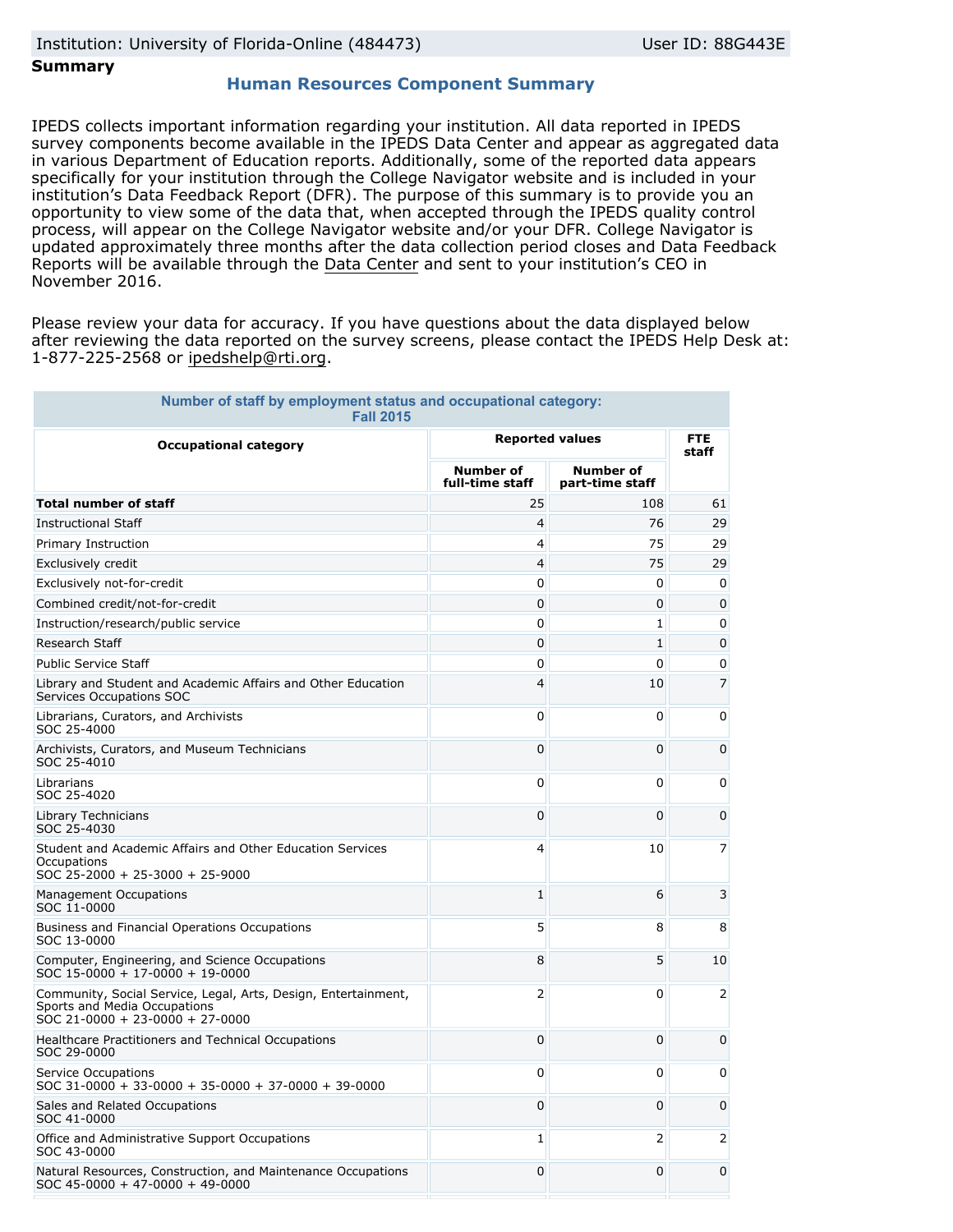| Number of staff by employment status and occupational category:<br><b>Fall 2015</b>  |  |  |  |  |  |  |
|--------------------------------------------------------------------------------------|--|--|--|--|--|--|
| Production, Transportation, and Material Moving Occupations<br>SOC 51-0000 + 53-0000 |  |  |  |  |  |  |

NOTE: Full-time-equivalent (FTE) staff is calculated by summing the total number of full-time staff and adding onethird of the total number of part-time staff. Graduate assistants are not included in the above figures. Many of the FTE figures may be included in the DFR.

| Salaries of full-time instructional staff by contract length and academic rank:<br>Academic year 2015-16 |                |                                        |              |          |                         |                                   |                   |                                       |
|----------------------------------------------------------------------------------------------------------|----------------|----------------------------------------|--------------|----------|-------------------------|-----------------------------------|-------------------|---------------------------------------|
|                                                                                                          |                | <b>Months Covered by Annual Salary</b> |              |          | <b>Total Staff</b>      | Total                             |                   | Weighted                              |
| Academic<br>rank                                                                                         | 12<br>months   | 11<br>months                           | 10<br>months | 9 months | for Salary<br>reporting | <b>Number of</b><br><b>Months</b> | Salary<br>Outlays | Average<br>Monthly<br><b>Salaries</b> |
| <b>All Ranks</b>                                                                                         | $\overline{2}$ |                                        |              | 2        | $\overline{4}$          | 42                                | \$209,810         | \$4,995                               |
| Professor                                                                                                |                |                                        |              |          |                         | 9                                 | \$86,452          | \$9,606                               |
| Associate<br>professor                                                                                   |                |                                        |              |          |                         |                                   |                   |                                       |
| Assistant<br>professor                                                                                   |                |                                        |              |          |                         |                                   |                   |                                       |
| Instructor                                                                                               |                |                                        |              |          |                         |                                   |                   |                                       |
| Lecturer                                                                                                 |                |                                        |              |          | 1                       | 9                                 | \$43,833          | \$4,870                               |
| No academic<br>rank                                                                                      | 2              |                                        |              |          | $\overline{2}$          | 24                                | \$79,525          | \$3,314                               |

NOTE: The above data are based on the Salary Outlays part of the IPEDS HR component. The Weighted average monthly salaries of full-time instructional staff by academic rank are calculated by adding the salary outlays reported for Men plus Women by academic rank, then dividing the sum by the "Total Number of Months" for Men plus Women by academic rank. Salaries of full-time instructional staff paid less than 9 months per year are not collected. Also, salaries of medical school staff are not collected. The weighted average monthly salaries may be included in the DFR.